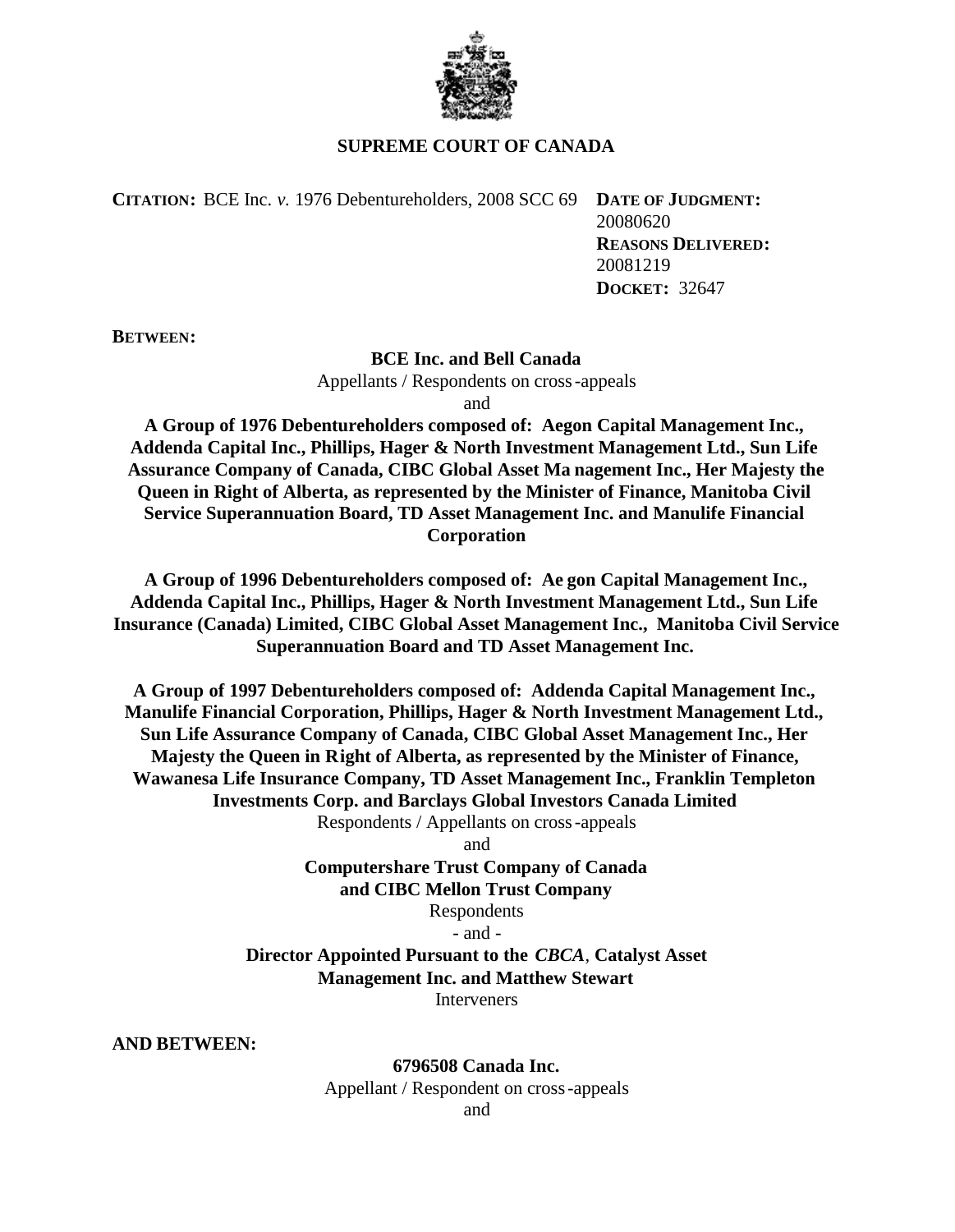**A Group of 1976 Debentureholders composed of: Aegon Capital Management Inc., Addenda Capital Inc., Phillips, Hager & North Investment Management Ltd., Sun Life Assurance Company of Canada, CIBC Global Asset Management Inc., Her Majesty the Queen in Right of Alberta, as represented by the Minister of Finance, Manitoba Civil Service Superannuation Board, TD Asset Management Inc. and Manulife Financial Corporation**

**A Group of 1996 Debentureholders composed of: Aegon Capital Management Inc. , Addenda Capital Inc., Phillips, Hager & North Investment Management Ltd., Sun Life Insurance (Canada) Limited, CIBC Global Asset Management Inc., Manitoba Civil Service Superannuation Board and TD Asset Management Inc.**

**A Group of 1997 Debentureholders c omposed of: Addenda Capital Management Inc., Manulife Financial Corporation, Phillips, Hager & North Investment Management Ltd., Sun Life Assurance Company of Canada, CIBC Global Asset Management Inc., Her Majesty the Queen in Right of Alberta, as represe nted by the Minister of Finance, Wawanesa Life Insurance Company, TD Asset Management Inc., Franklin Templeton Investments Corp. and Barclays Global Investors Canada Limited** Respondents / Appellants on cross-appeals

and **Computershare Trust Company of Canad a and CIBC Mellon Trust Company** Respondents - and - **Director Appointed Pursuant to the** *CBCA*, **Catalyst Asset Management Inc. and Matthew Stewart Interveners** 

**CORAM:** McLachlin C.J. and Bastarache,\* Binnie, LeBel, Deschamps, Abella and Charron JJ.

**REASONS FOR JUDGMENT:** (paras. 1 to 167) The Court

\* Bastarache J. joined in the judgment of June 20, 2008, but took no part in these reasons for judgment.

**NOTE:** This document is subject to editorial revision before its reproduction in final form in the *Canada Supreme Court Reports*.

\_\_\_\_\_\_\_\_\_\_\_\_\_\_\_\_\_\_\_\_\_\_\_\_\_\_\_\_\_\_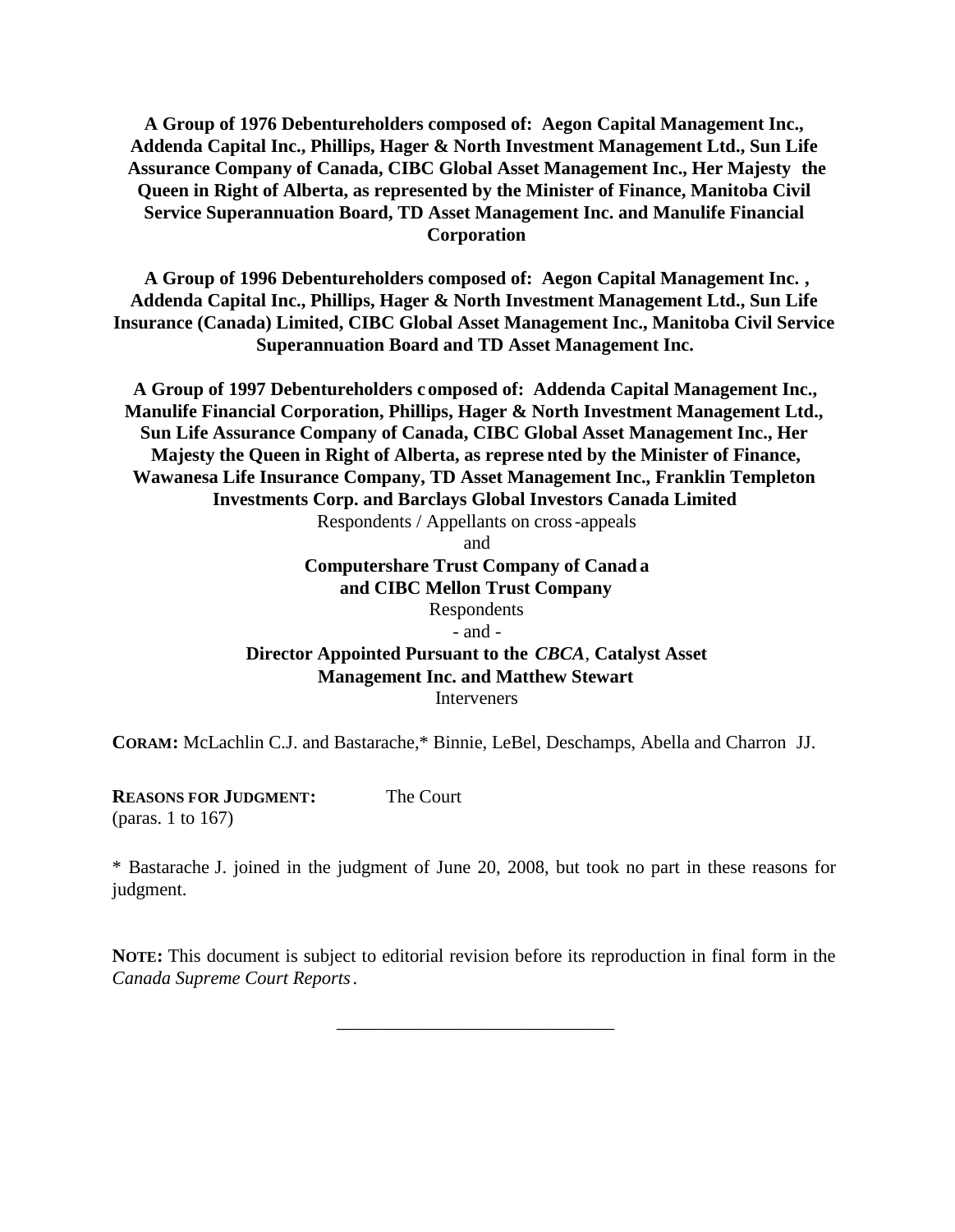bce *v.* 1976 debentureholders

**BCE Inc. and Bell Canada** *Appellants/Respondents on cross-appeals*

*v.*

**A Group of 1976 Debentureholders composed of: Aegon Capital Management Inc., Addenda Capital Inc., Phillips, Hager & North Investment Management Ltd., Sun Life Assurance Company of Canada, CIBC Global Asset Management Inc., Her Majesty the Queen in Right of Alberta, as represented by the Minister of Finance, Manitoba Civil Service Superannuation Board, TD Asset Management Inc. and Manulife Financial Corporation**

**A Group of 1996 Debentureholders composed of: Aegon Capital Management Inc., Addenda Capital Inc., Phillips, Hager & North Investment Management Ltd., Sun Life Insurance (Canada) Limited, CIBC Global Asset Management Inc., Manitoba Civil Service Superannuation Board and TD Asset Management Inc.**

**A Group of 1997 Debentureholders composed of: Addend a Capital Management Inc.,**

**Manulife Financial Corporation, Phillips, Hager & North Investment Management**

**Ltd., Sun Life Assurance Company of Canada, CIBC Global Asset Management Inc.,**

**Her Majesty the Queen in Right of Alberta, as represented by the Ministe r of Finance,**

**Wawanesa Life Insurance Company, TD Asset Management Inc., Franklin Templeton**

**Investments Corp. and Barclays Global Investors Canada Limited**

*Respondents/Appellants on cross-appeals*

and

**Computershare Trust Company of Canada**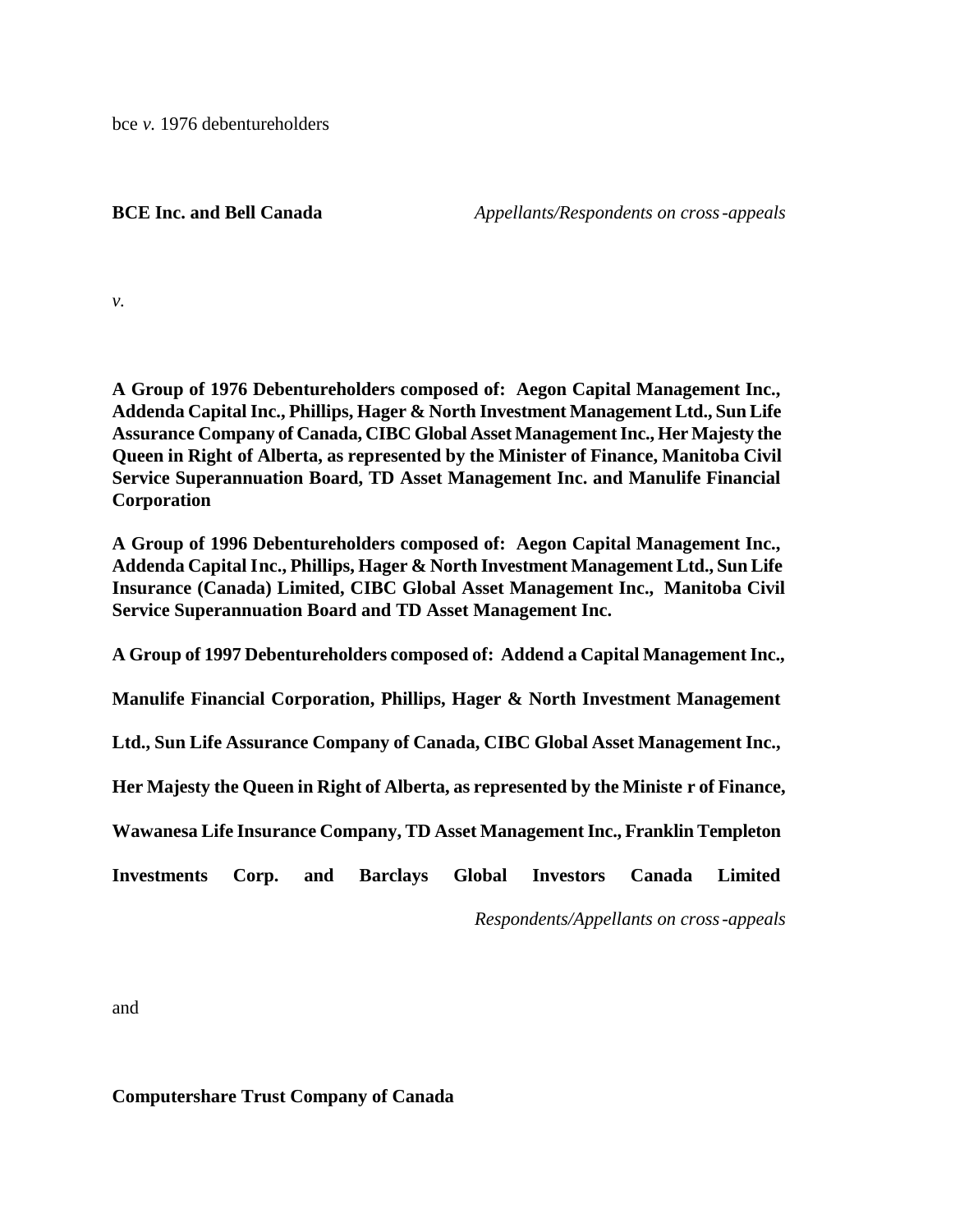## **and CIBC Mellon Trust Company** *Respondents*

and

## **Director Appointed Pursuant to the** *CBCA*, **Catalyst Asset Management Inc. and Matthew Stewart** *Interveners*

and between

**6796508 Canada Inc.** *Appellant/Respondent on cross-appeals*

*v.*

**A Group of 1976 Debentureholders composed of: Aegon Capital Management Inc., Addenda Capital Inc., Phillips, Hager & North Investment Management Ltd., Sun Life Assurance Company of Canada, CIBC Global Asset Management Inc., Her Majesty the Queen in Right of Alberta, as represented by the Minister of Finance, Manitoba Civil Service Superannuation Board, TD Asset Management Inc. and Manulife Financial Corporation**

**A Group of 1996 Debentureholders composed of: Aegon Capital Management Inc., Addenda Capital Inc., Phillips, Hager & North Investment Management Ltd., Sun Life Insurance (Canada) Limited, CIBC Global Asset Management Inc., Manitoba Civil Service Superannuation Board and TD Asset Management Inc.**

**A Group of 1997 Debentureholders composed of: Addend a Capital Management Inc.,**

**Manulife Financial Corporation, Phillips, Hager & North Investment Management**

**Ltd., Sun Life Assurance Company of Canada, CIBC Global Asset Management Inc.,**

**Her Majesty the Queen in Right of Alberta, as represented by the Ministe r of Finance,**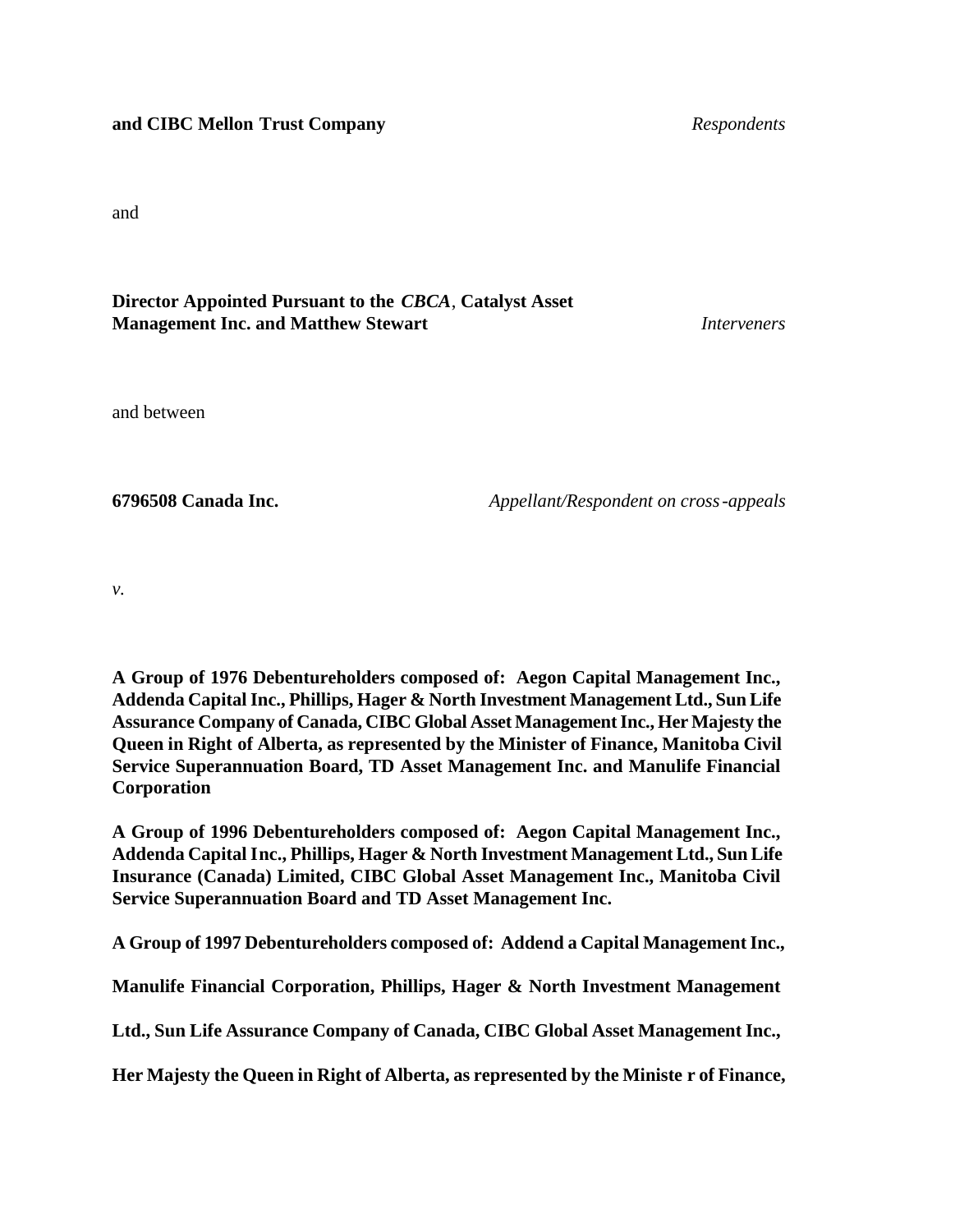## **Wawanesa Life Insurance Company, TD Asset Management Inc., Franklin Templeton**

**Investments Corp. and Barclays Global Investors Canada Limited**

*Respondents/Appellants on cross-appeals*

and

**Computershare Trust Company of Canada and CIBC Mellon Trust Company** *Respondents*

and

| Director Appointed Pursuant to the CBCA, Catalyst Asset |             |
|---------------------------------------------------------|-------------|
| <b>Management Inc. and Matthew Stewart</b>              | Interveners |

**Indexed as: BCE Inc.** *v.* **1976 Debentureholders**

**Neutral citation: 2008 SCC 69.**

File No.: 32647.

2008: June 17; 2008: June 20.

Reasons delivered: December 19, 2008.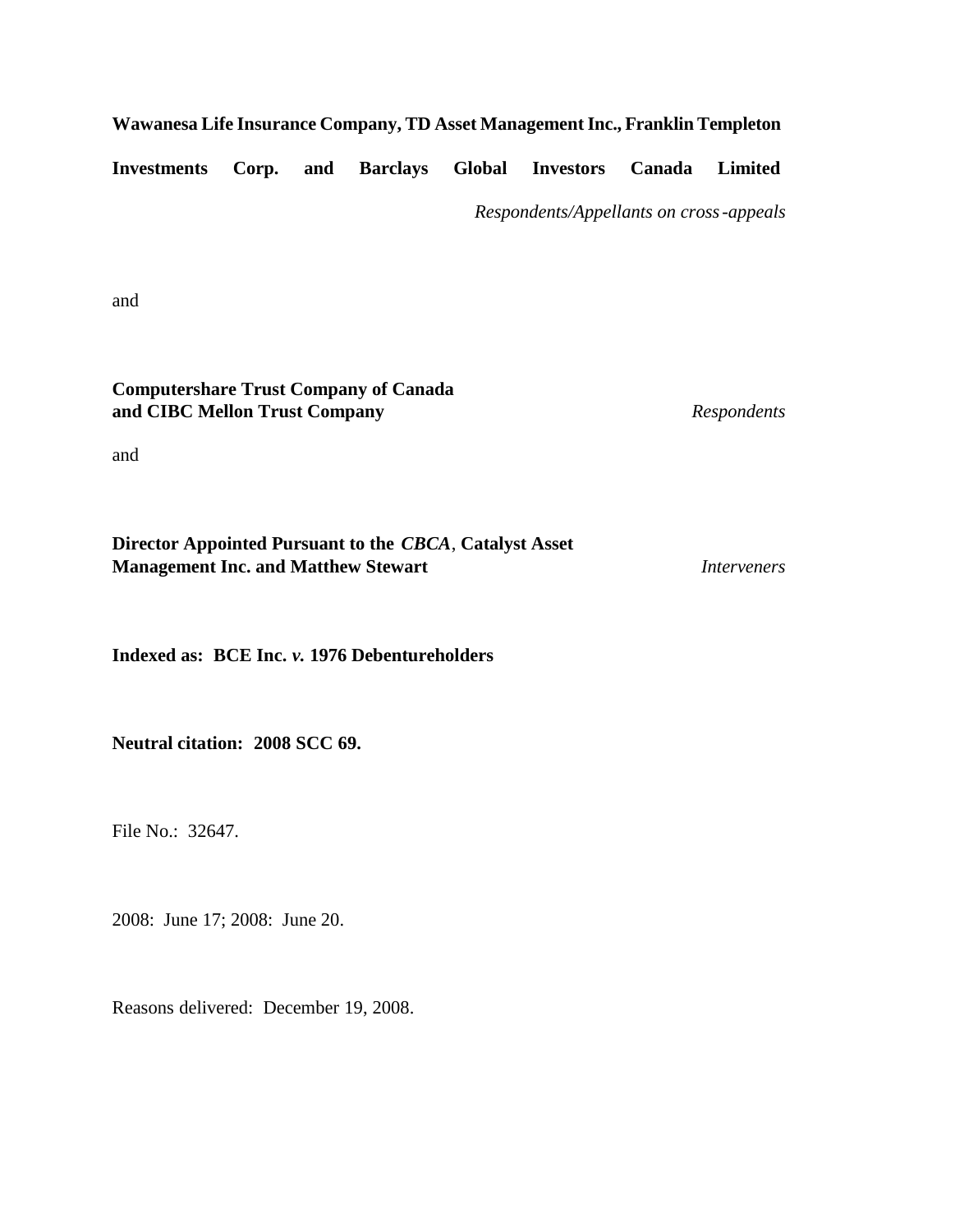Present: McLachlin C.J. and Bastarache,\* Binnie, LeBel, Deschamps, Abella and Charron JJ.

on appeal from the court of appeal for quebec

*Commercial law — Corporations — Oppression — Fiduciary duty of directors of corporation to act in accordance with best interests of corporation — Reasonable expectation of security holders of fair treatment — Directors approving change of control transaction which would affect economic interests of security holders — Whether evidence supported reasonable expectations asserted by security holders — Whether reasonable expectation was violated by conduct found to be oppressive, unfairly prejudicial or that unfairly disregards a relevant interest — Canada Business Corporations Act, R.S.C. 1985, c. C-44, ss. 122(1)(a), 241.*

*Commercial law — Corporations — Plan of arrangement — Proposed plan of arrangement not arranging rights of security holders but affecting their economic interests — Whether plan of arrangement was fair and reasonable — Canada Business Corporations Act, R.S.C. 1985, c. C-44, s. 192.*

At issue is a plan of arrangement that contemplates the purchase of the shares of BCE Inc. ("BCE") by a consortium of purchasers ("the Purchaser") by way of a leveraged buyout. After BCE was put "in play", an auction process was held and offers were submit ted

Bastarache J. joined in the judgment of June 20, 2008, but took no part in these reasons for judgment.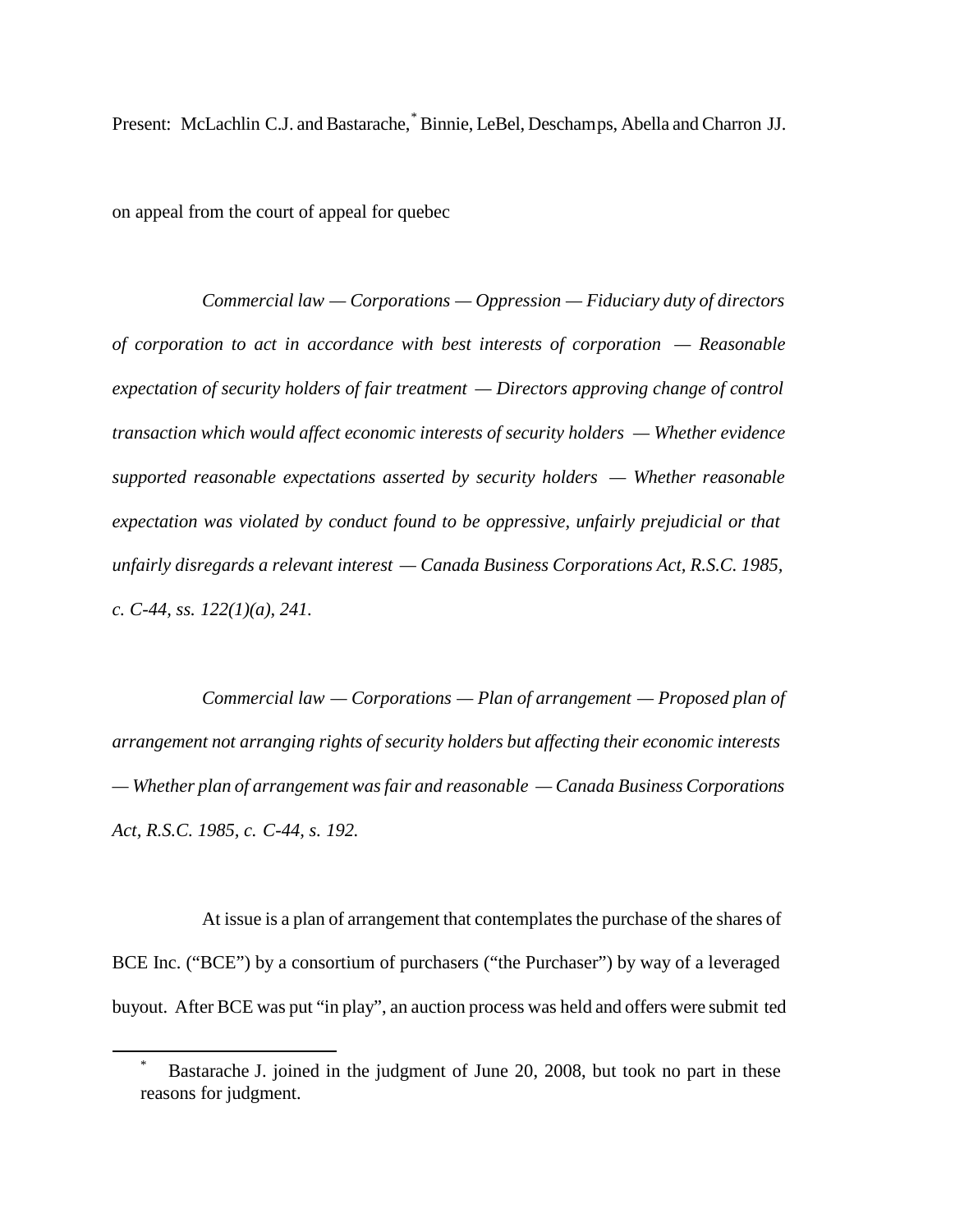by three groups. All three offers contemplated the addition of a substantial amount of new debt for which Bell Canada, a wholly-owned subsidiary of BCE, would be liable. BCE's board of directors found that the Purchaser's offer was in the best intere sts of BCE and BCE's shareholders. Essentially, the arrangement provides for the compulsory acquisition of all of BCE's outstanding shares. The price to be paid by the Purchaser represents a premium of approximately 40 percent over the market price of BC E shares at the relevant time. The total capital required for the transaction is approximately \$52 billion, \$38.5 billion of which will be supported by BCE. Bell Canada will guarantee approximately \$30 billion of BCE's debt. The Purchaser will invest ne arly \$8 billion of new equity capital in BCE.

The plan of arrangement was approved by 97.93 percent of BCE's shareholders, but was opposed by a group of financial and other institutions that hold debentures issued by Bell Canada. These debentureholders sought relief under the oppression remedy under s. 241 of the *Canada Business Corporations Act* ("*CBCA*"). They also alleged that the arrangement was not "fair and reasonable" and opposed court approval of the arrangement under s. 192 of the *CBCA*. The crux of their complaints is that, upon the completion of the arrangement, the short-term trading value of the debentures would decline by an average of 20 percent and could lose investment grade status.

The Quebec Superior Court approved the arra ngement as fair and dismissed the claim for oppression. The Court of Appeal set aside that decision, finding the arrangement had not been shown to be fair and held that it should not have been approved. It held that the directors had not only the duty to ensure that the debentureholders' contractual rights would be respected, but also to consider their reasonable expectations which, in its view, required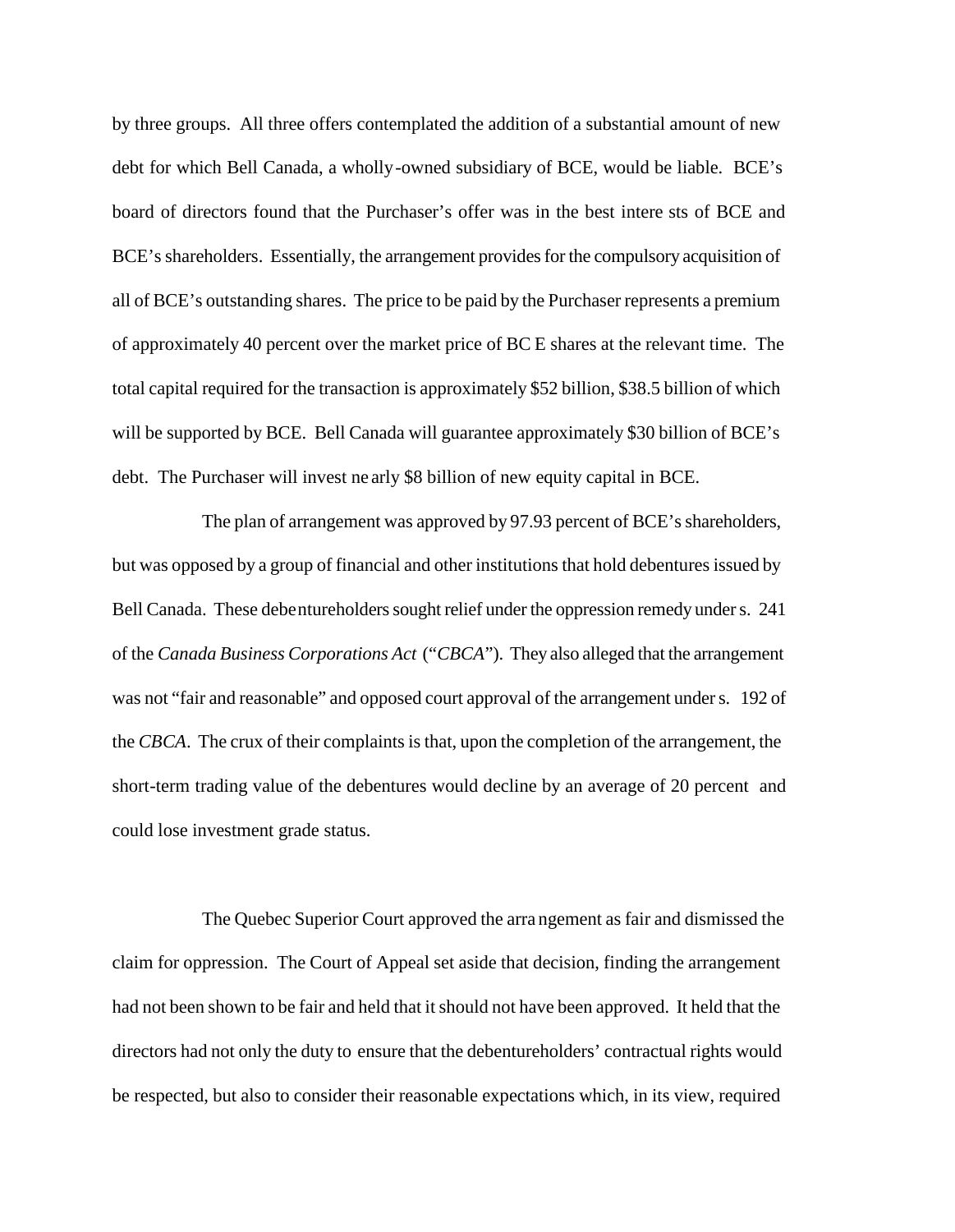directors to consider whether the adverse impact on debentureholders' economic interests could be alleviated. Since the requirements of s. 192 of the *CBCA* were not met, the court found it unnecessary to consider the oppression claim. BCE and Bell Canada appealed the overturning of the trial judge's approval of the plan of arrangement, and the debentureho lders cross-appealed the dismissal of the claims for oppression.

*Held*: The appeals should be allowed and the cross-appeals dismissed.

The s. 241 oppression action and the s. 192 requirement for court approval of a change to the corporate structure are different types of proceedings, engaging different inquiries. The Court of Appeal's decision rested on an approach that erroneously combined the substance of the s. 241 oppression remedy with the onus of the s. 192 arrangement approval process, resulting in a conclusion that could not have been sustained under either provision, read on its own terms. [47] [165]

#### *1. The Section 241 Oppression Remedy*

The oppression remedy focuses on harm to the legal and equitable interests of a wide range of stakeholders affected by oppressive acts of a corporation or its directors. This remedy gives a court a broad jurisdiction to enforce not just what is legal but what is fair. Oppression is also fact specific: what is just and equitable is judged by t he reasonable expectations of the stakeholders in the context and in regard to the relationships at play. [45] [58-59]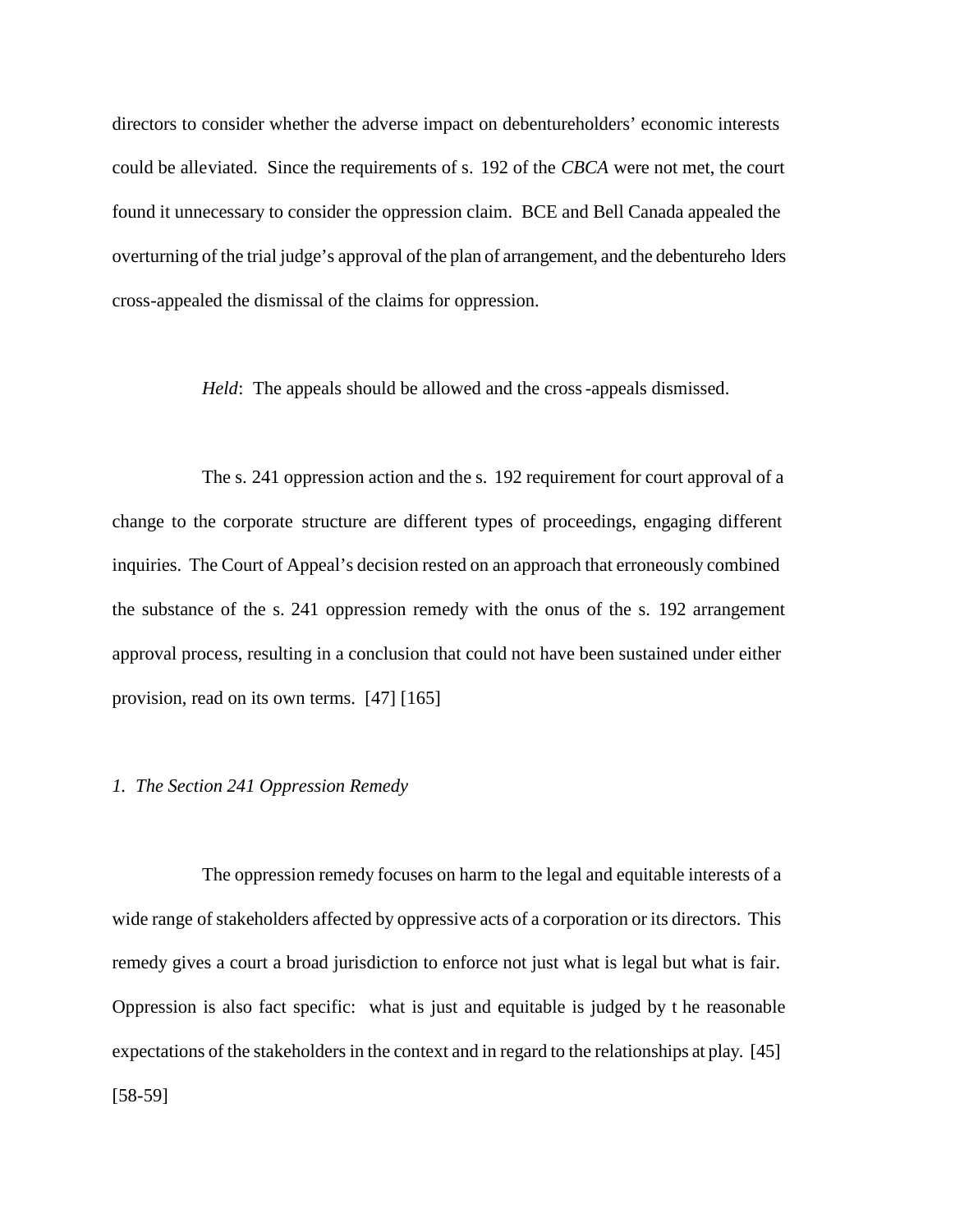In assessing a claim of oppression, a court must answer two questions: (1) Does the evidence support the reasonable expectation asserted by the claimant? and (2) Does the evidence establish that the reasonable expectation was violated by conduct falling within the terms "oppression", "unfair prejud ice" or "unfair disregard" of a relevant interest? For the first question, useful factors from the case law in determining whether a reasonable expectation exists include: general commercial practice; the nature of the corporation; the relationship between the parties; past practice; steps the claimant could have taken to protect itself; representations and agreements; and the fair resolution of conflicts between corporate stakeholders. For the second question, a claimant must show that the failure to me et the reasonable expectation involved unfair conduct and prejudicial consequences under s. 241. [68] [72] [89] [95]

Where conflicting interests arise, it falls to the directors of the corporation to resolve them in accordance with their fiduciary duty t o act in the best interests of the corporation. The cases on oppression, taken as a whole, confirm that this duty comprehends a duty to treat individual stakeholders affected by corporate actions equitably and fairly. There are no absolute rules and no principle that one set of interests should prevail over another. In each case, the question is whether, in all the circumstances, the directors acted in the best interests of the corporation, having regard to all relevant considerations, including but not confined to — the need to treat affected stakeholders in a fair manner, commensurate with the corporation's duties as a responsible corporate citizen. Where it is impossible to please all stakeholders, it will be irrelevant that the directors rejected a lternative transactions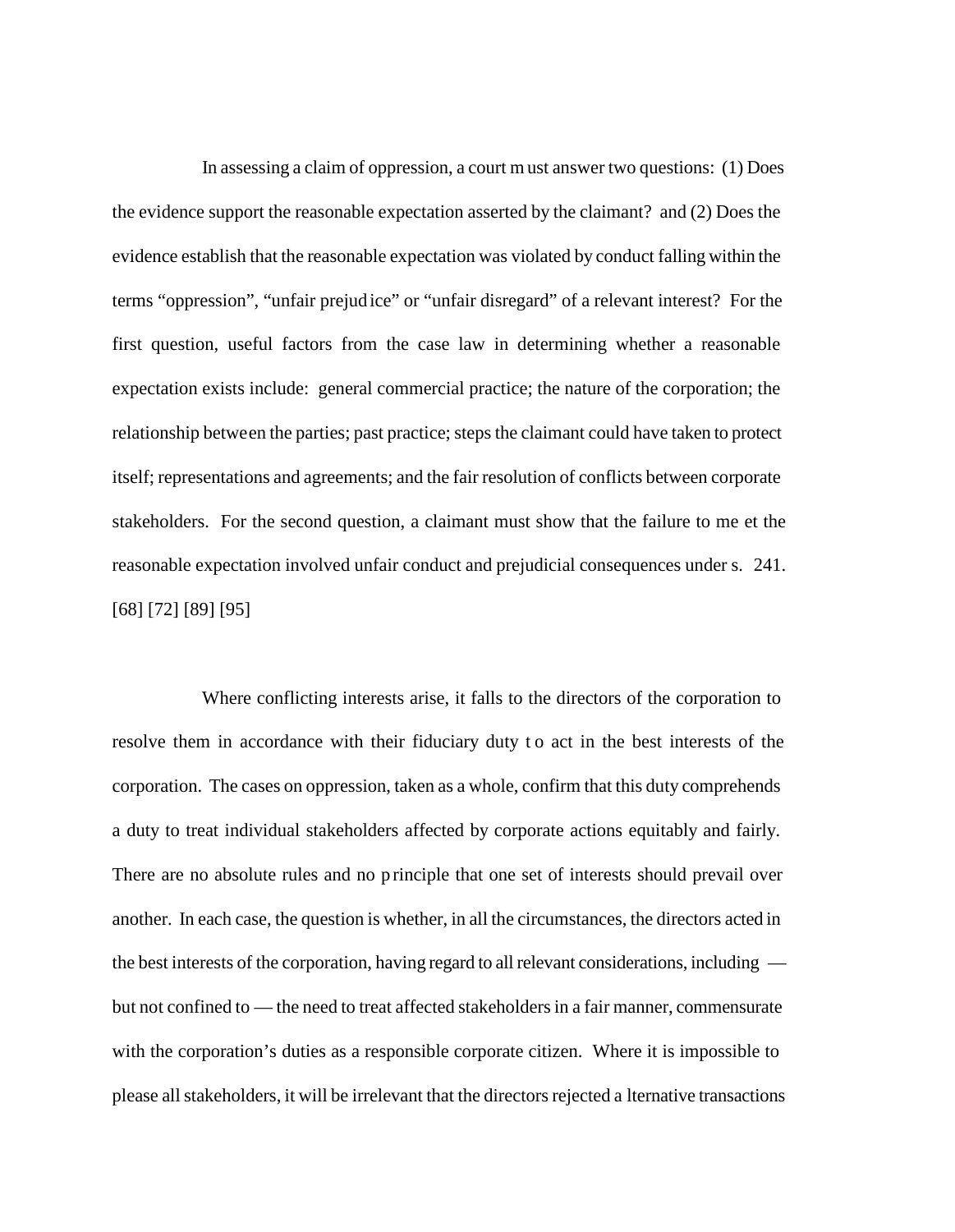that were no more beneficial than the chosen one. [81 -83]

Here, the debentureholders did not establish that they had a reasonable expectation that the directors of BCE would protect their economic interests by putti ng forth a plan of arrangement that would maintain the investment grade trading value of their debentures. The trial judge concluded that this expectation was not made out on the evidence, given the overall context of the relationship, the nature of the c orporation, its situation as the target of a bidding war, the fact that the claimants could have protected themselves against reductions in market value by negotiating appropriate contractual terms, and that any statements by Bell Canada suggesting a commi tment to retain investment grade ratings for the debentures were accompanied by warnings precluding such expectations. The trial judge recognized that the content of the directors' fiduciary duty to act in the best interests of the corporation was affecte d by the various interests at stake in the context of the auction process, and that they might have to approve transactions that were in the best interests of the corporation but which benefited some groups at the expense of others. All three competing bids required Bell Canada to assume additional debt. Under the business judgment rule, deference should be accorded to the business decisions of directors acting in good faith in performing the functions they were elected to perform. In this case, there wa s no error in the principles applied by the trial judge nor in his findings of fact. [96 -100]

The debentureholders also did not establish that they had a reasonable expectation that the directors would consider their economic interests in maintaining the trading value of the debentures. While the evidence, objectively viewed, supports a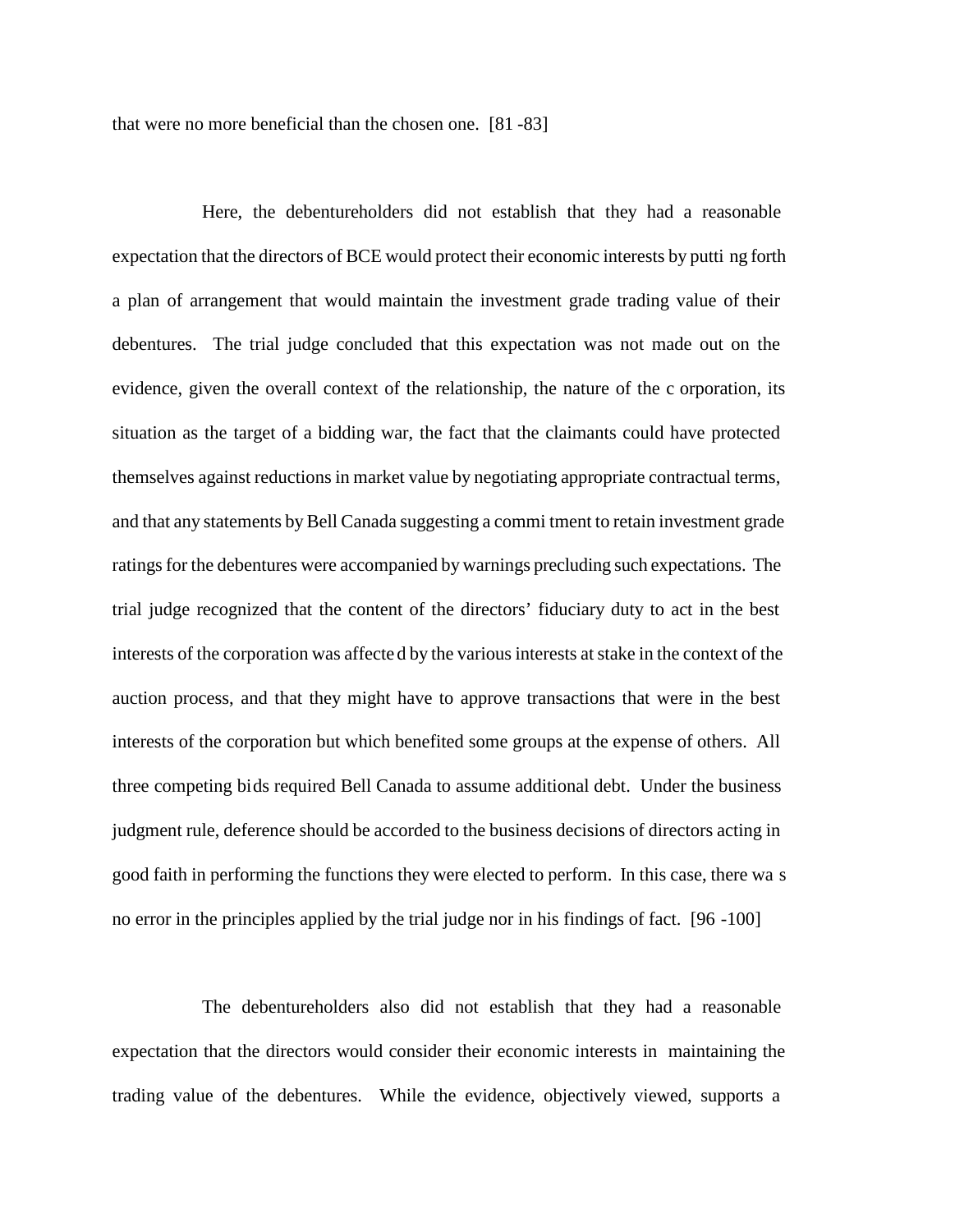reasonable expectation that the directors would consider the position of the debentureholders in making their decisions on the various offers under conside ration, it is apparent that the directors considered the interests of debentureholders, and concluded that while the contractual terms of the debentures would be honoured, no further commitments could be made. This fulfilled the duty of the directors to c onsider the debentureholders' interests and did not amount to "unfair disregard" of the interests of debentureholders. What the claimants contend is, in reality, an expectation that the directors would take positive steps to restructure the purchase in a way that would provide a satisfactory price to shareholders and preserve the high market value of the debentures. There was no evidence that it was reasonable to suppose this could be achieved, since all three bids involved a substantial increase in Bell Canada's debt. Commercial practice and reality also undermine their claim. Leveraged buyouts are not unusual or unforeseeable, and the debentureholders could have negotiated protections in their contracts. Given the nature and the corporate history of B ell Canada, it should not have been outside the contemplation of debentureholders that plans of arrangements could occur in the future. While the debentureholders rely on the past practice of maintaining the investment grade rating of the debentures, the events precipitating the leveraged buyout transaction were market realities affecting what were reasonable practices. No representations had been made to debentureholders upon which they could reasonably rely. [96] [102] [104-106] [108-110]

With respect to the duty on directors to resolve the conflicting interests of stakeholders in a fair manner that reflected the best interests of the corporation, the corporation's best interests arguably favoured acceptance of the offer at the time. The trial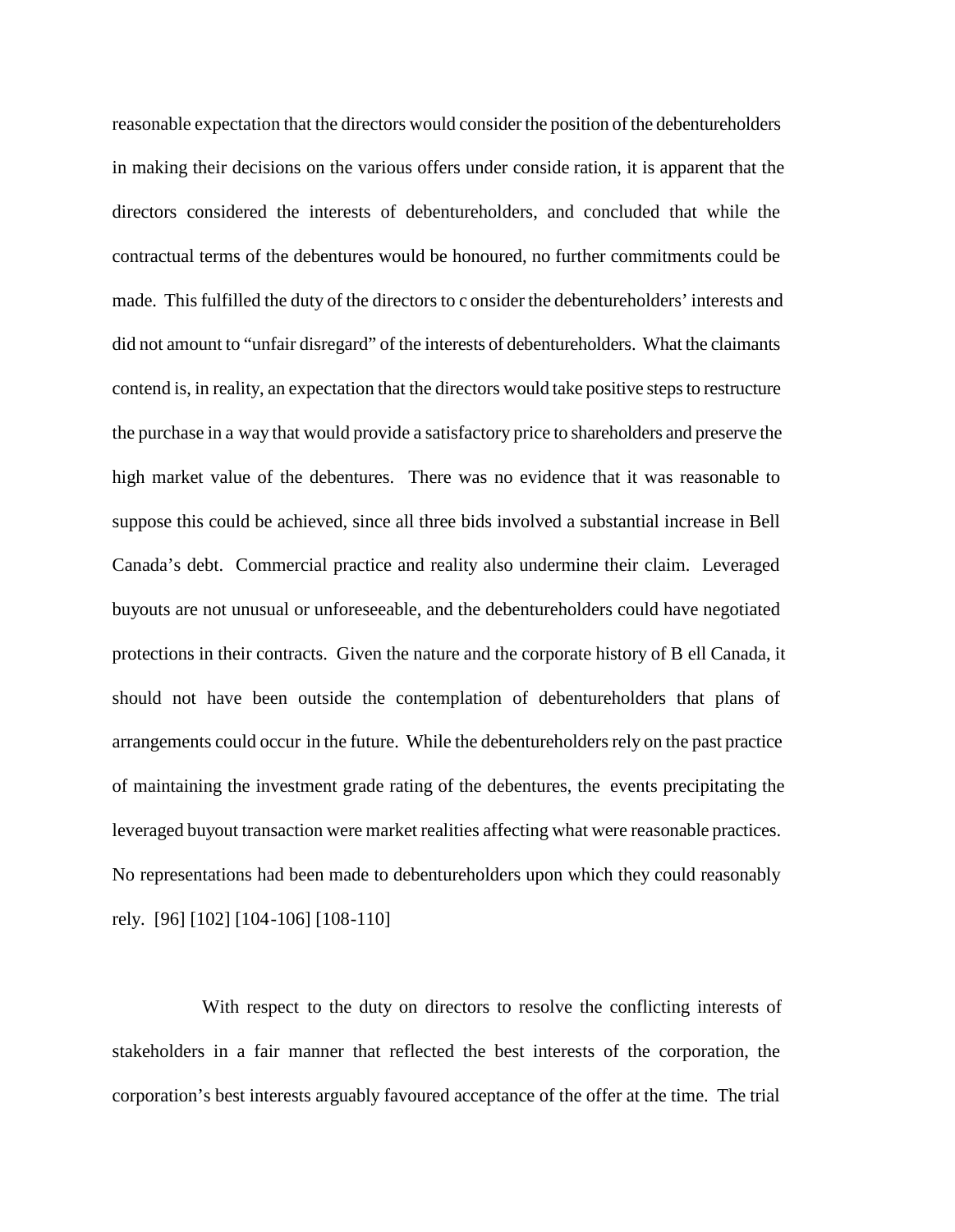judge accepted the evidence that Bell Canada needed to undertake significant changes to be successful, and the momentum of the market made a buyout inevitable. Considering all the relevant factors, the debentureholders failed to establish a reasonable expectatio n that could give rise to a claim for oppression. [111 -113]

#### *2. The Section 192 Approval Process*

The s. 192 approval process is generally applicable to change of control transactions where the arrangement is sponsored by the directors of the target company and the goal is to require some or all shareholders to surrender their shares. The approval process focuses on whether the arrangement, viewed objectively, is fair and reasonable. Its purpose is to permit major changes in corporate str ucture to be made while ensuring that individuals whose rights may be affected are treated fairly, and its spirit is to achieve a fair balance between conflicting interests. In seeking court approval of an arrangement, the onus is on the corporation to establish that (1) the statutory procedures have been met; (2) the application has been put forth in good faith; and (3) the arrangement is "fair and reasonable". [119] [126] [128] [137]

To approve a plan of arrangement as fair and reasonable, courts must be satisfied that (a) the arrangement has a valid business purpose, and (b) the objections of those whose legal rights are being arranged are being resolved in a fair and balanced way. Wh ether these requirements are met is determined by taking into account a variety of relevant factors, including the necessity of the arrangement to the corporation's continued existence, the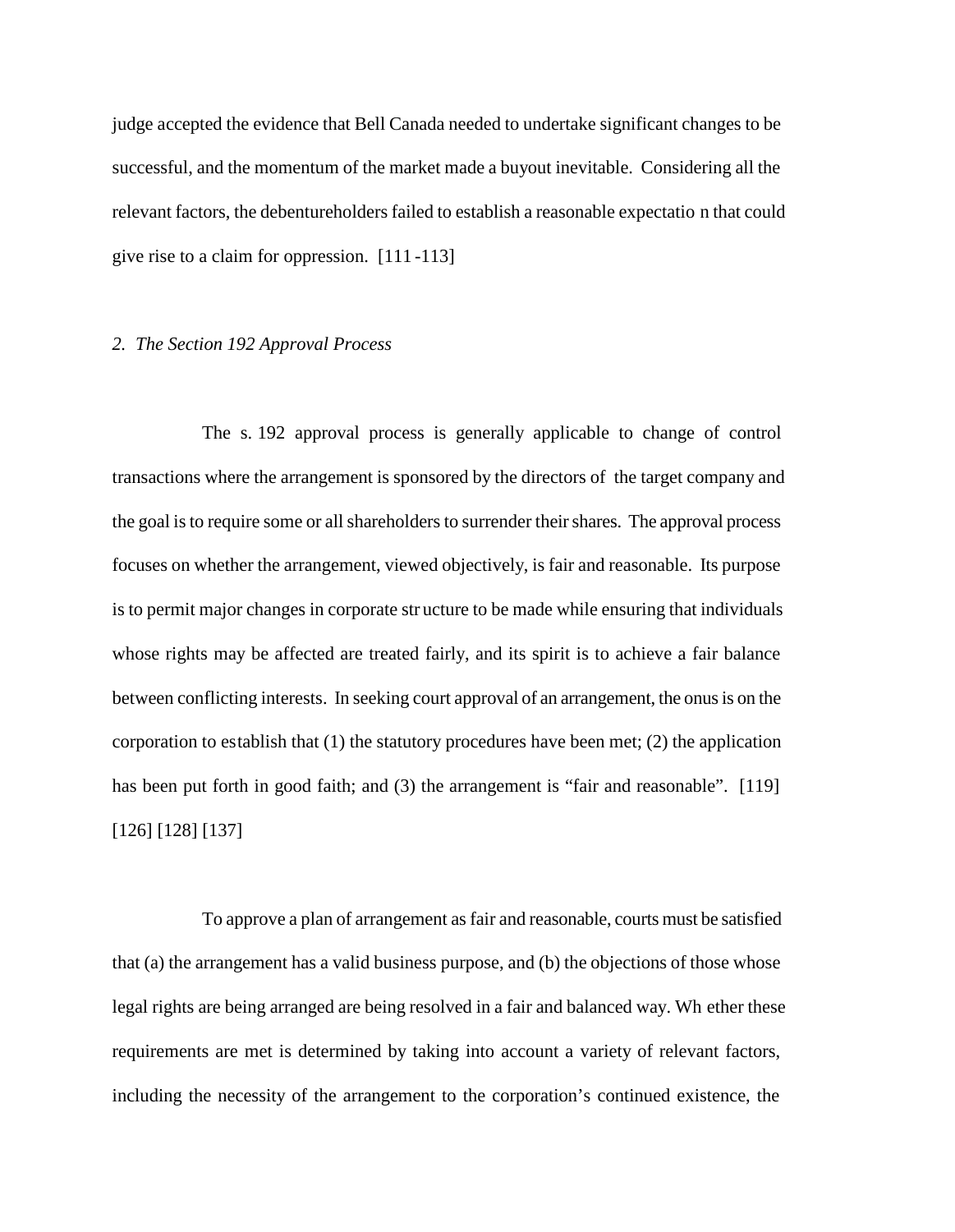approval, if any, of a majority of shareholders and other security holders entitled to vote, and the proportionality of the impact on affected groups. Where there has been no vote, courts may consider whether an intelligent and honest business person, as a member of the class concerned and acting in his or her own inter est, might reasonably approve of the plan. Courts must focus on the terms and impact of the arrangement itself, rather than the process by which it was reached, and must be satisfied that the burden imposed by the arrangement on security holders is justified by the interests of the corporation. Courts on a s. 192 application should refrain from substituting their views of the "best" arrangement, but should not surrender their duty to scrutinize the arrangement. [136] [138] [145] [151] [154 -155]

The purpose of s. 192 suggests that only security holders whose legal rights stand to be affected by the proposal are envisioned. It is the fact that the corporation is permitted to alter individual rights that places the matter beyond the power of the directors and creates the need for shareholder and court approval. However, in some circumstances, interests that are not strictly legal could be considered. The fact that a group whose legal rights are left intact faces a reduction in the trading value of its securities generally does not, without more, constitute a circumstance where non -legal interests should be considered on a s. 192 application. [133-135]

Here, the debentureholders no longer argue that the arrangement la cks a valid business purpose. The debate focuses on whether the objections of those whose rights are being arranged were resolved in a fair and balanced way. Since only their economic interests were affected by the proposed transaction, not their legal r ights, and since they did not fall within an exceptional situation where non -legal interests should be considered under s. 192,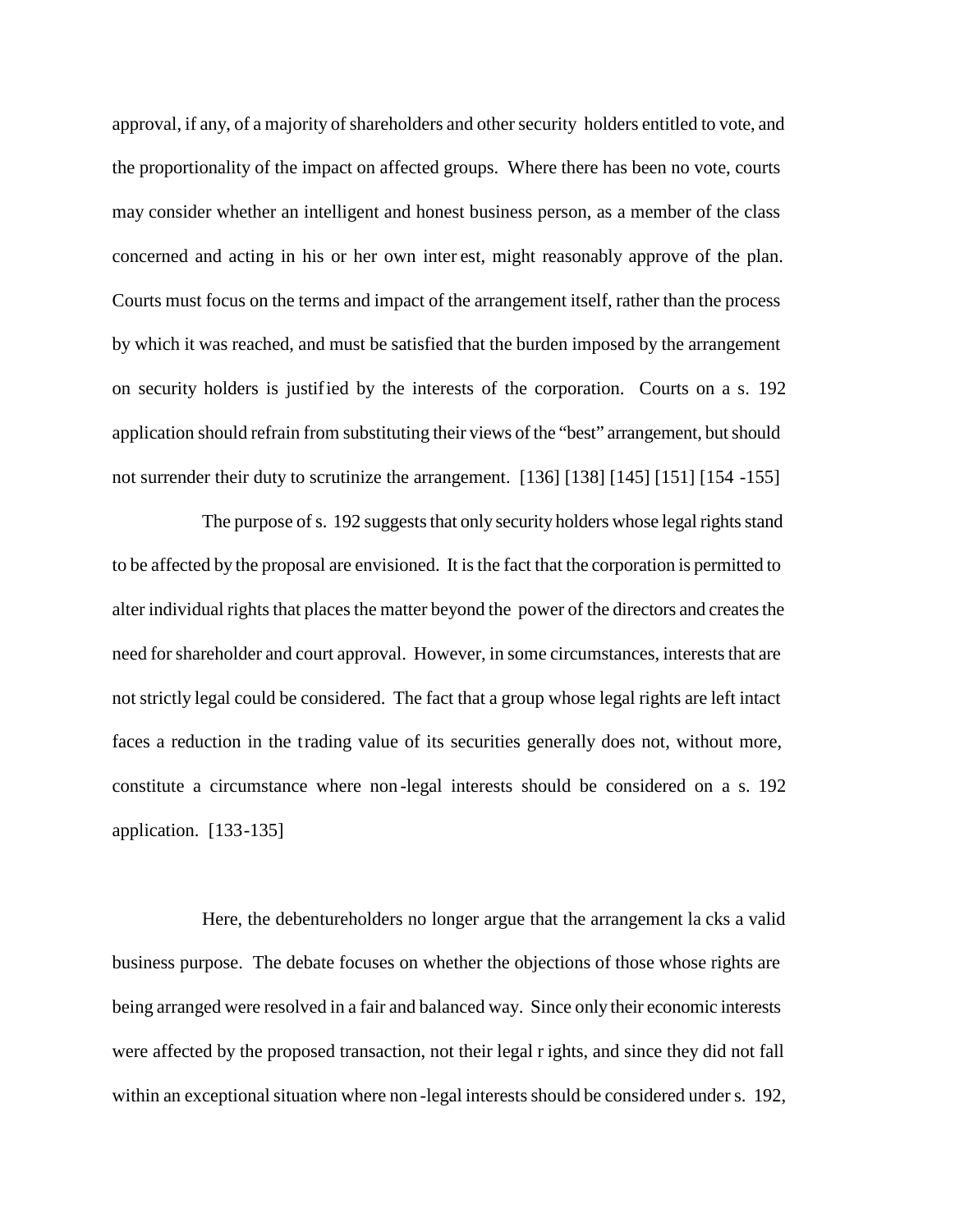the debentureholders did not constitute an affected class under s. 192, and the trial judge was correct in concluding that they should not be permitted to veto almost 98 percent of the shareholders simply because the trading value of their securities would be affected. Although not required, it remained open to the trial judge to consider the debentureholders' economic interests, and he did not err in concluding that the arrangement addressed the debentureholders' interests in a fair and balanced way. The arrangement did not fundamentally alter the debentureholders' rights, as the investment and return they contracted for remained intact. It was well known that alteration in debt load could cause fluctuations in the trading value of the debentures, and yet the debentureholders had not contracted against this contingency. It was clear to the judge that the continuance of the corpo ration required acceptance of an arrangement that would entail increased debt and debt guarantees by Bell Canada. No superior arrangement had been put forward and BCE had been assisted throughout by expert legal and financial advisors. Recognizing that t here is no such thing as a perfect arrangement, the trial judge correctly concluded that the arrangement had been shown to be fair and reasonable. [157] [161] [163 -164]

## **Cases Cited**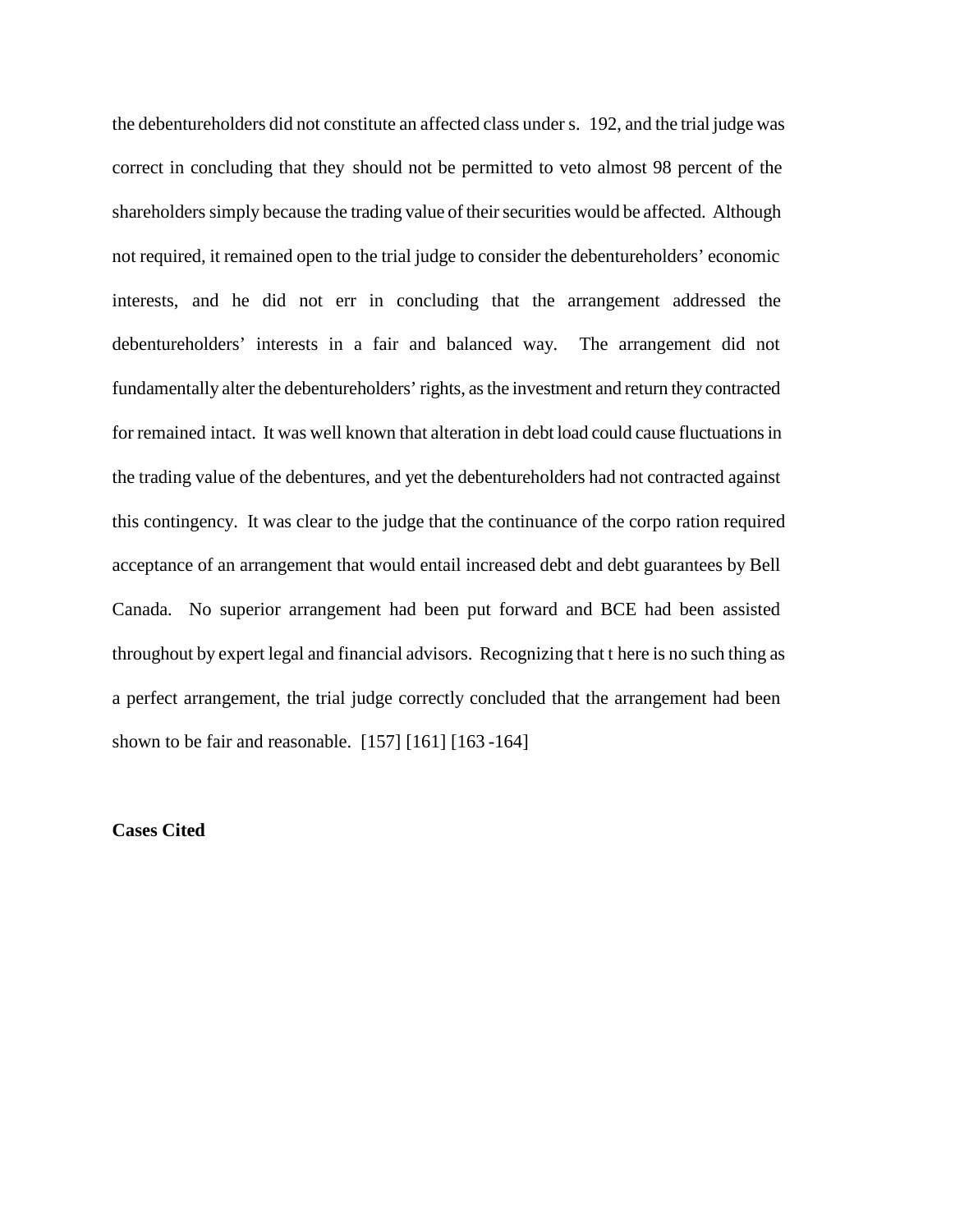**Referred to:** *Peoples Department Stores Inc. (Trustee of) v. Wise* , [2004] 3 S.C.R. 461, 2004 SCC 68; *Bradbury v. English Sewing Cotton Co.* , [1923] A.C. 744; *Zwicker v. Stanbury*, [1953] 2 S.C.R. 438; *Sparling v. Quebec (Caisse de dépôt et placement du Québec)*, [1988] 2 S.C.R. 1015; *Maple Leaf Foods Inc. v. Schneider Cor* p. (1998), 42 O.R. (3d) 177; *Kerr v. Danier Leather Inc.*, [2007] 3 S.C.R. 331, 2007 SCC 44; *The Queen in right of Canada v. Saskatchewan Wheat Pool* , [1983] 1 S.C.R. 205; *Scottish Co-operative Wholesale Society Ltd. v. Meyer*, [1959] A.C. 324; *Diligenti v. RWMD Operations Kelowna Ltd.* (1976), 1 B.C.L.R. 36; *Stech v. Davies*, [1987] 5 W.W.R. 563; *First Edmonton Place Ltd. v. 315888 Alberta Ltd.* (1988), 40 B.L.R. 28, var'd (1989), 45 B.L.R. 110; *820099 Ontario Inc. v. Harold E. Ballard Ltd.* (1991), 3 B.L.R. (2d) 113; *Westfair Foods Ltd. v. Watt* (1991), 79 D.L.R. (4th) 48; *Wright v. Donald S. Montgomery Holdings Ltd.* (1998), 39 B.L.R. (2d) 266; *Re Keho Holdings Ltd. and Noble* (1987), 38 D.L.R. (4th) 368; *Ebrahimi v. Westbourne Galleries Ltd.*, [1973] A.C. 360; *Main v. Delcan Group Inc.* (1999), 47 B.L.R. (2d) 200; *GATX Corp. v. Hawker Siddeley Canada Inc.* (1996), 27 B.L.R. (2d) 251; *Adecco Canada Inc. v. J. Ward Broome Ltd.* (2001), 12 B.L.R. (3d) 275; *SCI Systems Inc. v. Gornitzki Thompson & Little Co.* (1997), 147 D.L.R. (4th) 300, var'd (1998), 110 O.A.C. 160; *Downtown Eatery (1993) Ltd. v. Ontario* (2001), 200 D.L.R. (4th) 289, leave to appeal refused, [2002] 2 S.C.R. vi; *Re Ferguson and Imax Systems Corp.* (1983), 150 D.L.R. (3d) 718; *Gibbons v. Medical Carriers Ltd.* (2001), 17 B.L.R. (3d) 280, 2001 MBQB 229; *Alberta Treasury Branches v. SevenWay Capital Corp.* (1999), 50 B.L.R. (2d) 294, aff'd (2000), 8 B.L.R. (3d) 1, 2000 ABCA 194; *Lyall v. 147250 Canada Ltd.* (1993), 106 D.L.R. (4th) 304; *Tsui v. International Capital Corp* ., [1993] 4 W.W.R. 613, aff'd (1993), 113 Sask. R. 3; *Deutsche Bank Canada v. Oxford Properties Group Inc.* (1998), 40 B.L.R. (2d) 302;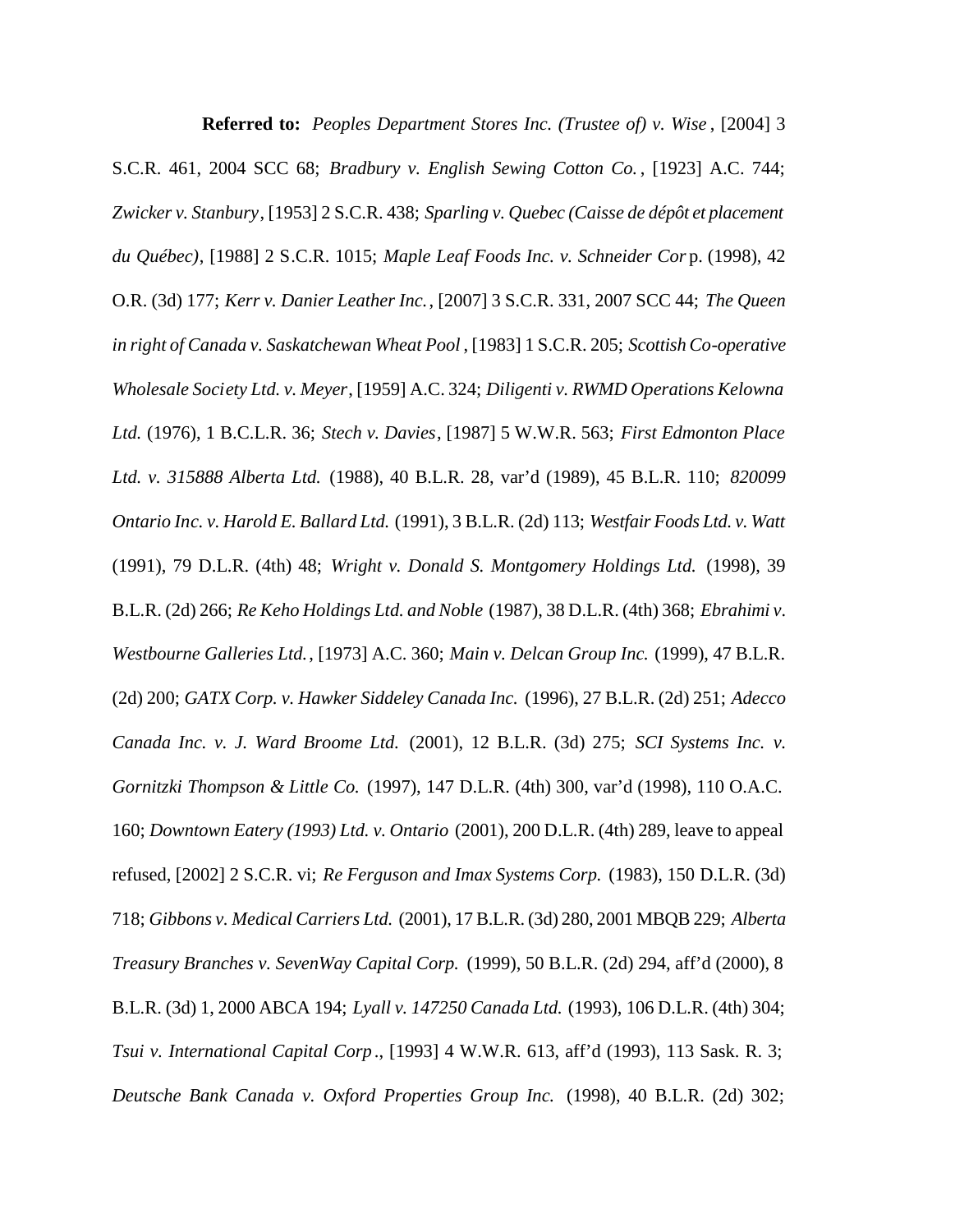*Themadel Foundation v. Third Canadian Investment Trust Ltd.* (1995), 23 O.R. (3d) 7, var'd (1998), 38 O.R. (3d) 749; *Revlon Inc. v. MacAndrews & Forbes Holdings Inc.* , 506 A.2d 173 (1985); *Unocal Corp. v. Mesa Petroleum Co.* , 493 A.2d 946 (1985); *Trizec Corp., Re* (1994), 21 Alta. L.R. (3d) 435; *Pacifica Papers Inc*. *v. Johnstone* (2001) 15 B.L.R. (3d) 249, 2001 BCSC 1069; *Abitibi-Consolidated Inc. (Arrangement relatif à)*, [2007] Q.J. No. 16158 (QL), 2007 QCCS 6830; *Canadian Pacific Ltd. (Re)* (1990), 73 O.R. (2d) 212; *Cinar Corp. v. Shareholders of Cinar Corp.* (2004), 4 C.B.R. (5th) 163; *PetroKazakhstan Inc. v. Lukoil Overseas Kumkol B.V.* (2005), 12 B.L.R. (4th) 128, 2005 ABQB 789; *St. Lawrence & Hudson Railway Co. (Re)*, [1998] O.J. No. 3934 (QL); *Re Alabama, New Orleans, Texas and Pacific Junction Railway Co.*, [1891] 1 Ch. 213; *Stelco Inc. (Re)* (2006), 18 C.B.R. (5th) 173; *UPM-Kymmene Corp. v. UPM-Kymmene Miramichi Inc.* (2002), 214 D.L.R. (4th) 496, aff'd (2004), 42 B.L.R. (3d) 34.

#### **Statutes and Regulations Cited**

*Canada Business Corporations Act*, R.S.C. 1985, c. C-44, ss. 102(1), 122, 192, 239, 241. *Companies Act Amending Act, 1923* , S.C. 1923, c. 39, s. 4.

## **Authors Cited**

- Canada. Consumer and Corporate Affairs Canada. *Detailed background paper for an Act to amend the Canada Business Corporations Act* . Ottawa: Consumer and Corporate Affairs Canada, 1977.
- Canada. Industry Canada. Corporations Canada. *Policy concerning Arrangements Under Section 192 of the CBCA: Policy Statement 15.1* . Ottawa: Industry Canada, November 7, 2003 (online: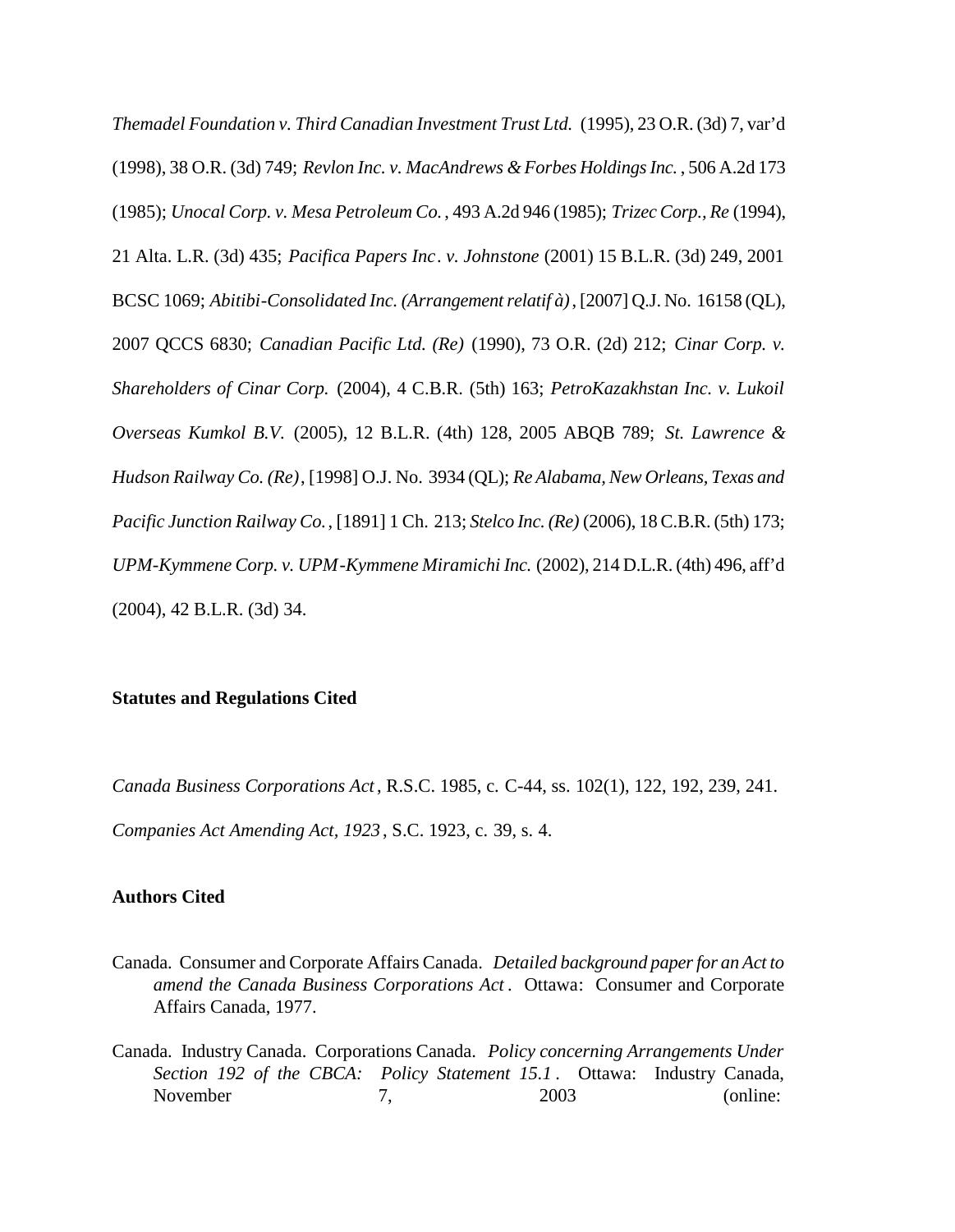www.strategis.ic.[gc.ca/epic/site/cd-dgc.nsf/print-en/cs01073e](www.strategis.ic.gc.ca/epic/site/cd-dgc.nsf/).html).

Dickerson, Robert W. V., John L. Howard and Leon Getz. *Proposals for a New Business Corporations Law for Canada*, vol. 1. Ottawa: Information Canada, 1971.

Koehnen, Markus. *Oppression and Related Remedie* s. Toronto: Thomson/Carswell, 2004.

- Nicholls, Christopher C. *Mergers, Acquisitions, and Other Changes of Corporate Control* . Toronto: Irwin Law, 2007.
- Shapira, G. "Minority Shareholders' Protection Recent Developments" (1982), 10 *N.Z. Univ. L. Rev*. 134.
- Veasey E. Norman, with Christine T. Di Guglielmo. "What Happened in Delaware Corporate Law and Governance from 1992 -2004? A Retrospective on Some Key Developments" (2005), 153 *U. Pa. L. Rev.* 1399.

APPEALS and CROSS-APPEALS from judgments of the Quebec Court of Appeal (Robert C.J. and Otis, Nuss, Pelletier and Dalphond JJ.A.), [2008] R.J.Q. 1298, 43 B.L.R. (4th) 157, [2008] Q.J. No. 4173 (QL), 2008 CarswellQue 4179, 2008 QCCA 935; [2008] Q.J. No. 4170 (QL), 2008 QCCA 930; [2008] Q.J. No. 4171 (QL), 2008 QCCA 931; [2008] Q.J. No. 4172 (QL), 2008 QCCA 932; [2008] Q.J. No. 4174 (QL), 2008 QCCA 933; [2008] Q.J. No. 4175 (QL), 2008 QCCA 934, setting aside decisions by Silcoff J., [2008] R.J.Q. 1029, 43 B.L.R. (4th) 39, [2008] Q.J. No. 4376 (QL), CarswellQue. 1805, 2008 QCCS 898; (2008), 43 B.L.R.(4th) 69, [2008] Q.J. No. 1728 (QL), CarswellQue 2226, 2008 QCCS 899; [2008] R.J.Q. 1097, 43 B.L.R. (4th) 1, [2008] Q.J. No. 1788 (QL), 2008 CarswellQue 2227, 2008 QCCS 905; (2008), 43 B.L.R. (4th) 135, [2008] Q.J. No. 1789 (QL), CarswellQue 2228, 2008 QCCS 906; [2008] R.J.Q. 1119, 43 B.L.R.(4th) 79, [2008] Q.J. No. 1790 (QL), 2008 CarswellQue 2229, 2008 QCCS 907. Appeals allowed and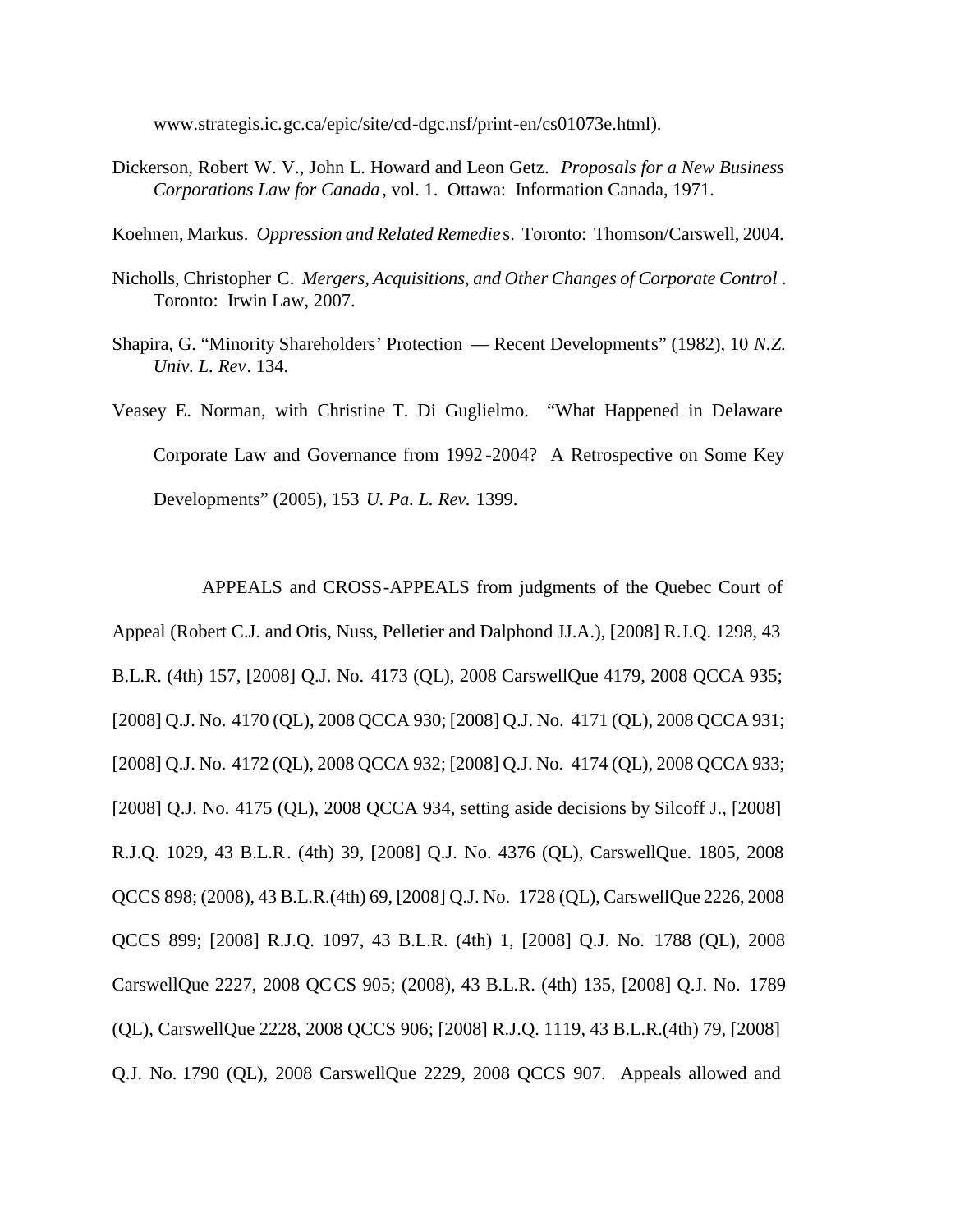cross-appeals dismissed.

*Guy Du Pont*, *Kent E. Thomson*, *William Brock*, *James Doris*, *Louis-Martin O'Neill*, *Pierre Bienvenu* and *Steve Tenai*, for the appellants/respondents on cross-appeals BCE Inc. and Bell Canada.

*Benjamin Zarnett*, *Jessica Kimmel*, *James A. Woods* and *Christopher L. Richter*, for the appellant/respondent on cross-appeals 6796508 Canada Inc.

*John Finnigan*, *John Porter*, *Avram Fishman* and *Mark Meland*, for the respondents/appellants on cross-appeals Group of 1976 Debentureholders and Group of 1996 Debentureholders.

*Markus Koehnen*, *Max Mendelsohn*, *Paul Macdonald*, *Julien Brazeau* and *Erin Cowling*, for the respondent/appellant on cross-appeals Group of 1997 Debentureholders.

Written submissions only by *Robert Tessier* and *Ronald Auclair*, for the respondent Computershare Trust Company of Canada.

*Christian S. Tacit*, for the intervener Catalyst Asset Management Inc.

*Raynold Langlois*, *Q.C.*, and *Gerald Apostolatos*, for the intervener Matthew Stewart.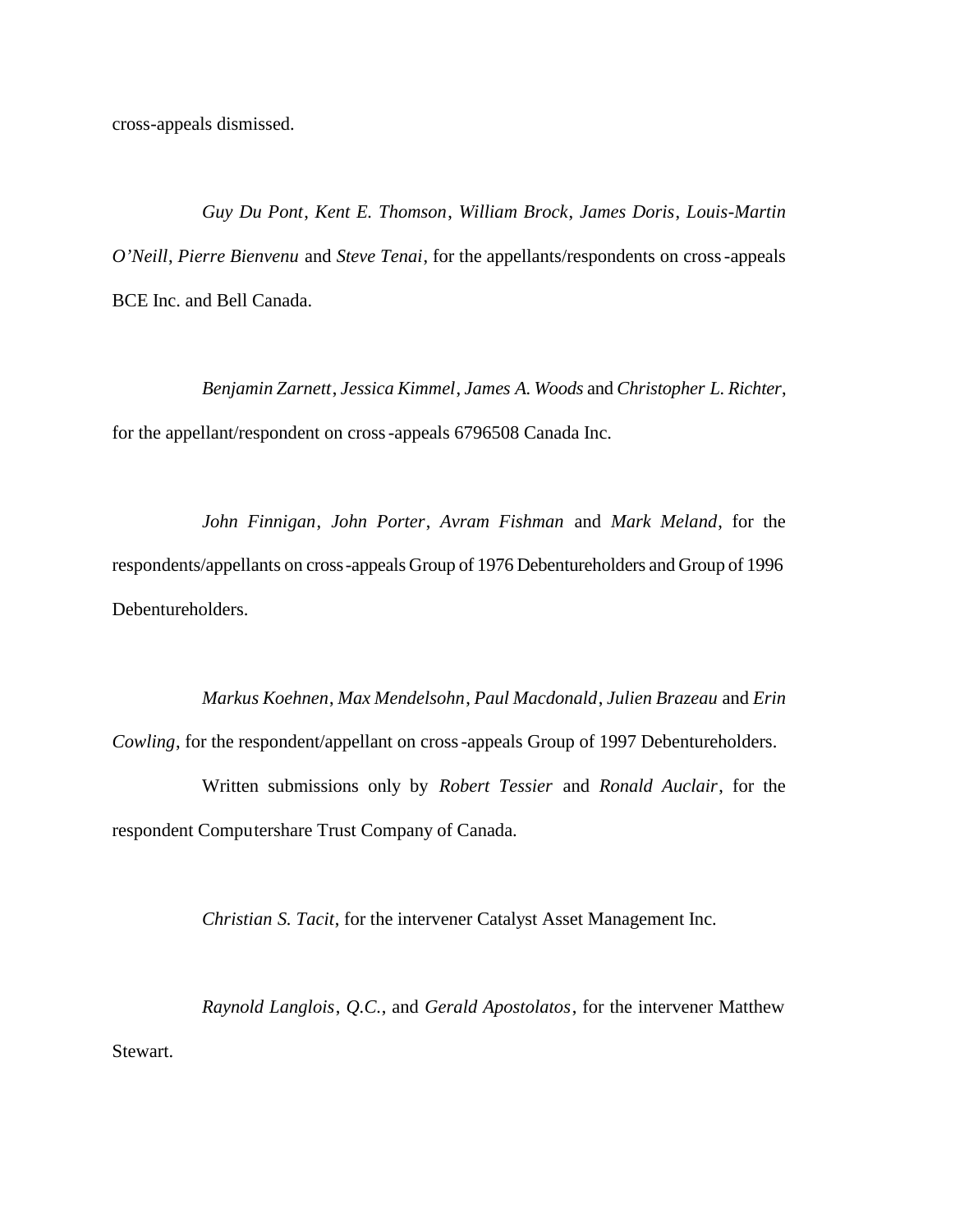The following is the judgment delivered by

THE COURT-

#### I. Introduction

[1] These appeals arise out of an offer to purchase all shares of BCE Inc. ("BCE"), a large telecommunications corporation, by a group headed by the Ontario Teachers Pension Plan Board ("Teachers"), financed in part by the assumption by Bell Canada, a wholly owned subsidiary of BCE, of a \$30 billion debt. The leveraged buyout was opposed by debentureholders of Bell Canada on the ground that the increased debt contemplated by the purchase agreement would reduce the value of their bonds. Upon request for court approval of an arrangement under s. 192 of the *Canada Business Corporations Act*, R.S.C. 1985, c. C-44 ("*CBCA*"), the debentureholders argued that it should not be found to be fair. They also opposed the arrangement under s. 241 of the *CBCA* on the ground that it was oppressive to them.

[2] The Quebec Superior Court, *per* Silcoff J., approved the arrangement as fair under the *CBCA* and dismissed the claims for oppression. The Quebec Court of Appeal found that the arrangement had not been shown to be fair and held that it should not have been approved. Thus, it found it unnecessary to consider the oppression claim.

[3] On June 20, 2008, this Court allowed the appeals from the Court of Appeal's disapproval of the arrangement and dismissed two cross -appeals from the dismissal of the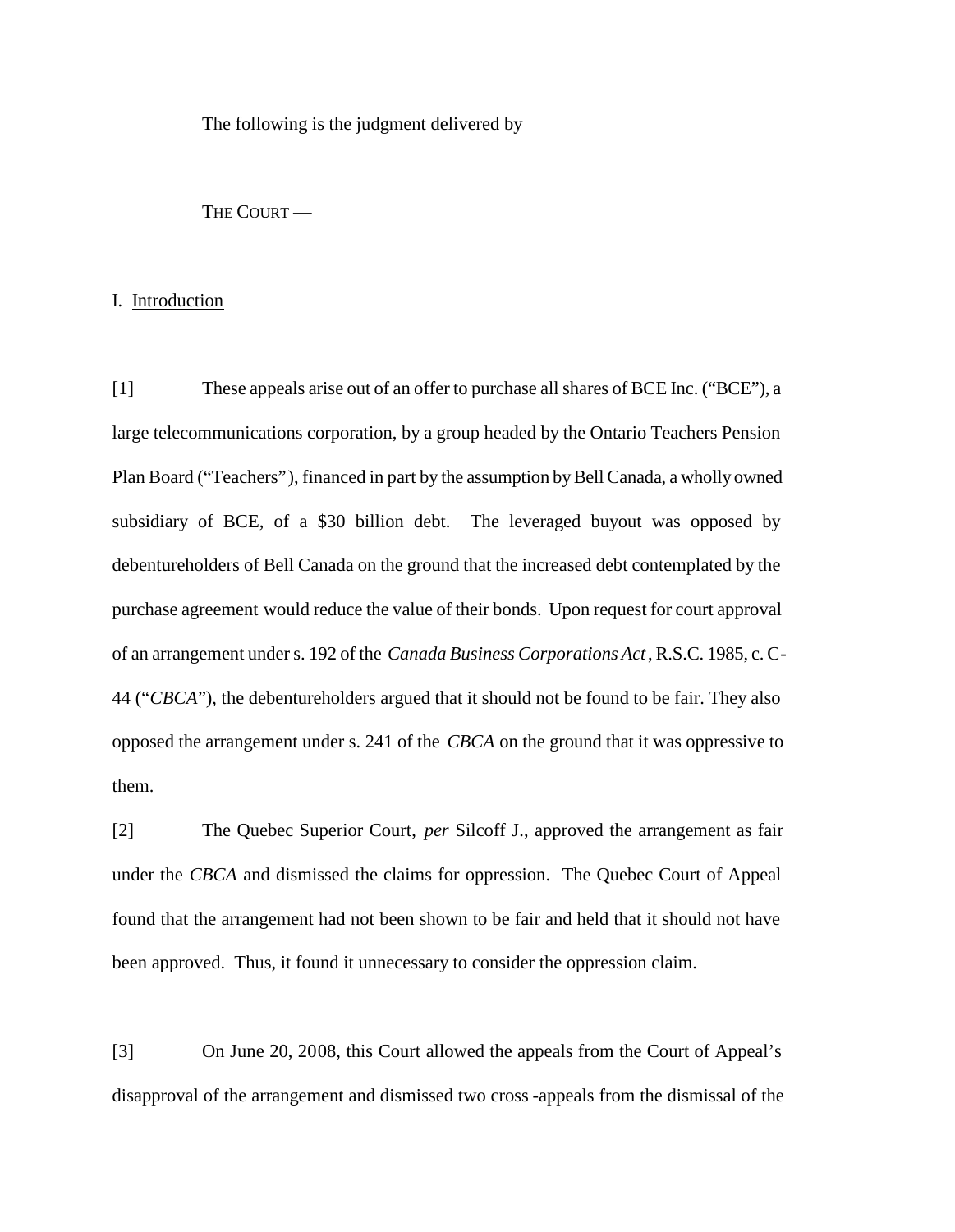claims for oppression, with reasons to follow. These are those reasons.

## II. Facts

[4] At issue is a plan of arrangement valued at approximately \$52 billion, for the purchase of the shares of BCE by way of a leveraged buyout. The arrangement was opposed by a group, comprised mainly of financial institutions, that hold debentures issued by Bell Canada. The crux of their complaints is that the arrangement would diminish the trading value of their debentures by an average of 20 percent, while conferring a premium of approximately 40 percent on the market price of BCE shares.

[5] Bell Canada was incorporated in 1880 by a special Act of the Parliament of Canada. The corporation was subsequently continued under the *CBCA*. BCE, a management holding company, was incorporated in 1970 and continued under the *CBCA* in 1979. Bell Canada became a wholly owned su bsidiary of BCE in 1983 pursuant to a plan of arrangement under which Bell Canada's shareholders surrendered their shares in exchange for shares of BCE. BCE and Bell Canada are separate legal entities with separate charters, articles and bylaws. Since January 2003, however, they have shared a common set of directors and some senior officers.

[6] At the time relevant to these proceedings, Bell Canada had \$7.2 billion in outstanding long-term debt comprised of debentures issued pursuant to three trust indent ures: the 1976, the 1996 and the 1997 trust indentures. The trust indentures contain neither change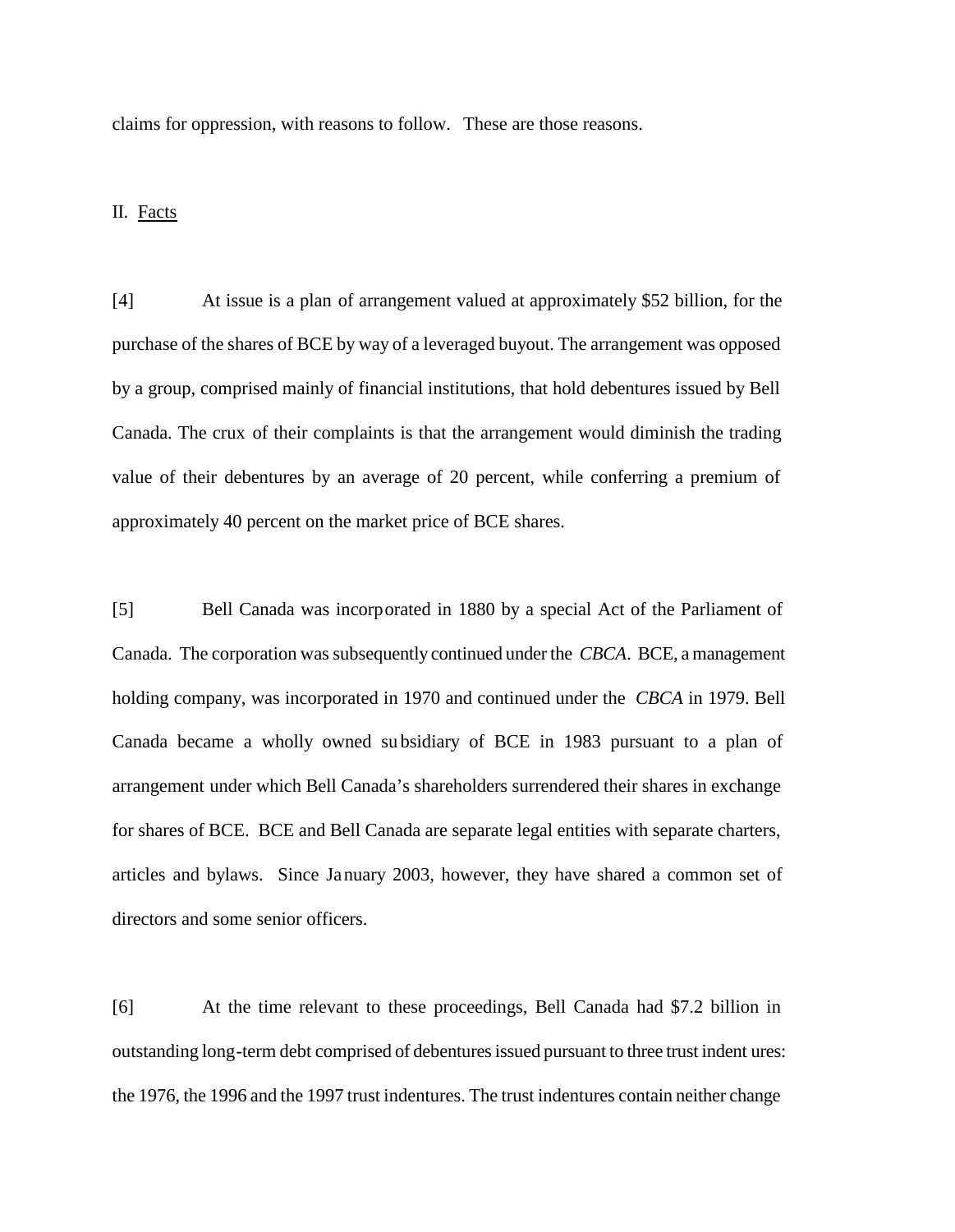of control nor credit rating covenants, and specifically allow Bell Canada to incur or guarantee additional debt subject to certain limitations.

[7] Bell Canada's debentures were perceived by investors to be safe investments and, up to the time of the proposed leveraged buyout, had maintained an investment grade rating. The debentureholders are some of Canada's largest and most reputable financial institutions, pension funds and insurance companies. They are major participants in the debt markets and possess an intimate and historic knowledge of the financial markets.

[8] A number of technological, regulatory and competitive changes have significantly altered the industry in which BCE operates. Traditionally highly regulated and focused on circuit-switch line telephone service, the telecommunication industry is now guided primarily by market forces and characterized by an ever -expanding group of market participants, substantial new competition and increasing expectations regarding customer service. In response to these changes, BCE developed a new business plan by which it would focus on its core business, telecommunications, and divest its interest i n unrelated businesses. This new business plan, however, was not as successful as anticipated. As a result, the shareholder returns generated by BCE remained significantly less than the ones generated by its competitors.

[9] Meanwhile, by the end of 2006, BCE had large cash flows and strong financial indicators, characteristics perceived by market analysts to make it a suitable target for a buyout. In November 2006, BCE was made aware that Kohlberg Kravis Roberts & Co.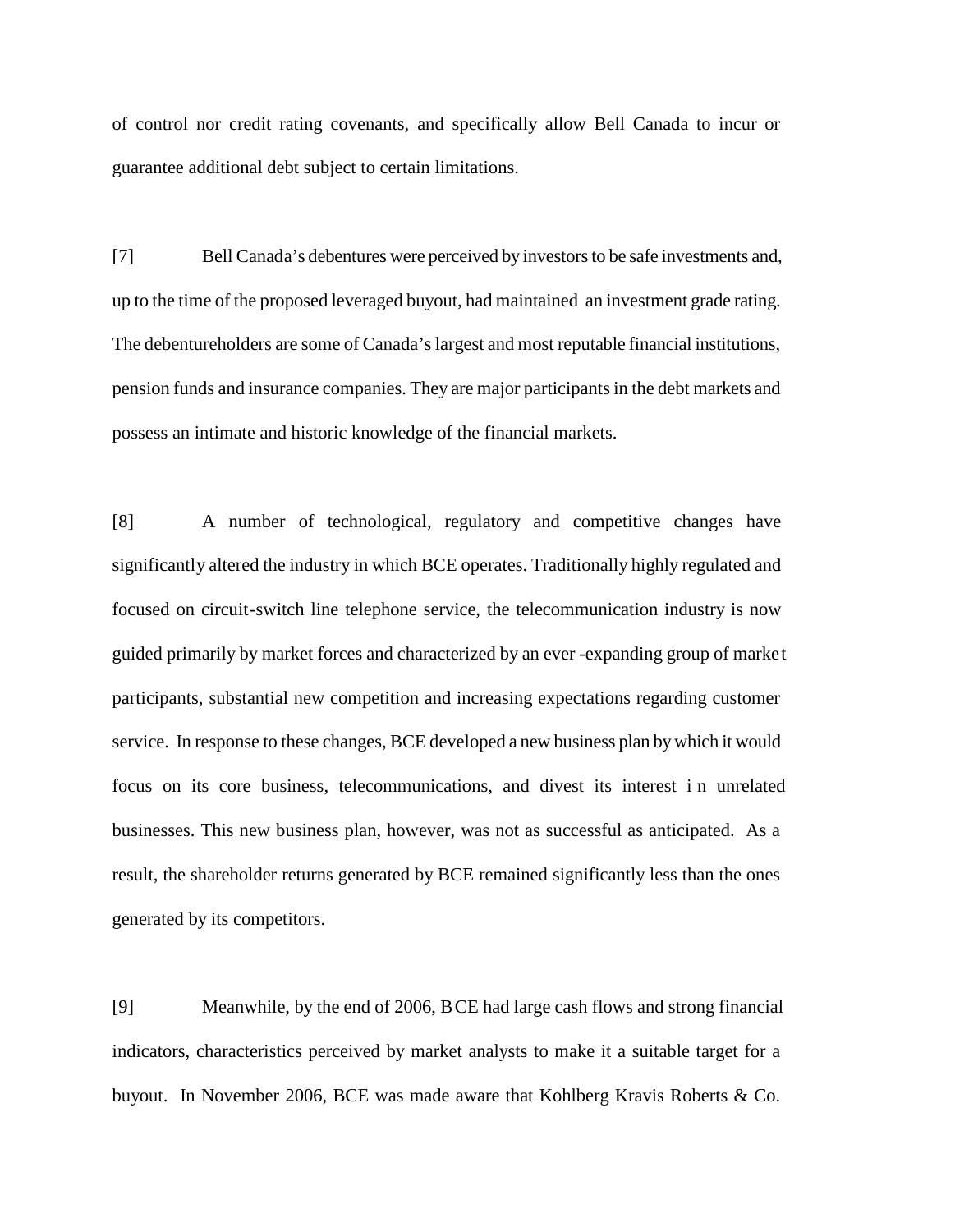("KKR"), a United States private equit y firm, might be interested in a transaction involving BCE. Mr. Michael Sabia, President and Chief Executive Officer of BCE, contacted KKR to inform them that BCE was not interested in pursuing such a transaction at that time.

[10] In February 2007, new rumours surfaced that KKR and the Canada Pension Plan Investment Board were arranging financing to initiate a bid for BCE. Shortly thereafter, additional rumours began to circulate that an investment banking firm was assisting Teachers with a potential transaction involving BCE. Mr. Sabia, after meeting with BCE's board of directors ("Board"), contacted the representatives of both KKR and Teachers to reiterate that BCE was not interested in pursuing a "going -private" transaction at the time because it was set on creating shareholder value through the execution of its 2007 business plan.

[11] On March 29, 2007, after an article appeared on the front page of the *Globe and Mail* that inaccurately described BCE as being in discussions with a consortium com prised of KKR and Teachers, BCE issued a press release confirming that there were no ongoing discussions being held with private equity investors with respect to a "going -private" transaction for BCE.

[12] On April 9, 2007, Teachers filed a report (Schedule 13D) with the United States Securities and Exchange Commission reflecting a change from a passive to an active holding of BCE shares. This filing heightened press speculation concerning a potential privat ization of BCE.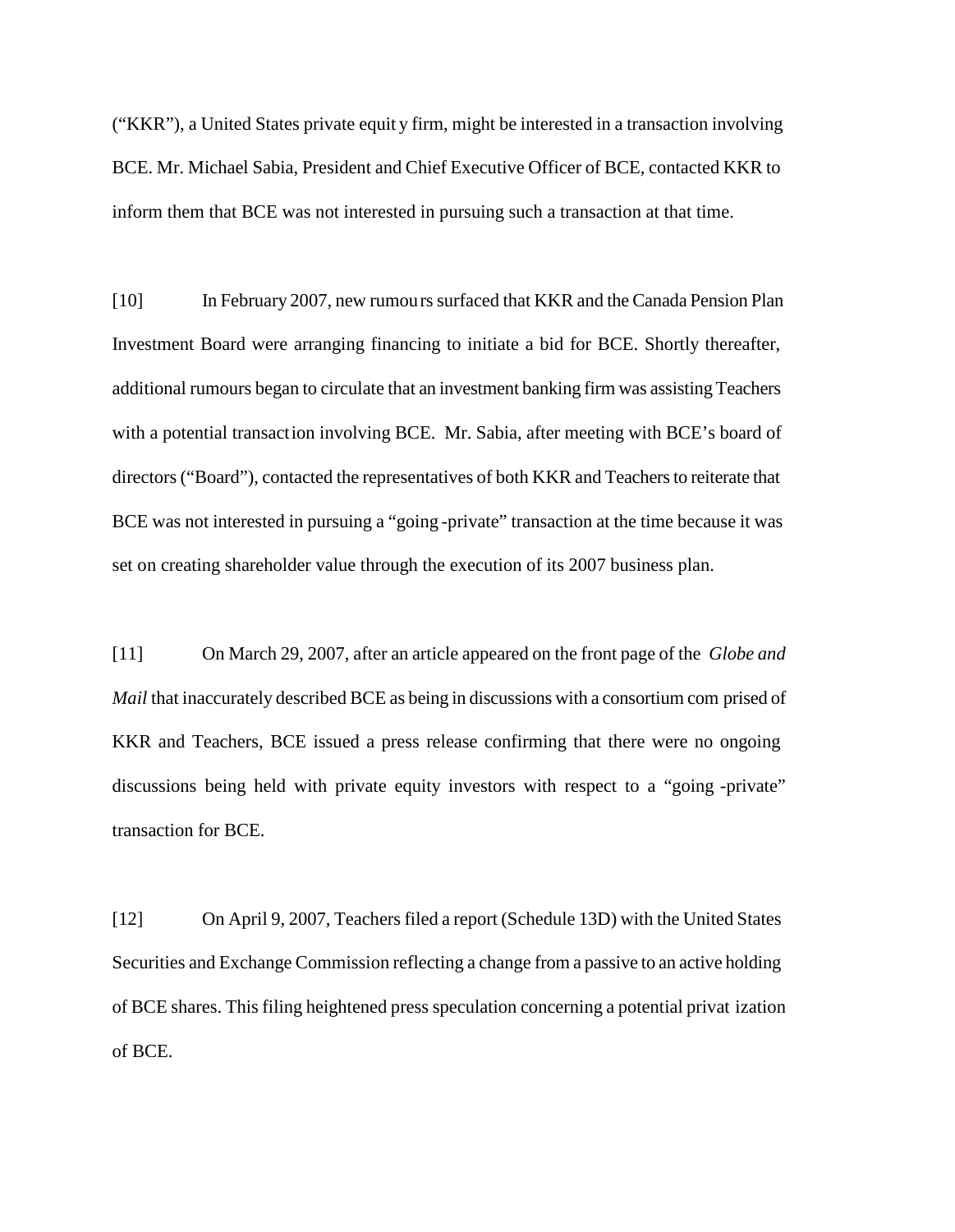[13] Faced with renewed speculation and BCE having been put "in play" by the filing by Teachers of the Schedule 13D report, the Board met with its legal and financial advisors to assess strategic alternatives. It decided that it would be in th e best interests of BCE and its shareholders to have competing bidding groups and to guard against the risk of a single bidding group assembling such a significant portion of available debt and equity that the group could preclude potential competing biddi ng groups from participating effectively in an auction process.

[14] In a press release dated April 17, 2007, BCE announced that it was reviewing its strategic alternatives with a view to further enhancing shareholder value. On the same day, a Strategic Oversight Committee ("SOC") was created. None of its members had ever been part of management at BCE. Its mandate was, notably, to set up and supervise the auction process.

[15] Following the April 17 press release, several debentureholders sent letters to the Board voicing their concerns about a potential leveraged buyout transaction. They sought assurance that their interests would be considered by the Board. BCE replied in writing that it intended to honour the contractual terms of the trust in dentures.

[16] On June 13, 2007, BCE provided the potential participants in the auction process with bidding rules and the general form of a definitive transaction agreement. The bidders were advised that, in evaluating the competitiveness of proposed bids, BC E would consider the impact that their proposed financing arrangements would have on BCE and on Bell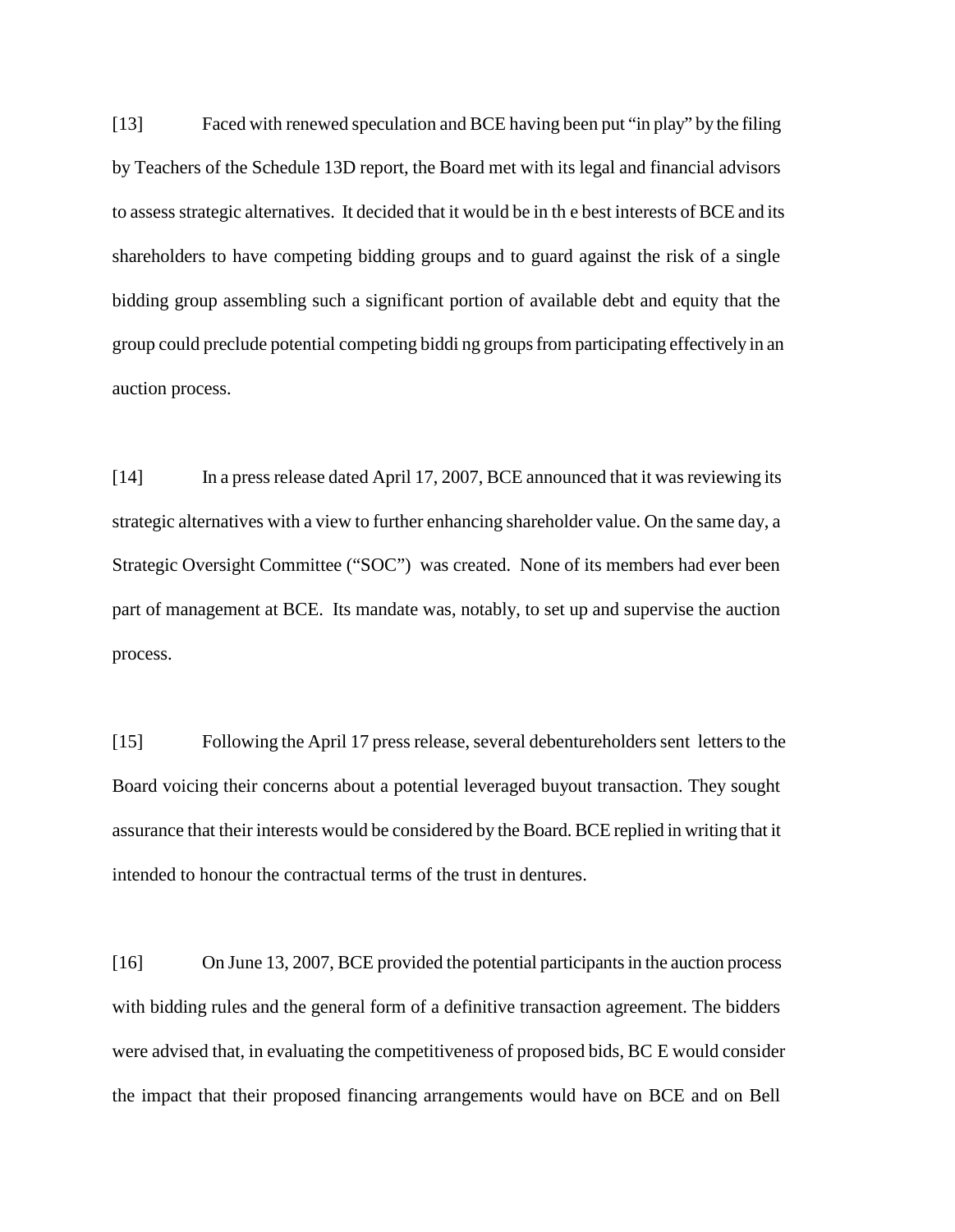Canada's debentureholders and, in particular, whether their bids respected the debentureholders' contractual rights under the trust indentures.

[17] Offers were submitted by three groups. All three offers contemplated the addition of a substantial amount of new debt for which Bell Canada would be liable. All would have likely resulted in a downgrade of the debentures below investment gr ade. The initial offer submitted by the appellant 6796508 Canada Inc. ("the Purchaser"), a corporation formed by Teachers and affiliates of Providence Equity Partners Inc. and Madison Dearborn Partners LLC, contemplated an amalgamation of Bell Canada that would have triggered the voting rights of the debentureholders under the trust indentures. The Board informed the Purchaser that such an amalgamation made its offer less competitive. The Purchaser submitted a revised offer with an alternative structure fo r the transaction that did not involve an amalgamation of Bell Canada. Also, the Purchaser's revised offer increased the initial price per share from \$42.25 to \$42.75.

[18] The Board, after a review of the three offers and based on the recommendation of the SOC, found that the Purchaser's revised offer was in the best interests of BCE and BCE's shareholders. In evaluating the fairness of the consideration to be paid to the shareholders under the Purchaser's offer, the Board and the SOC received opinions from s everal reputable financial advisors. In the meantime, the Purchaser agreed to cooperate with the Board in obtaining a solvency certificate stating that BCE would still be solvent (and hence in a position to meet its obligations after completion of the tra nsaction). The Board did not seek a fairness opinion in respect of the debentureholders, taking the view that their rights were not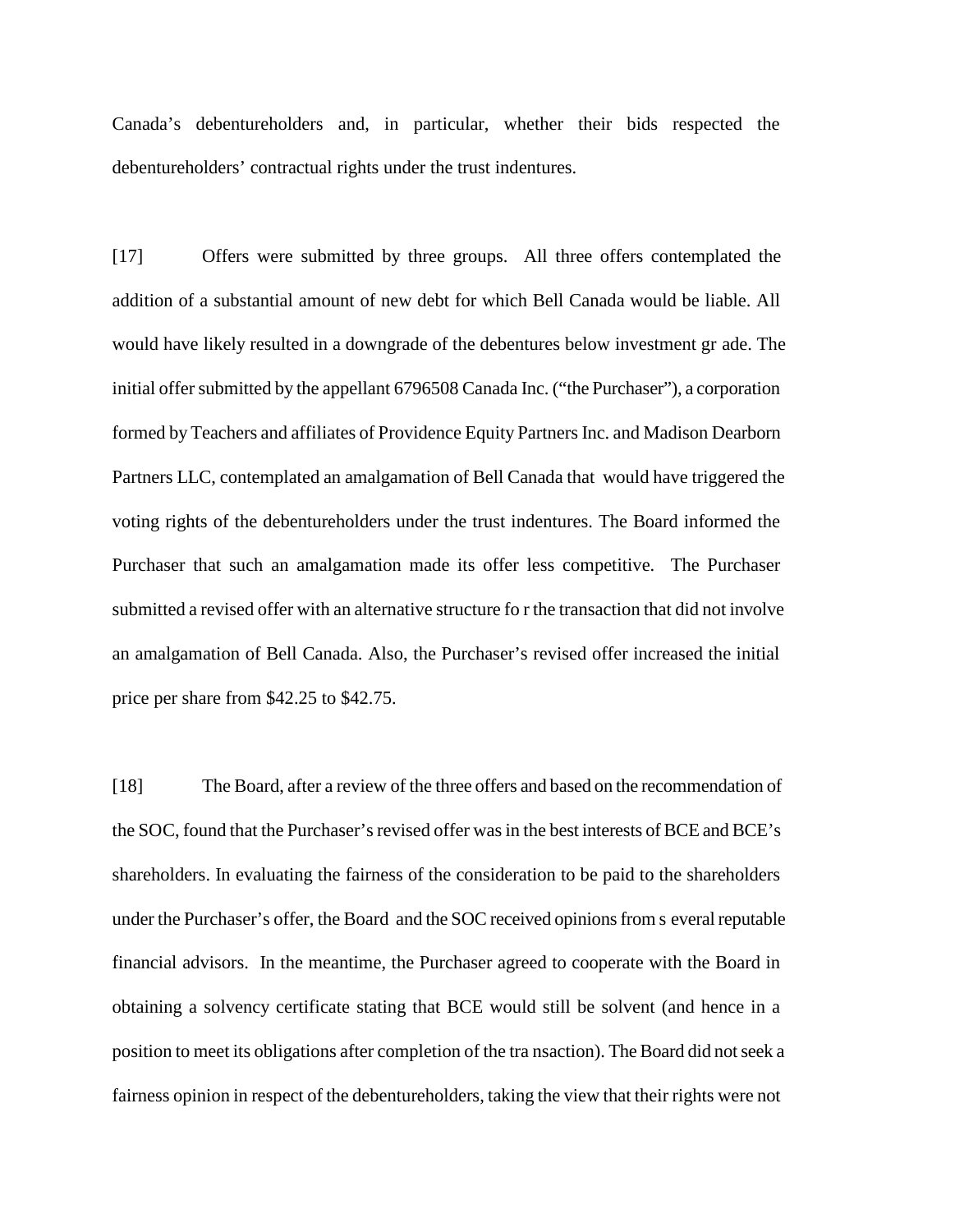being arranged.

[19] On June 30, 2007, the Purchaser and BCE entered into a definitive agreement. On September 21, 2007, BCE's shareholders approved the arrangement by a majority of 97.93 percent.

[20] Essentially, the arrangement provides for the compulsory acquisition of all of BCE's outstanding shares. The price to be paid by the Purchaser is \$42.75 per common share, which represents a premium of approximately 40 percent to the closing price of the shares as of March 28, 2007. The total capital required for the transaction is approximately \$52 billion, \$38.5 billion of which will be supported by BCE. Bell Canada will guarantee approximately \$30 billion of BCE's debt. The Purchaser will invest nearly \$8 billion of new equity capital in BCE.

[21] As a result of the announcement of the arrangement, the credit ratings of the debentures by the time of trial had been downgrade d from investment grade to below investment grade. From the perspective of the debentureholders, this downgrade was problematic for two reasons. First, it caused the debentures to decrease in value by an average of approximately 20 percent. Second, the do wngrade could oblige debentureholders with credit-rating restrictions on their holdings to sell their debentures at a loss.

[22] The debentureholders at trial opposed the arrangement on a number of grounds. First, the debentureholders sought relief under the oppression provision in s. 241 of the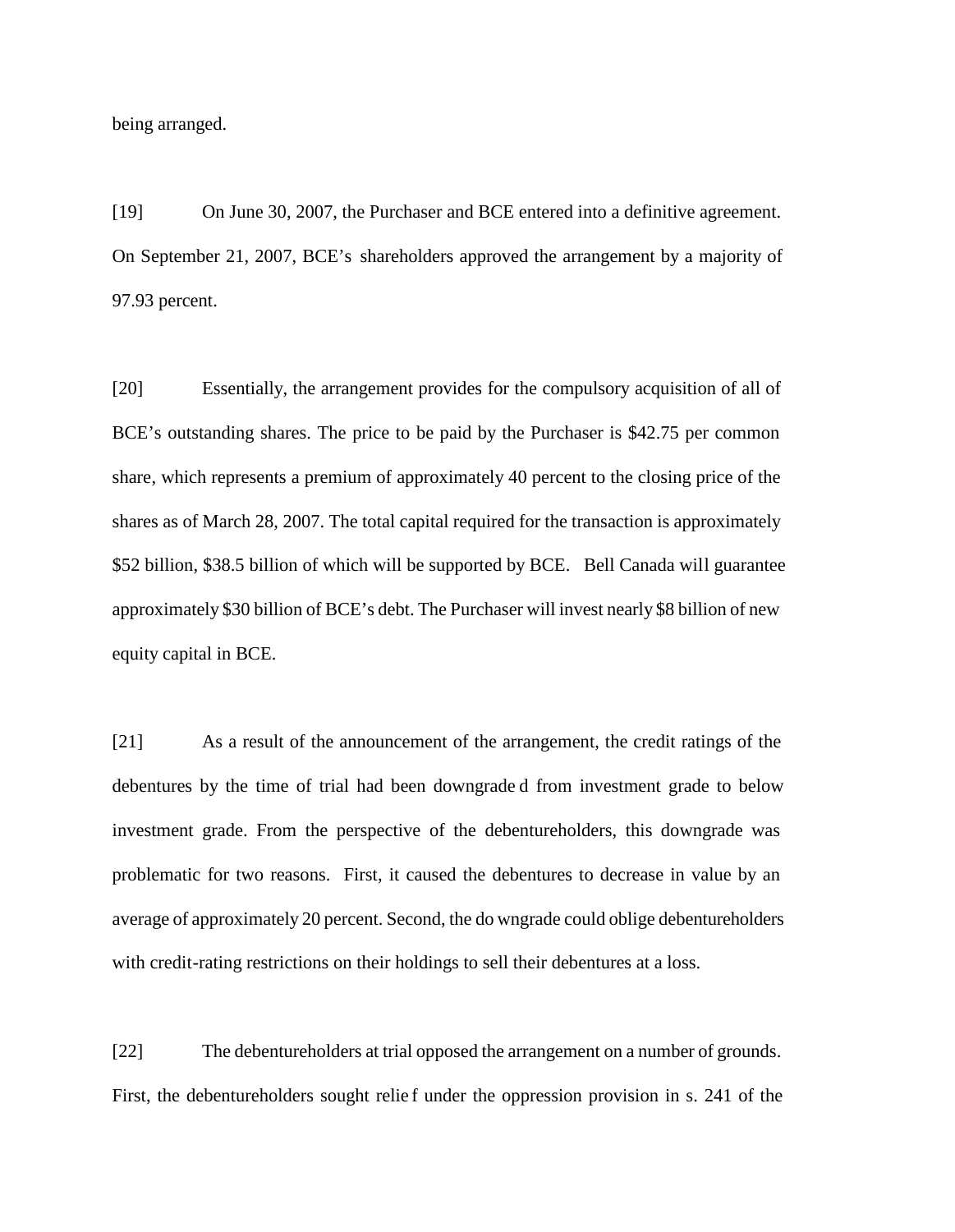*CBCA*. Second, they opposed court approval of the arrangement, as required by s. 192 of the *CBCA*, alleging that the arrangement was not "fair and reasonable" because of the adverse effect on their economic interests. Finally, the debentureholders brought motions for declaratory relief under the terms of the trust indentures, which are not before us ((2008), 43 B.L.R. (4th) 39, 2008 QCCS 898; (2008), 43 B.L.R. (4th) 69, 2008 QCCS 899).

#### III. Judicial History

[23] The trial judge reviewed the s. 241 oppression claim as lying against both BCE and Bell Canada, since s. 241 refers to actions by the "corporation or any of its affiliates". He dismissed the claims for oppression on the grounds that the debt guarantee to be assumed by Bell Canada had a valid business purpose; that the transaction did not breach the reasonable expectations of the debentureholders; that the transaction was not oppressive by reason of rendering the debentureholders vulnerabl e; and that BCE and its directors had not unfairly disregarded the interests of the debentureholders: (2008), 43 B.L.R. (4th) 79, 2008 QCCS 907; (2008), 43 B.L.R. (4th) 135, 2008 QCCS 906.

[24] In arriving at these conclusions, the trial judge proceeded on th e basis that the BCE directors had a fiduciary duty under s. 122 of the *CBCA* to act in the best interests of the corporation. He held that while the best interests of the corporation are not to be confused with the interests of the shareholders or other st akeholders, corporate law recognizes fundamental differences between shareholders and debt security holders. He held that these differences affect the content of the directors' fiduciary duty. As a result, the directors' duty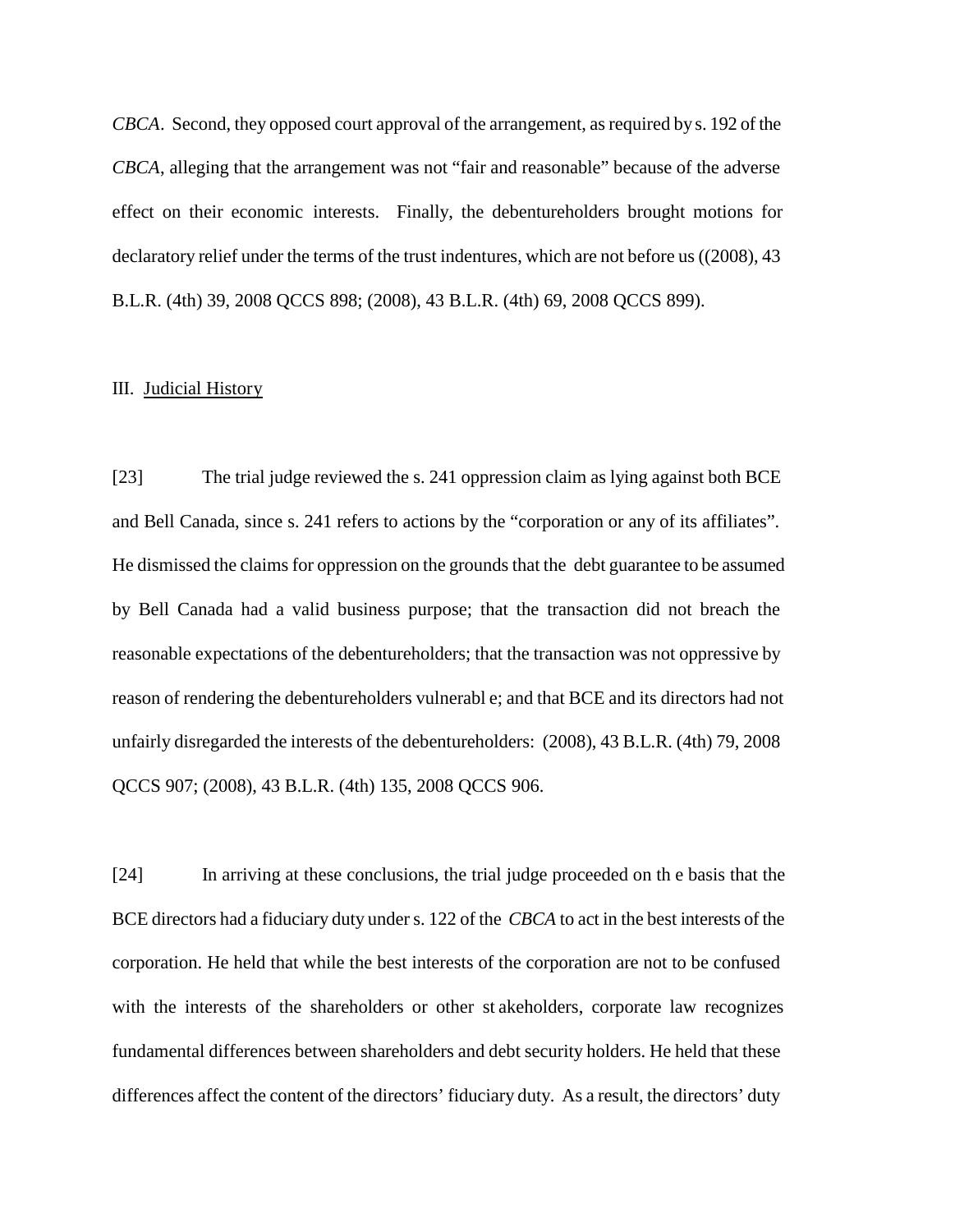to act in the best interests of the corporation might require them to approve transactions that, while in the interests of the corporation, might also benefit some or all shareholders at the expense of other stakeholders. He also noted that in accordance with the business judgment rule, Canadian courts tend to accord deference to business decisions of directors taken in good faith and in the performance of the functions they were elected to perform by shareholders.

[25] The trial judge held that the debentureholders' reasona ble expectations must be assessed on an objective basis and, absent compelling reasons, must derive from the trust indentures and the relevant prospectuses issued in connection with the debt offerings. Statements by Bell Canada indicating a commitment to retaining investment grade ratings did not assist the debentureholders, since these statements were accompanied by warnings, repeated in the prospectuses pursuant to which the debentures were issued, that negated any expectation that this policy would be m aintained indefinitely. The reasonableness of the alleged expectation was further negated by the fact that the debentureholders could have guarded against the business risks arising from a change of control by negotiating protective contract terms. The fact that the shareholders stood to benefit from the transaction and that the debentureholders were prejudiced did not in itself give rise to a conclusion that the directors had breached their fiduciary duty to the corporation. All three competing bids required Bell Canada to assume additional debt, and there was no evidence that the bidders were prepared to treat the debentureholders any differently. The materialization of certain risks as a result of decisions taken by the directors in accordance with thei r fiduciary duty to the corporation did not constitute oppression against the debentureholders or unfair disregard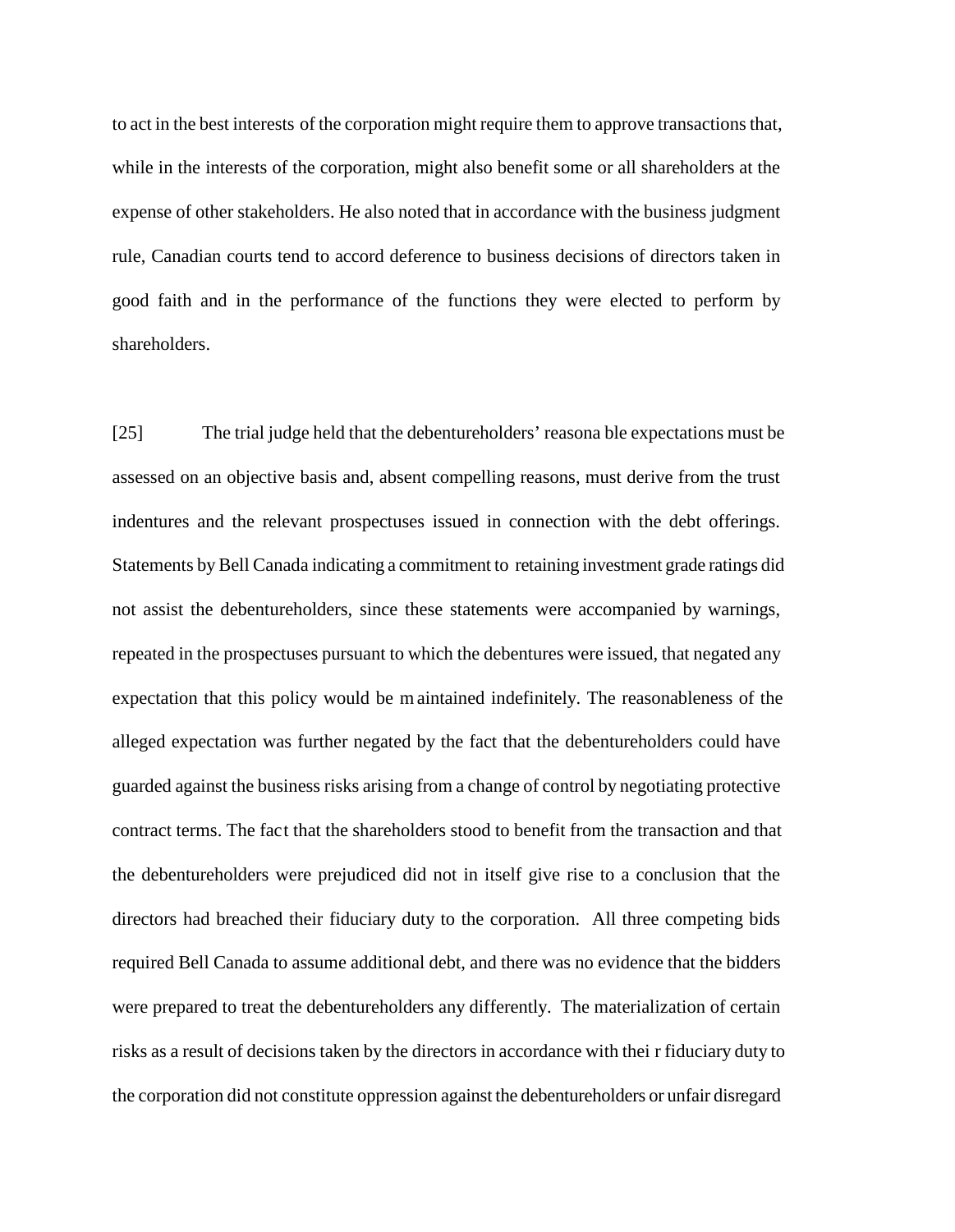of their interests.

[26] Having dismissed the claim for oppression, the trial judge went on to consider BCE's application for approval of the transaction under s. 192 of the *CBCA* ((2008), 43 B.L.R. (4th) 1, 2008 QCCS 905). He dismissed the debentureholders' claim for voting rights on the arrangement on the ground that their legal interests were not compromised by the arrangement and that it would be unfair to allow them in effect to veto the shareholder vote. However, in determining whether the arrangement was fair and reasonable — the main issue on the application for approval — he considered the fairness of the transaction with res pect to both the shareholders and the debentureholders, and concluded that the arrangement was fair and reasonable. He considered the necessity of the arrangement for Bell Canada's continued operations; that the Board, comprised almost entirely of independ ent directors, had determined the arrangement was fair and reasonable and in the best interests of BCE and the shareholders; that the arrangement had been approved by over 97 percent of the shareholders; that the arrangement was the culmination of a robust strategic review and auction process; the assistance the Board received throughout from leading legal and financial advisors; the absence of a superior proposal; and the fact that the proposal did not alter or arrange the debentureholders' legal rights. While the proposal stood to alter the debentureholders' economic interests, in the sense that the trading value of their securities would be reduced by the added debt load, their contractual rights remained intact. The trial judge noted that the debentureholders could have protected themselves against this eventuality through contract terms, but had not. Overall, he concluded that taking all relevant matters into account, the arrangement was fair and reasonable and should be approved.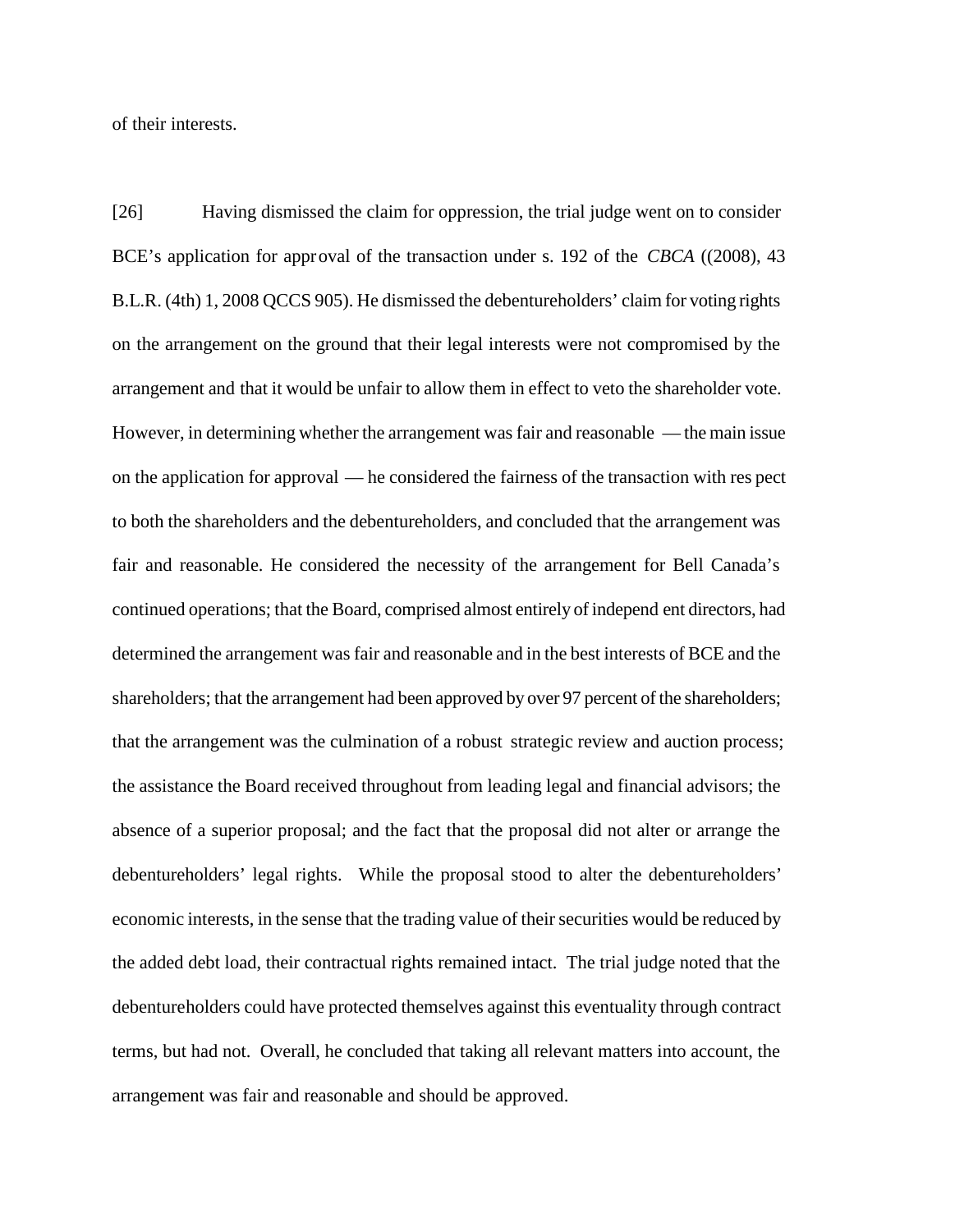[27] The Court of Appeal allowed the appeals on the ground that BCE had failed to meet its onus on the test for approval of an arrangement under s. 192, by failing to show that the transaction was fair and reasonable to the debentureholders. Basing its analysis on this Court's decision in *Peoples Department Stores Inc. (Trustee of) v. Wise* , [2004] 3 S.C.R. 461, 2004 SCC 68, the Court of Appeal found that the directors were required to consider the non contractual interests of the debentureholders. It held that repre sentations made by Bell Canada over the years could have created reasonable expectations above and beyond the contractual rights of the debentureholders. In these circumstances, the directors were under a duty, not simply to accept the best offer, but to consider whether the arrangement could be restructured in a way that provided a satisfactory price to the shareholders while avoiding an adverse effect on the debentureholders. In the absence of such efforts, BCE had not discharged its onus under s. 192 of showing that the arrangement was fair and reasonable. The Court of Appeal therefore overturned the trial judge's order approving the plan of arrangement: (2008), 43 B.L.R. (4th) 157, 2008 QCCA 930, 2008 QCCA 931, 2008 QCCA 932, 2008 QCCA 933, 2008 QCCA 9 34, 2008 QCCA 935.

[28] The Court of Appeal found it unnecessary to consider the s. 241 oppression claim, holding that its rejection of the s. 192 approval application effectively disposed of the oppression claim. In its view, where approval is sought under s . 192 and opposed, there is generally no need for an affected security holder to assert an oppression remedy under s. 241.

[29] BCE and Bell Canada appeal to this Court arguing that the Court of Appeal erred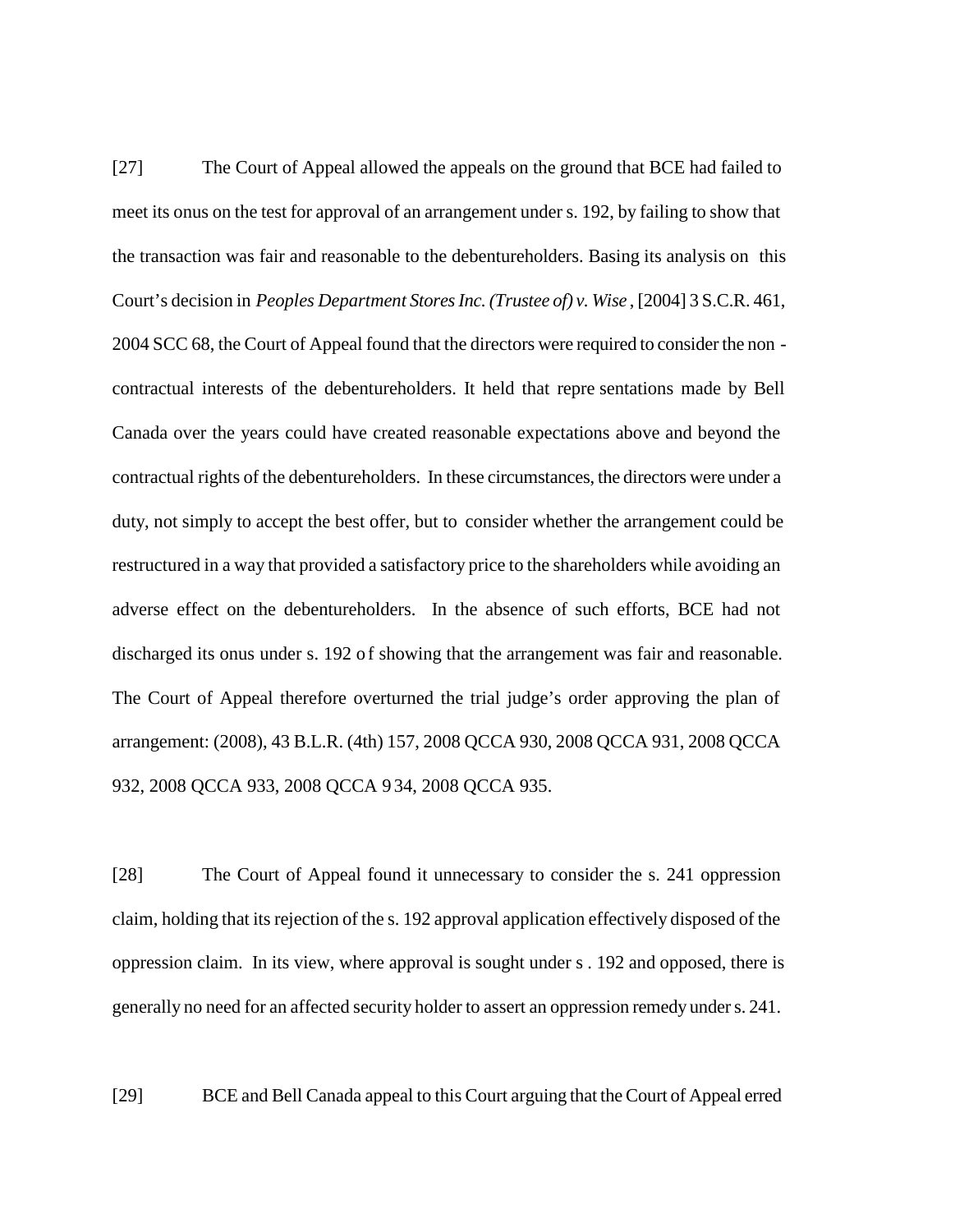in overturning the trial judge's approval of the pl an of arrangement. While formally crossappealing on s. 241, the debentureholders argue that the Court of Appeal was correct to consider their complaints under s. 192, such that their appeals under s. 241 became moot.

#### IV. Issues

[30] The issues, briefly stated, are whether the Court of Appeal erred in dismissing the debentureholders' s. 241 oppression claim and in overturning the Superior Court's s. 192 approval of the plan of arrangement. These questions raise the issue of what is re quired to establish oppression of debentureholders in a situation where a corporation is facing a change of control, and how a judge on an application for approval of an arrangement under s. 192 of the *CBCA* should treat claims such as those of the debentur eholders in these actions. These reasons will consider both issues.

[31] In order to situate these issues in the context of Canadian corporate law, it may be useful to offer a preliminary description of the remedies provided by the *CBCA* to shareholders and stakeholders in a corporation facing a change of control.

[32] Accordingly, these reasons will consider:

(1) the rights, obligations and remedies under the *CBCA* in overview;

(2) the debentureholders' entitlement to relief under the s. 241 oppression remedy;

(3) the debentureholders' entitlement to relief under the requirement for court approval of an arrangement under s. 192.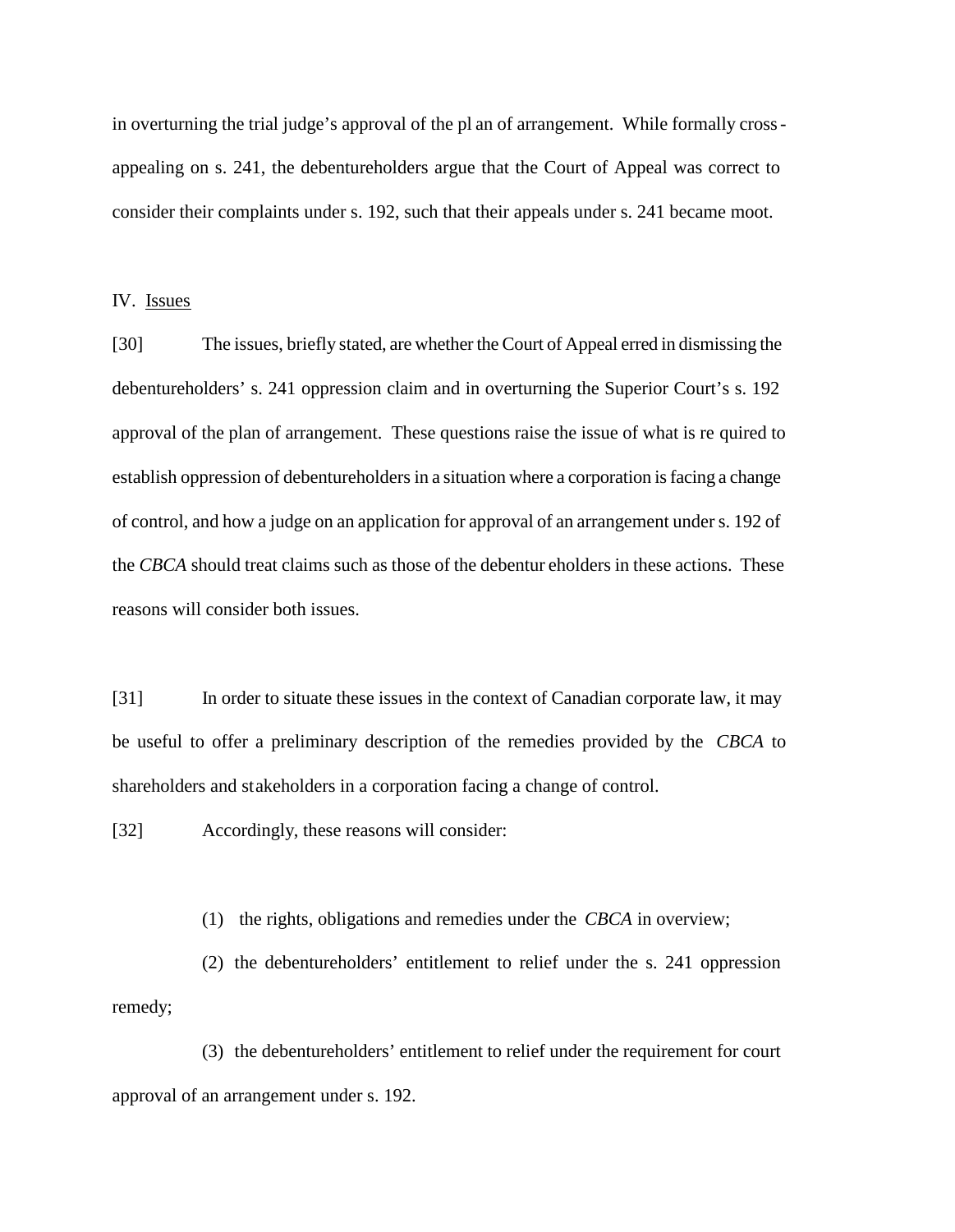[33] We note that it is unnecessary for the purposes of these appeals to distinguish between the conduct of the directors of BCE, the holding company, and the conduct of the directors of Bell Canada. The same directors served on the boards of both corporations. While the oppression remedy was directed at both BCE and Bell Canada, the courts below considered the entire context in which the directors of BCE made their decisions, which included the obligations of Bell Canada in relation to its debentureholders. It was not found by the lower courts that the directors of BCE and Bell Canada should have made different decisions with respect to the two corporations. Accordingly, the distinct corporate character of the two entities does not figure in our analysis.

## V. Analysis

#### A. *Overview of Rights, Obligations and Remedies under the CBCA*

[34] An essential component of a corporation is its capital stock, which is divided into fractional parts, the shares: *Bradbury v. English Sewing Cotton Co.* , [1923] A.C. 744 (H.L.), at p. 767; *Zwicker v. Stanbury*, [1953] 2 S.C.R. 438. While the corporation is ongoing, shares confer no right to its underlying assets.

[35] A share "is not an isolated piece of property ... [but] a 'bundle of inter -related rights and liabilities": *Sparling v. Quebec (Caisse de dépôt et placement du Québec)* , [1988] 2 S.C.R. 1015, at p. 1025, *per* La Forest J. These rights include the right to a proportionate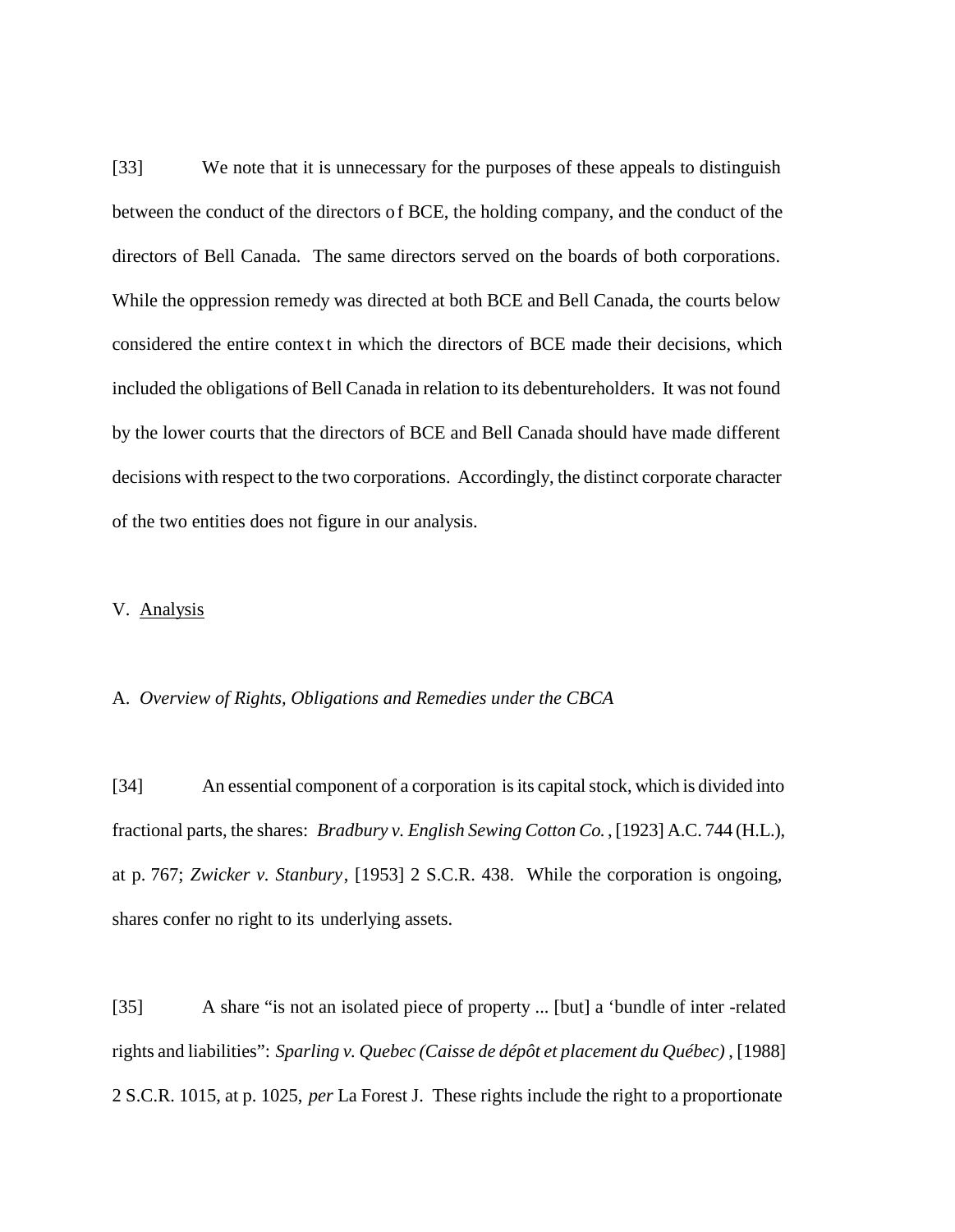part of the assets of the corporation upon winding -up and the right to oversee the management of the corporation by its board of directors by way of votes at shareholder meetings.

[36] The directors are responsible for the governance of the corporation. In the performance of this role, the directors are subject to two duties: a fiduciary duty to the corporation under s.  $122(1)(a)$  (the fiduciary duty); and a duty to exercise the care, diligence and skill of a reasonably prudent person in comparable circumstances under s. 122(1)( *b*) (the duty of care). The second duty is not at issue in these proceedings as this is not a claim against the directors of the corporation for fail ing to meet their duty of care. However, this case does involve the fiduciary duty of the directors to the corporation, and particularly the "fair treatment" component of this duty, which, as will be seen, is fundamental to the reasonable expectations of stakeholders claiming an oppression remedy.

[37] The fiduciary duty of the directors to the corporation originated in the common law. It is a duty to act in the best interests of the corporation. Often the interests of shareholders and stakeholders are co -extensive with the interests of the corporation. But if they conflict, the directors' duty is clear — it is to the corporation: *Peoples Department Stores*.

[38] The fiduciary duty of the directors to the corporation is a broad, contextual concept. It is not confined to short-term profit or share value. Where the corporation is an ongoing concern, it looks to the long -term interests of the corporation. The content of this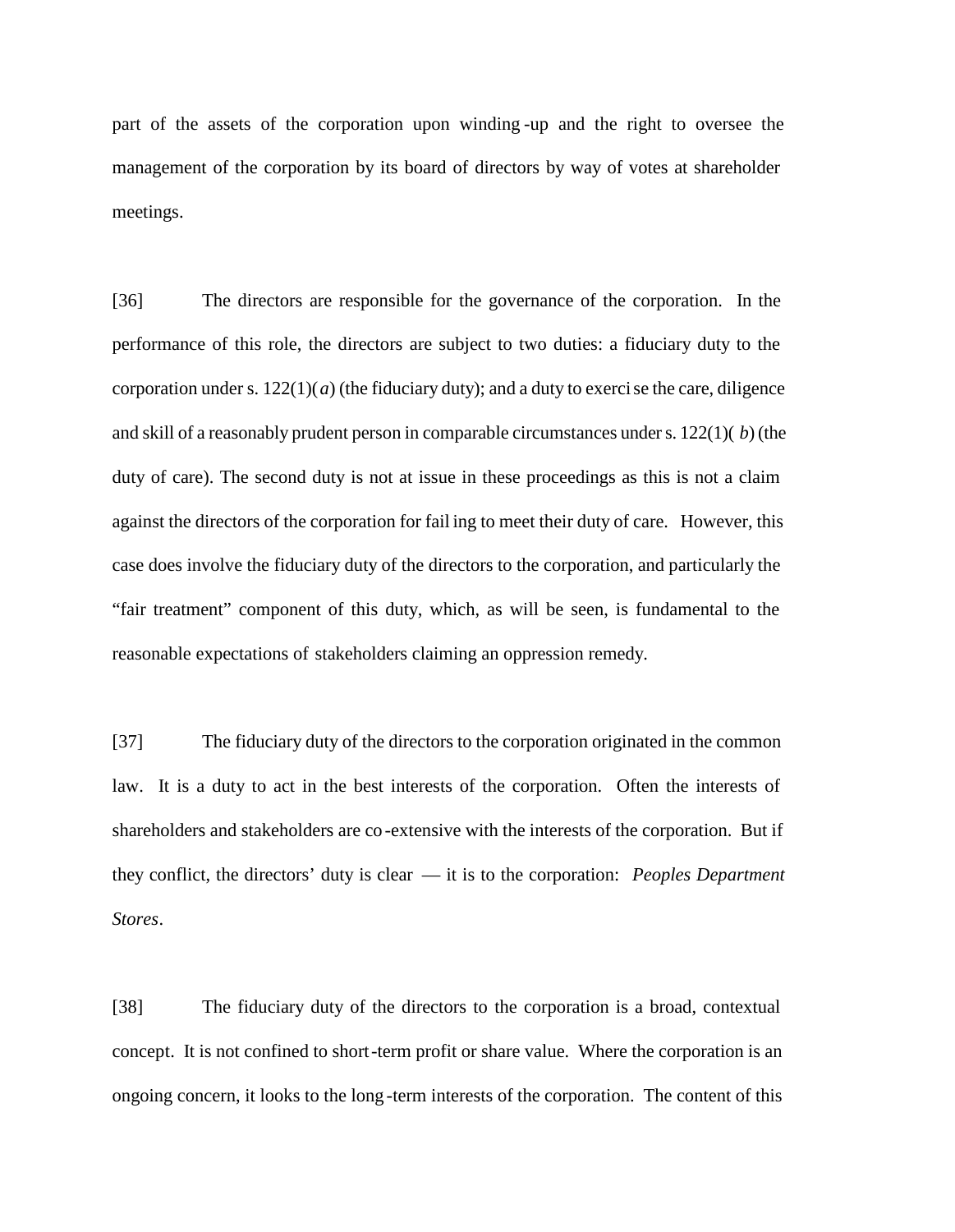duty varies with the situation at hand. At a minimum, it requires the di rectors to ensure that the corporation meets its statutory obligations. But, depending on the context, there may also be other requirements. In any event, the fiduciary duty owed by directors is mandatory; directors must look to what is in the best intere sts of the corporation.

[39] In *Peoples Department Stores*, this Court found that although directors *must* consider the best interests of the corporation, it may also be appropriate, although *not mandatory*, to consider the impact of corporate decisions on share holders or particular groups of stakeholders. As stated by Major and Deschamps JJ., at para. 42:

> We accept as an accurate statement of law that in determining whether they are acting with a view to the best interests of the corporation it may be legitimat e, given all the circumstances of a given case, for the board of directors to consider, *inter alia*, the interests of shareholders, employees, suppliers, creditors, consumers, governments and the environment.

As will be discussed, cases dealing with claims of oppression have further clarified the content of the fiduciary duty of directors with respect to the range of interests that should be considered in determining what is in the best interests of the corporation, acting fairly and responsibly.

[40] In considering what is in the best interests of the corporation, directors may look to the interests of, *inter alia*, shareholders, employees, creditors, consumers, governments and the environment to inform their decisions. Courts should give appropriate deference to the business judgment of directors who take into account these ancillary interests, as reflected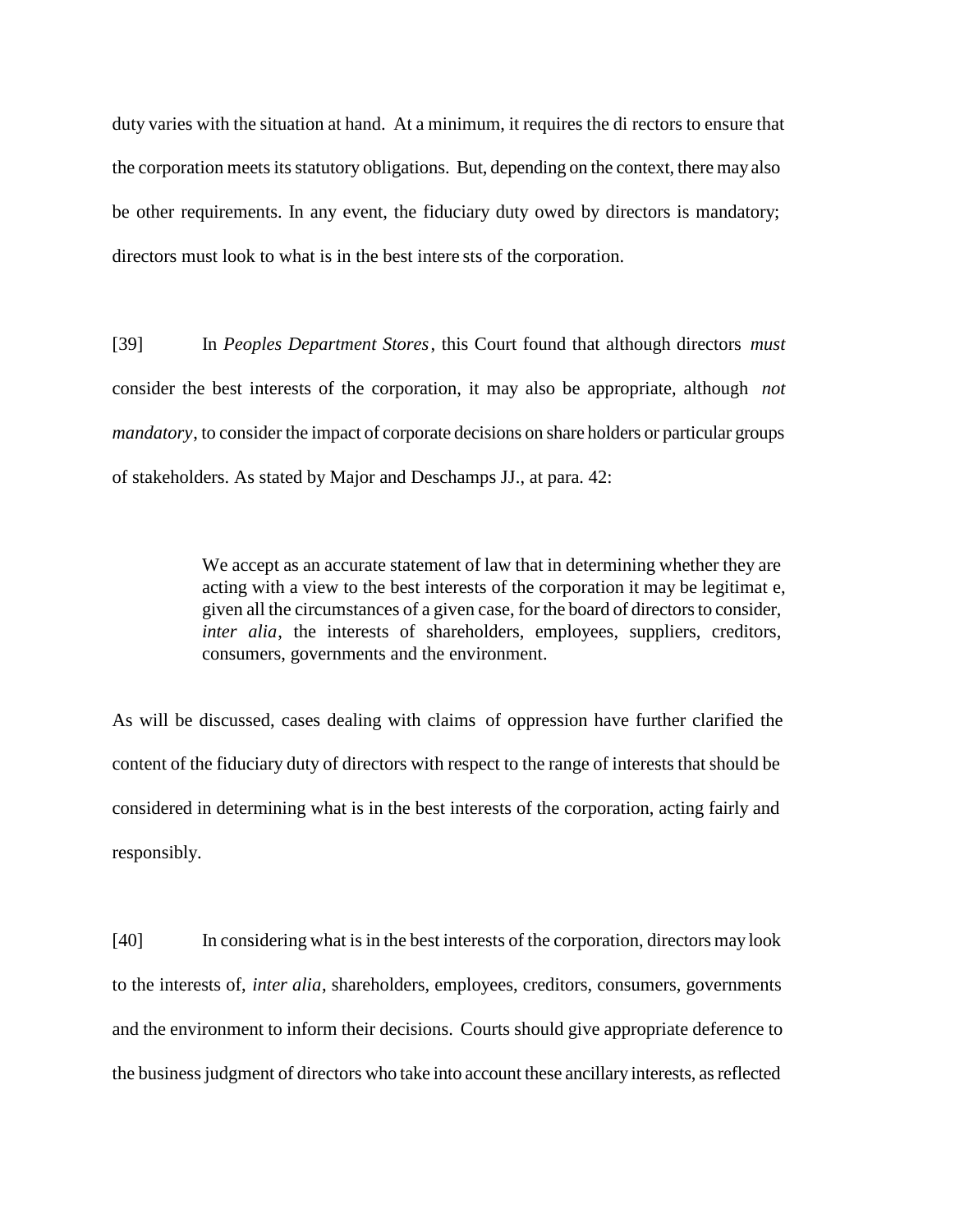by the business judgment rule. The "business judgment rule" accords deference to a business decision, so long as it lies within a range of reasonable alternatives: see *Maple Leaf Foods Inc. v. Schneider Corp*. (1998), 42 O.R. (3d) 177 (C.A.); *Kerr v. Danier Leather Inc.*, [2007] 3 S.C.R. 331, 2007 SCC 44. It reflects the reality that directors, who are mandated under s . 102(1) of the *CBCA* to manage the corporation's business and affairs, are often better suited to determine what is in the best interests of the corporation. This applies to decisions on stakeholders' interests, as much as other directorial decisions.

[41] Normally only the beneficiary of a fiduciary duty can enforce the duty. In the corporate context, however, this may offer little comfort. The directors who control the corporation are unlikely to bring an action against themselves for breach of their own fiduciary duty. The shareholders cannot act in the stead of the corporation; their only power is the right to oversee the conduct of the directors by way of votes at shareholder assemblies. Other stakeholders may not even have that.

[42] To meet these difficulties, the common law developed a number of special remedies to protect the interests of shareholders and stakeholders of the corporation. These remedies have been affirmed, modified and supplemented by the *CBCA*.

[43] The first remedy provided by the *CBCA* is the s. 239 derivative action, which allows stakeholders to enforce the directors' duty to the corporation when the directors are themselves unwilling to do so. With leave of the court, a complainant may bring (or intervene in) a derivative action in the name and on behalf of the corporation or one of its subsidiaries to enforce a right of the corporation, including the rights correlative with the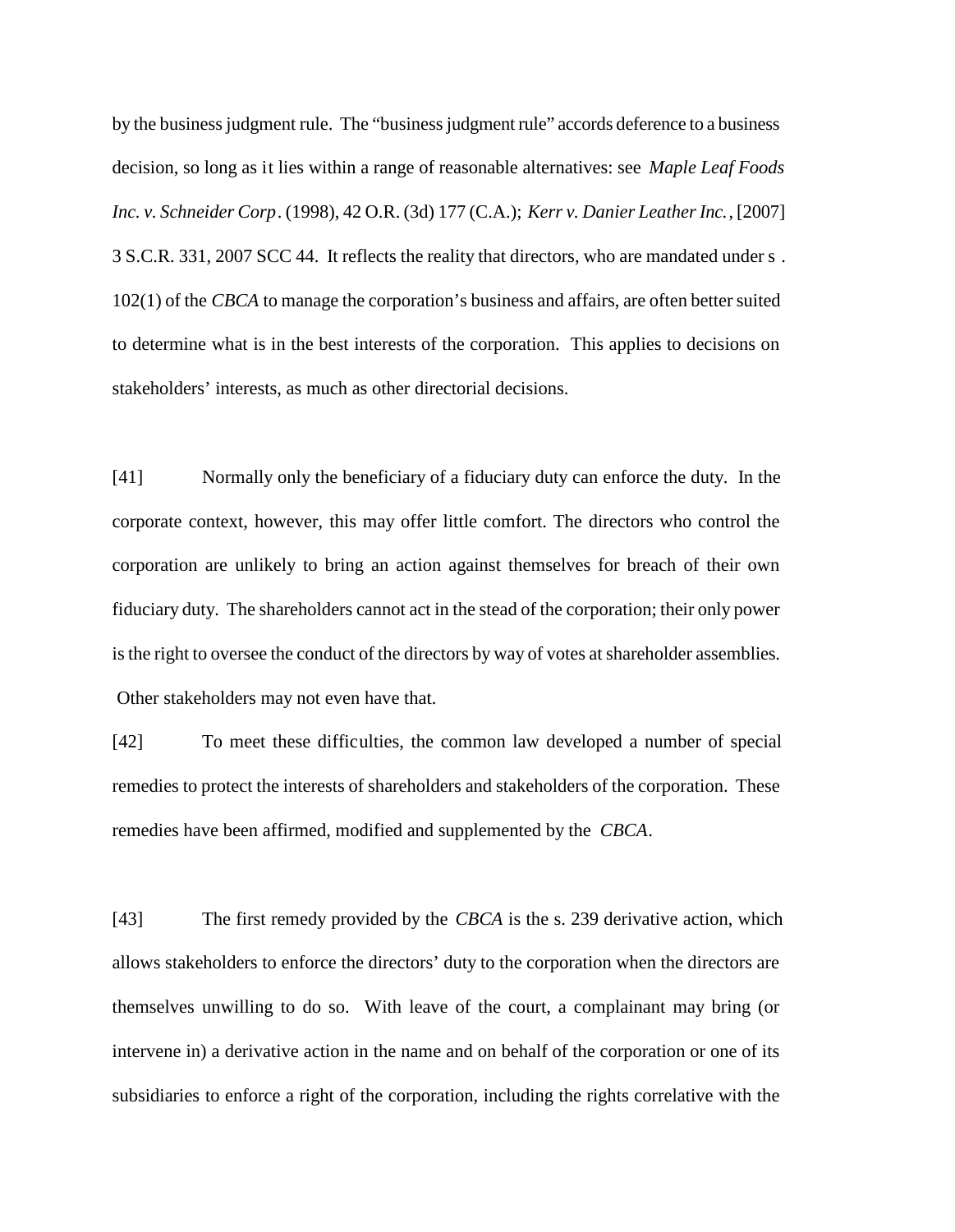directors' duties to the corporation. (The requirement of leave serve s to prevent frivolous and vexatious actions, and other actions which, while possibly brought in good faith, are not in the interest of the corporation to litigate.)

[44] A second remedy lies against the directors in a civil action for breach of duty of care. As noted, s. 122(1)(*b*) of the *CBCA* requires directors and officers of a corporation to "exercise the care, diligence and skill that a reasonably prudent person would exercise in comparable circumstances". This duty, unlike the s. 122(1)( *a*) fiduciary duty, is not owed solely to the corporation, and thus may be the basis for liability to other stakeholders in accordance with principles governing the law of tort and extracontractual liability: *Peoples Department Stores.* Section 122(1)(*b*) does not provide an independent foundation for claims. However, applying the principles of *The Queen in right of Canada v. Saskatchewan Wheat Pool*, [1983] 1 S.C.R. 205, courts may take this statutory provision into account as to the standard of behaviour that should reasona bly be expected.

[45] A third remedy, grounded in the common law and endorsed by the *CBCA*, is a s. 241 action for oppression. Unlike the derivative action, which is aimed at enforcing a right of the corporation itself, the oppression remedy focuses on harm to the legal and equitable interests of stakeholders affected by oppressive acts of a corporation or its directors. This remedy is available to a wide range of stakeholders — security holders, creditors, directors and officers.

[46] Additional "remedial" provisions are found in provisions of the *CBCA* providing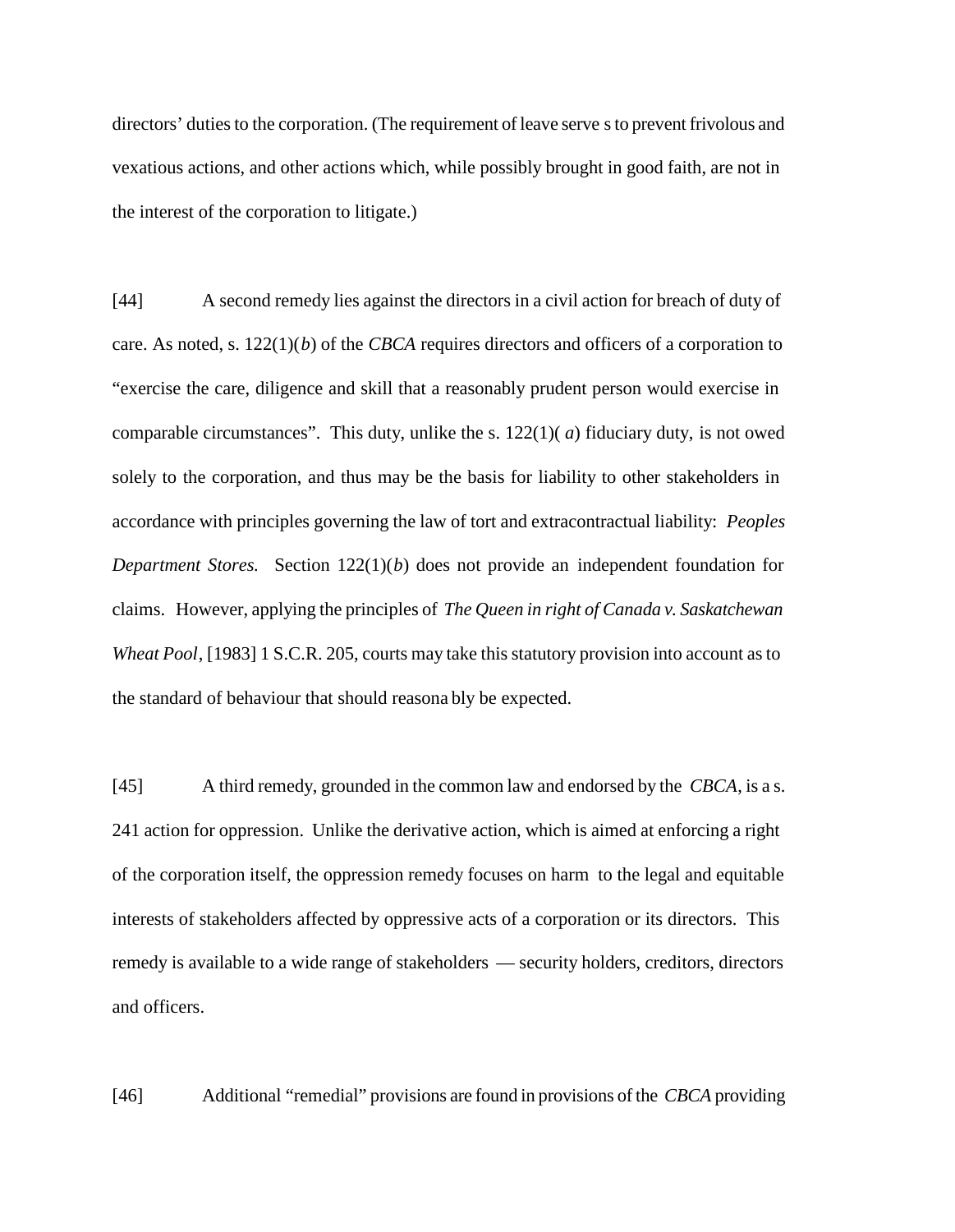for court approval in certain cases. An arrangement under s. 192 of the *CBCA* is one of these. While s. 192 cannot be described as a remedy *per se*, it has remedial-like aspects. It is directed at the situation of corporations seeking to effect fundamental changes to the corporation that affects stakeholder rights. The Act provides that such arrangements require the approval of the court. Unlike the civil action and oppression, which focu s on the conduct of the directors, a s. 192 review requires a court approving a plan of arrangement to be satisfied that: (i) the statutory procedures have been met; (ii) the application has been put forth in good faith; and (iii) the arrangement is fair a nd reasonable. If the corporation fails to discharge its burden of establishing these elements, approval will be withheld and the proposed change will not take place. In assessing whether the arrangement should be approved, the court will hear arguments from opposing security holders whose rights are being arranged. This provides an opportunity for security holders to argue against the proposed change.

[47] Two of these remedies are in issue in these actions: the action for oppression and approval of an arrangement under s. 192. The trial judge treated these remedies as involving distinct considerations and concluded that the debentureholders had failed to establish entitlement to either remedy. The Court of Appeal, by contrast, viewed the t wo remedies as substantially overlapping, holding that both turned on whether the directors had properly considered the debentureholders' expectations. Having found on this basis that the requirements of s. 192 were not met, the Court of Appeal concluded t hat the action for oppression was moot. As will become apparent, we do not endorse this approach. In our view, the s. 241 oppression action and the s. 192 requirement for court approval of a change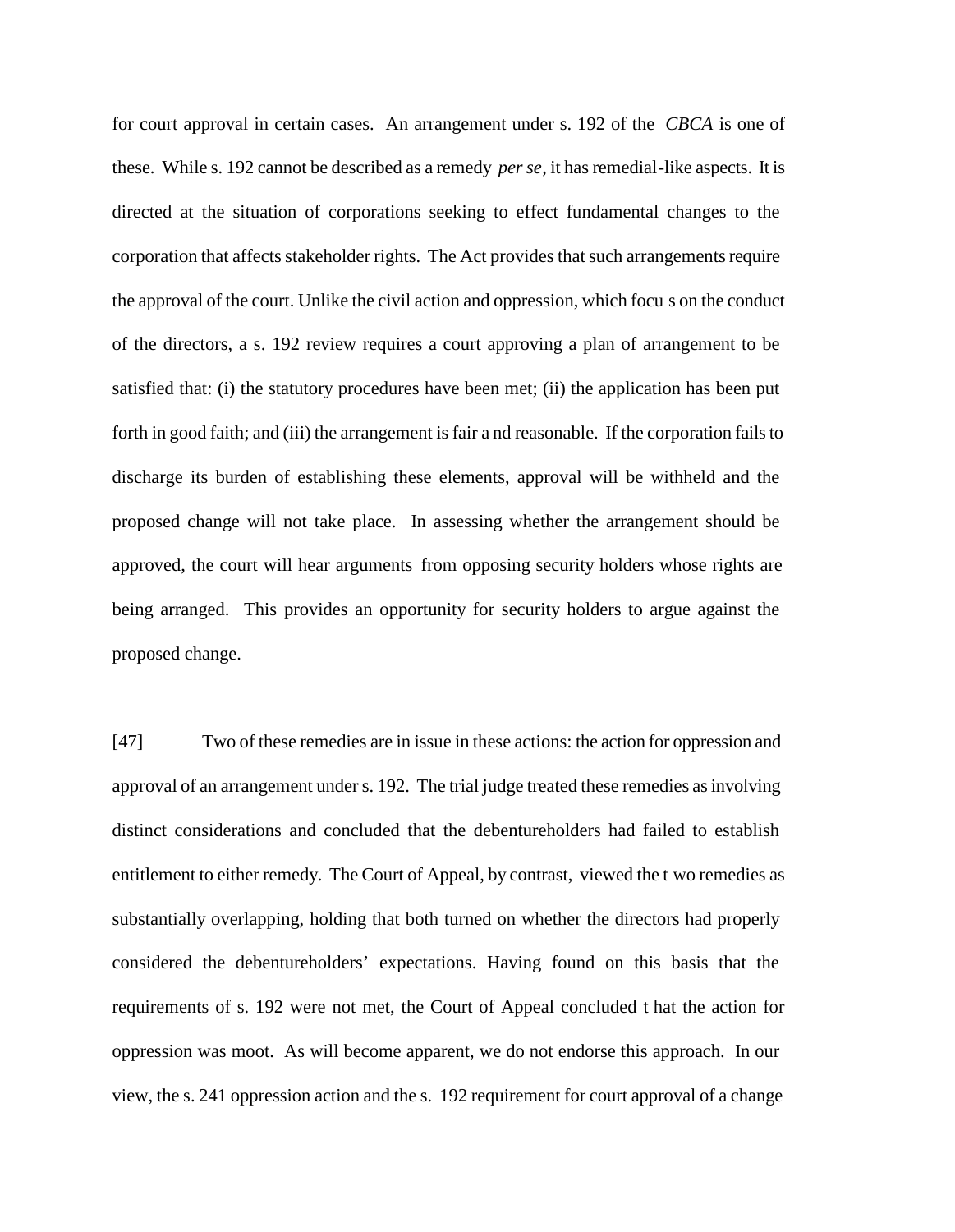to the corporate structure are different types of procee dings, engaging different inquiries. Accordingly, we find it necessary to consider both the claims for oppression and the s. 192 application for approval.

[48] The debentureholders have formally cross-appealed on the oppression remedy. However, due to the Court of Appeal's failure to consider this issue, the debentureholders did not advance separate arguments before this Court. As certain aspects of their position are properly addressed within the context of an analysis of oppression under s. 241, we have considered them here.

[49] Against this background, we turn to a more detailed consideration of the claims.

#### B. *The Section 241 Oppression Remedy*

[50] The debentureholders in these appeals claim that the directors acted in an oppressive manner in approving the sal e of BCE, contrary to s. 241 of the *CBCA.*

[51] Security holders of a corporation or its affiliates fall within the class of persons who may be permitted to bring a claim for oppression under s. 241 of the *CBCA*. The trial judge permitted the debentureholders to do so, although in the end he found the claim had not been established. The question is whether the trial judge erred in dismissing the claim.

[52] We will first set out what must be shown to establish the right to a remedy under s. 241, and then review the conduct complained of in the light of those requirements.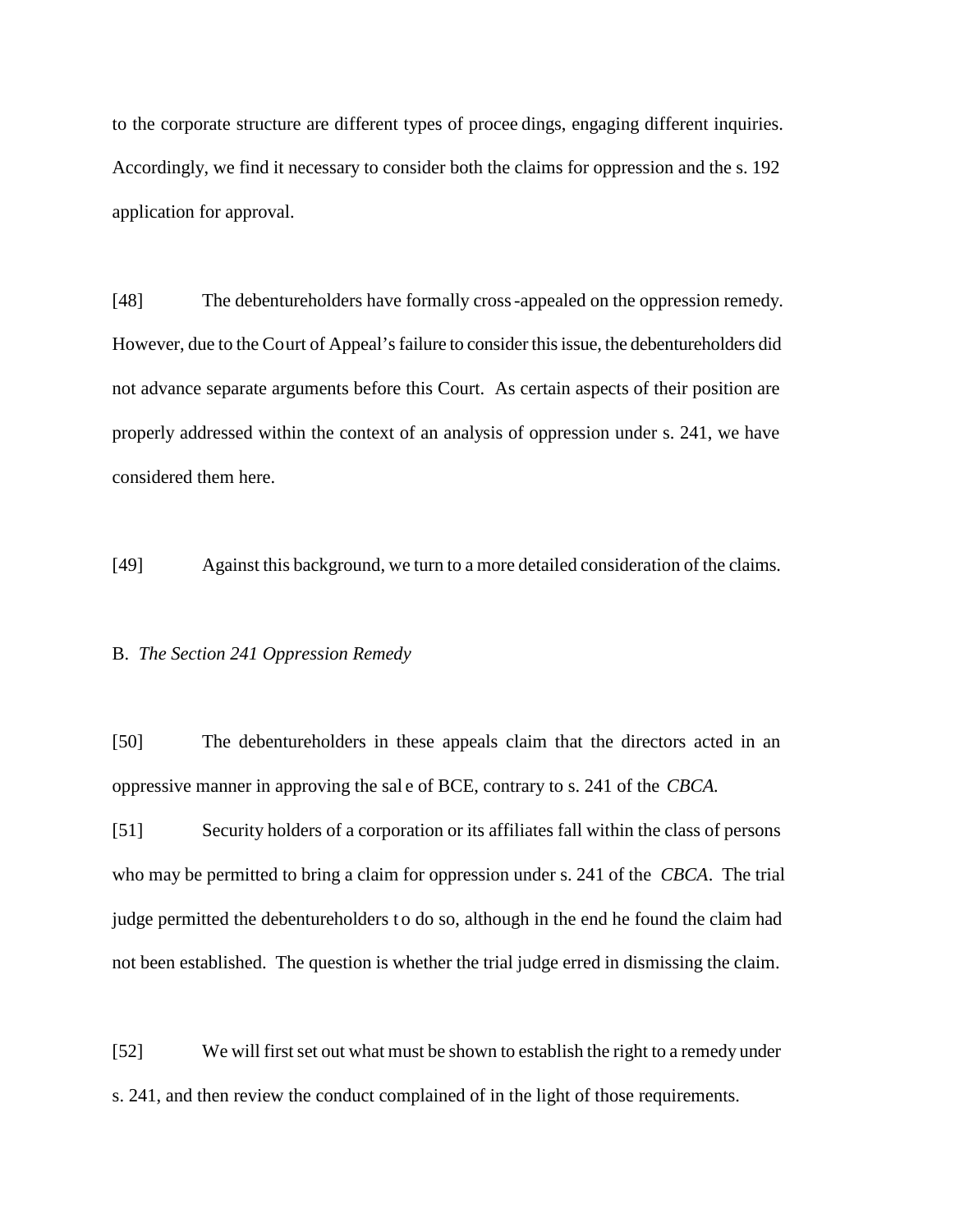# (1) The Law

[53] Section 241(2) provides that a court may make an order to rectify the mat ters complained of where

> (*a*) any act or omission of the corporation or any of its affiliates effects a result, (*b*) the business or affairs of the corporation or any of its affiliates are or have been carried on or conducted in a manner, or (*c*) the powers of the directors of the corporation or any of its affiliates are or have been exercised in a manner that is oppressive or unfairly prejudicial to or that unfairly disregards the

interests of any security holder, creditor, director or officer....

[54] Section 241 jurisprudence reveals two possible approaches to the interpretation of the oppression provisions of the *CBCA*: M. Koehnen, *Oppression and Related Remedies* (2004), at pp. 79-80 and 84. One approach emphasizes a strict reading of t he three types of conduct enumerated in s. 241 (oppression, unfair prejudice and unfair disregard): see *Scottish Co-operative Wholesale Society Ltd. v. Meyer*, [1959] A.C. 324 (H.L.); *Diligenti v. RWMD Operations Kelowna Ltd.* (1976), 1 B.C.L.R. 36 (S.C.); *Stech v. Davies*, [1987] 5 W.W.R. 563 (Alta. Q.B.). Cases following this approach focus on the precise content of the categories "oppression", "unfair prejudice" and "unfair disregard". While these cases may provide valuable insight into what constitutes o ppression in particular circumstances, a categorical approach to oppression is problematic because the terms used cannot be put into watertight compartments or conclusively defined. As Koehnen puts it (at p. 84), "[t]he three statutory components of oppre ssion are really adjectives that try to describe inappropriate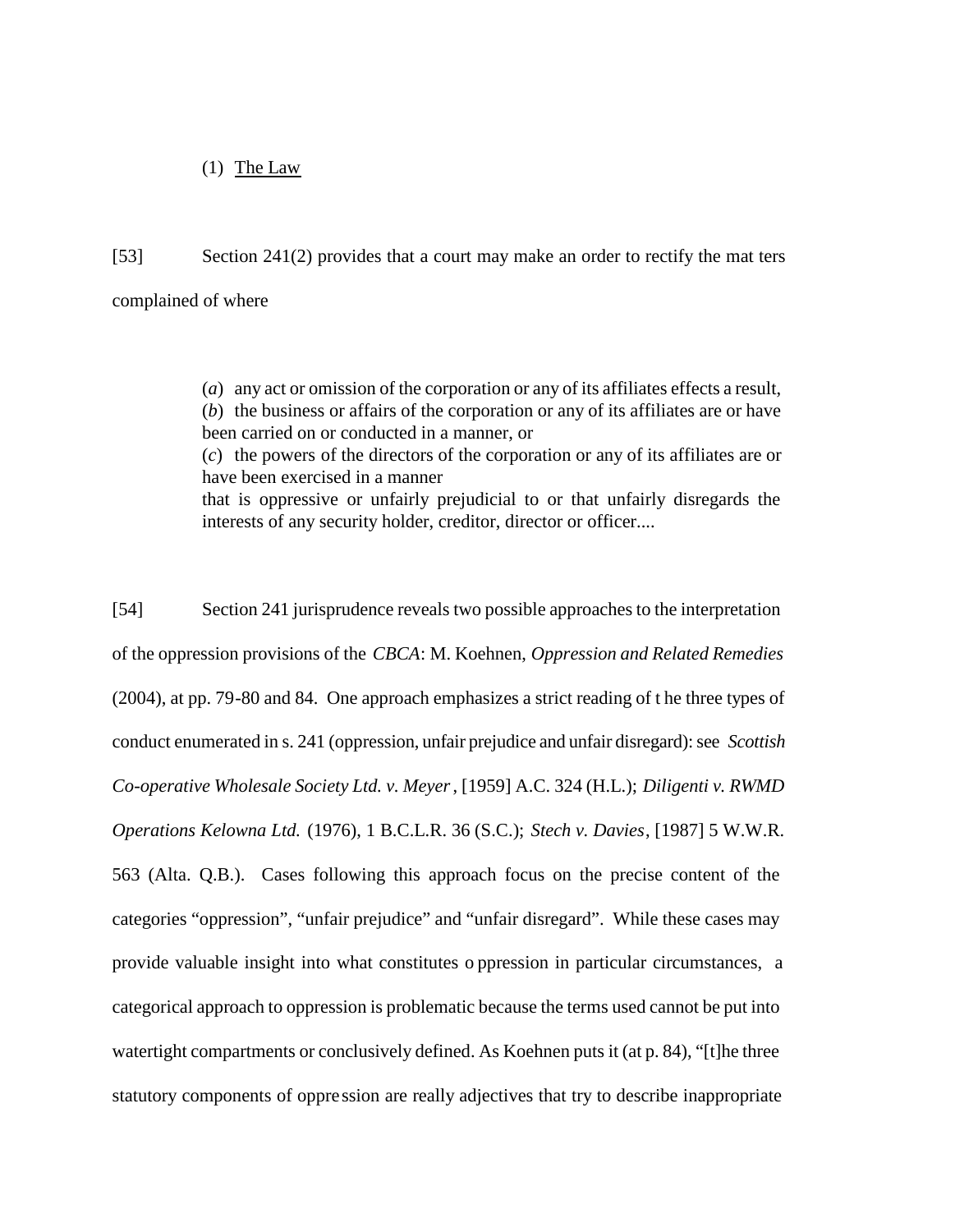conduct .... The difficulty with adjectives is they provide no assistance in formulating principles that should underline court intervention."

[55] Other cases have focused on the broader principl es underlying and uniting the various aspects of oppression: see *First Edmonton Place Ltd. v. 315888 Alberta Ltd.* (1988), 40 B.L.R. 28 (Alta. Q.B.), var'd (1989), 45 B.L.R. 110 (Alta. C.A.); *820099 Ontario Inc. v. Harold E. Ballard Ltd.* (1991), 3 B.L.R. (2d) 113 (Ont. Div. Ct.); *Westfair Foods Ltd. v. Watt* (1991), 79 D.L.R. (4th) 48 (Alta. C.A.).

[56] In our view, the best approach to the interpretation of s. 241(2) is one that combines the two approaches developed in the cases. One should look first to the principles underlying the oppression remedy, and in particular the concept of reasonable expectations. If a breach of a reasonable expectation is established, one must go on to consider whether the conduct complained of amounts to "oppression", "unfair prejudice" or "unfair disregard" as set out in s. 241(2) of the *CBCA*.

[57] We preface our discussion of the twin prongs of the oppression inquiry by two preliminary observations that run throughout all the jurisprudence.

[58] First, oppression is an equitable remedy. It seeks to ensure fairness — what is "just and equitable". It gives a court broad, equitable jurisdiction to enforce not just what is legal but what is fair: *Wright v. Donald S. Montgomery Holding s Ltd.* (1998), 39 B.L.R. (2d) 266 (Ont. Ct. (Gen. Div.)), at p. 273; *Re Keho Holdings Ltd. and Noble* (1987), 38 D.L.R. (4th) 368 (Alta. C.A.), at p. 374; see, more generally, Koehnen, at pp. 78 -79. It follows that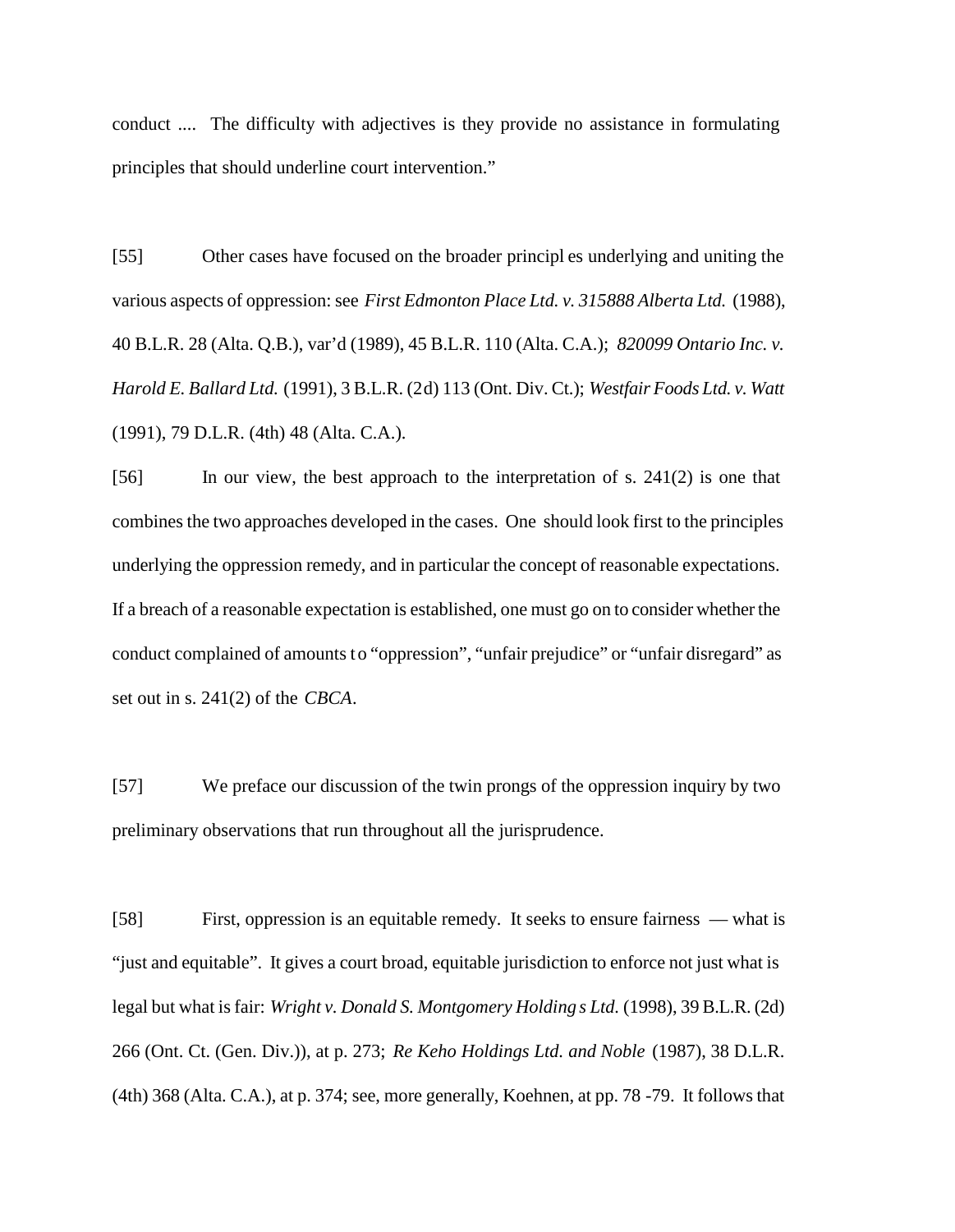courts considering claims for oppression should look at business realities, not merely narrow legalities: *Scottish Co-operative Wholesale Society*, at p. 343.

[59] Second, like many equitable remedies, oppression is fact -specific. What is just and equitable is judged by the reasonable expectations o f the stakeholders in the context and in regard to the relationships at play. Conduct that may be oppressive in one situation may not be in another.

[60] Against this background, we turn to the first prong of the inquiry, the principles underlying the remedy of oppression. In *Ebrahimi v. Westbourne Galleries Ltd.*, [1973] A.C. 360 (H.L.), at p. 379, Lord Wilberforce, interpreting s. 222 of the U.K. *Companies Act, 1948*, described the remedy of oppression in the following seminal terms:

> The words ["just and equitable"] are a recognition of the fact that a limited company is more than a mere legal entity, with a personality in law of its own: that there is room in company law for recognition of the fact that behind it, or amongst it, there are individuals, with rights, expectations and obligations inter se which are not necessarily submerged in the company structure.

[61] Lord Wilberforce spoke of the equitable remedy in terms of the "rights, expectations and obligations" of individuals. "Rights" and " obligations" connote interests enforceable at law without recourse to special remedies, for example, through a contractual suit or a derivative action under s. 239 of the *CBCA*. It is left for the oppression remedy to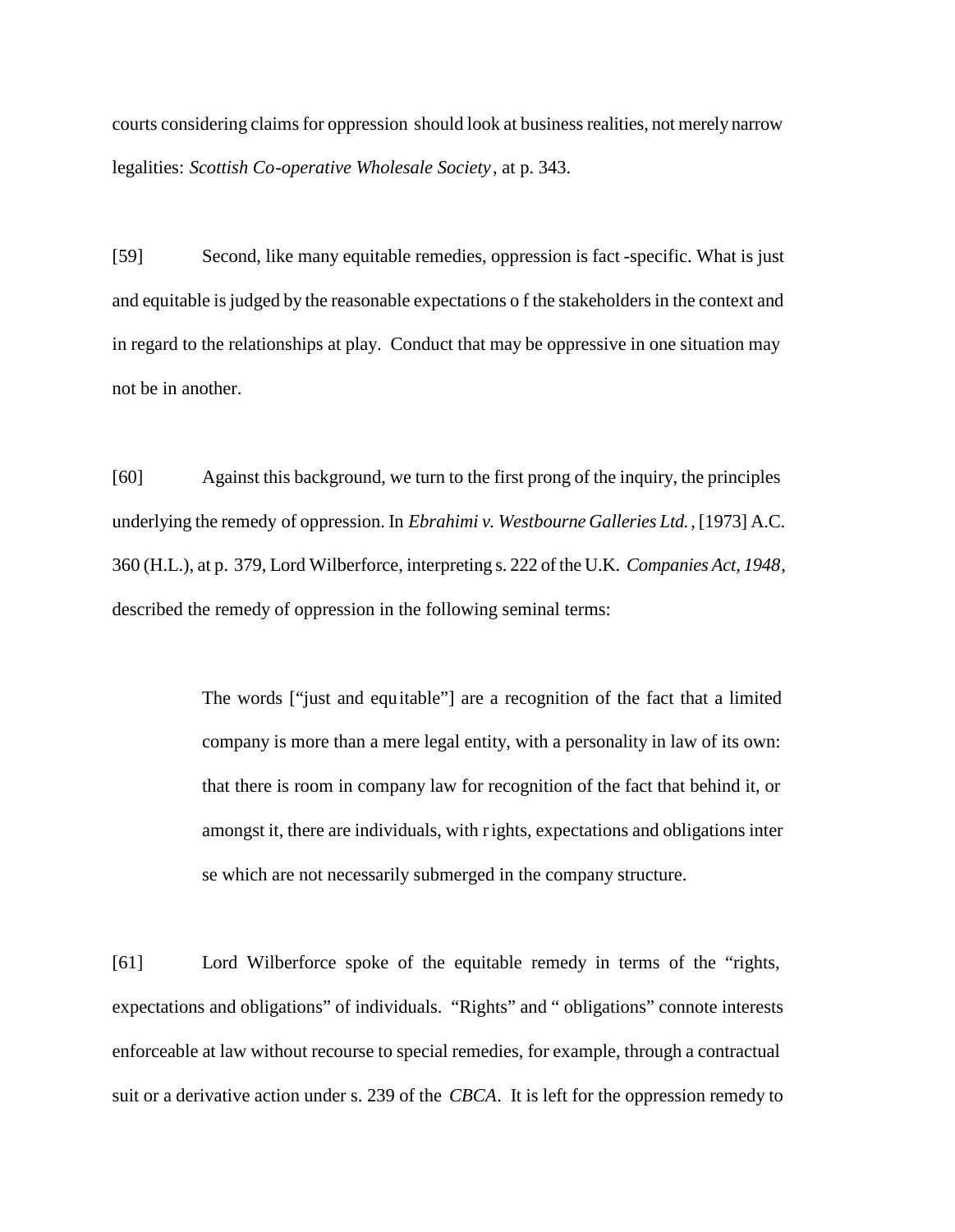deal with the "expectations" of affect ed stakeholders. The reasonable expectations of these stakeholders is the cornerstone of the oppression remedy.

[62] As denoted by "reasonable", the concept of reasonable expectations is objective and contextual. The actual expectation of a particular stake holder is not conclusive. In the context of whether it would be "just and equitable" to grant a remedy, the question is whether the expectation is reasonable having regard to the facts of the specific case, the relationships at issue, and the entire context, including the fact that there may be conflicting claims and expectations.

[63] Particular circumstances give rise to particular expectations. Stakeholders enter into relationships, with and within corporations, on the basis of understandings and expectations, upon which they are entitled to rely, provided they are reasonable in the context: see *820099 Ontario*; *Main v. Delcan Group Inc.* (1999), 47 B.L.R. (2d) 200 (Ont. S.C.J.). These expectations are what the remedy of oppression seeks to uphold.

[64] Determining whether a particular expectation is reasonable is complicated by the fact that the interests and expectations of different stakeholders may conflict. The oppression remedy recognizes that a corporation is an entity that encompas ses and affects various individuals and groups, some of whose interests may conflict with others. Directors or other corporate actors may make corporate decisions or seek to resolve conflicts in a way that abusively or unfairly maximizes a particular grou p's interest at the expense of other stakeholders. The corporation and shareholders are entitled to maximize profit and share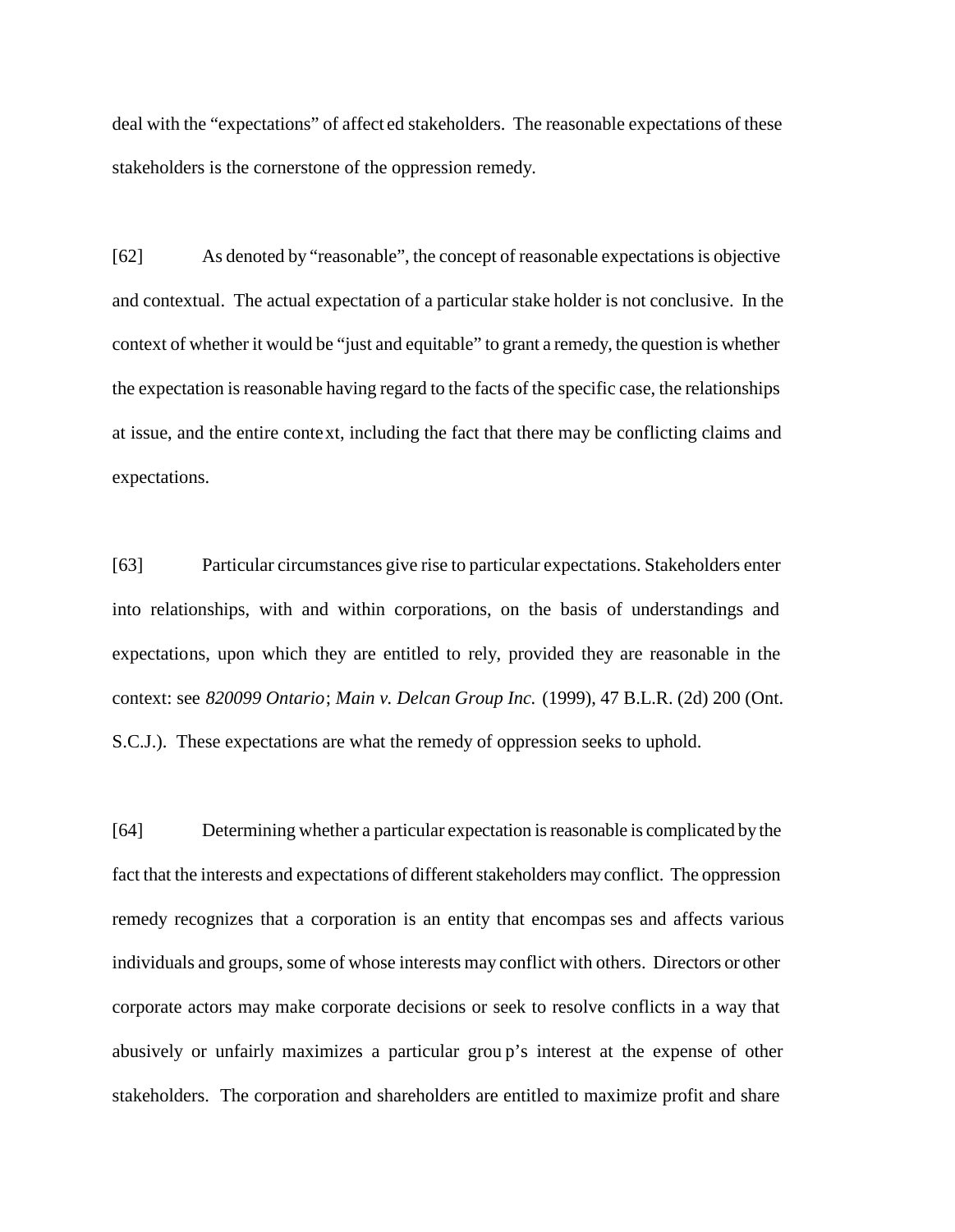value, to be sure, but not by treating individual stakeholders unfairly. Fair treatment — the central theme running through the oppression jurisprudence — is most fundamentally what stakeholders are entitled to "reasonably expect".

[65] Section 241(2) speaks of the "act or omission" of the corporation or any of its affiliates, the conduct of "business or affairs" of the corporation and the "powers of the directors of the corporation or any of its affiliates". Often, the conduct complained of is the conduct of the corporation or of its directors, who are responsible for the governance of the corporation. However, the conduct of other actors, such as shareholders, may also support a claim for oppression: see Koehnen, at pp. 109 -10; *GATX Corp. v. Hawker Siddeley Canada Inc.* (1996), 27 B.L.R. (2d) 251 (Ont. Ct. (Gen. Div.)). In the appeals before us, the claims for oppression are based on allegations that the directors of BCE and Bell Canada failed to comply with the reasonable expectations of the debentureholders, and it is unnecessary to go beyond this.

[66] The fact that the conduct of the directors is o ften at the centre of oppression actions might seem to suggest that directors are under a direct duty to individual stakeholders who may be affected by a corporate decision. Directors, acting in the best interests of the corporation, may be obliged to con sider the impact of their decisions on corporate stakeholders, such as the debentureholders in these appeals. This is what we mean when we speak of a director being required to act in the best interests of the corporation viewed as a good corporate citizen. However, the directors owe a fiduciary duty to the corporation, and only to the corporation. People sometimes speak in terms of directors owing a duty to both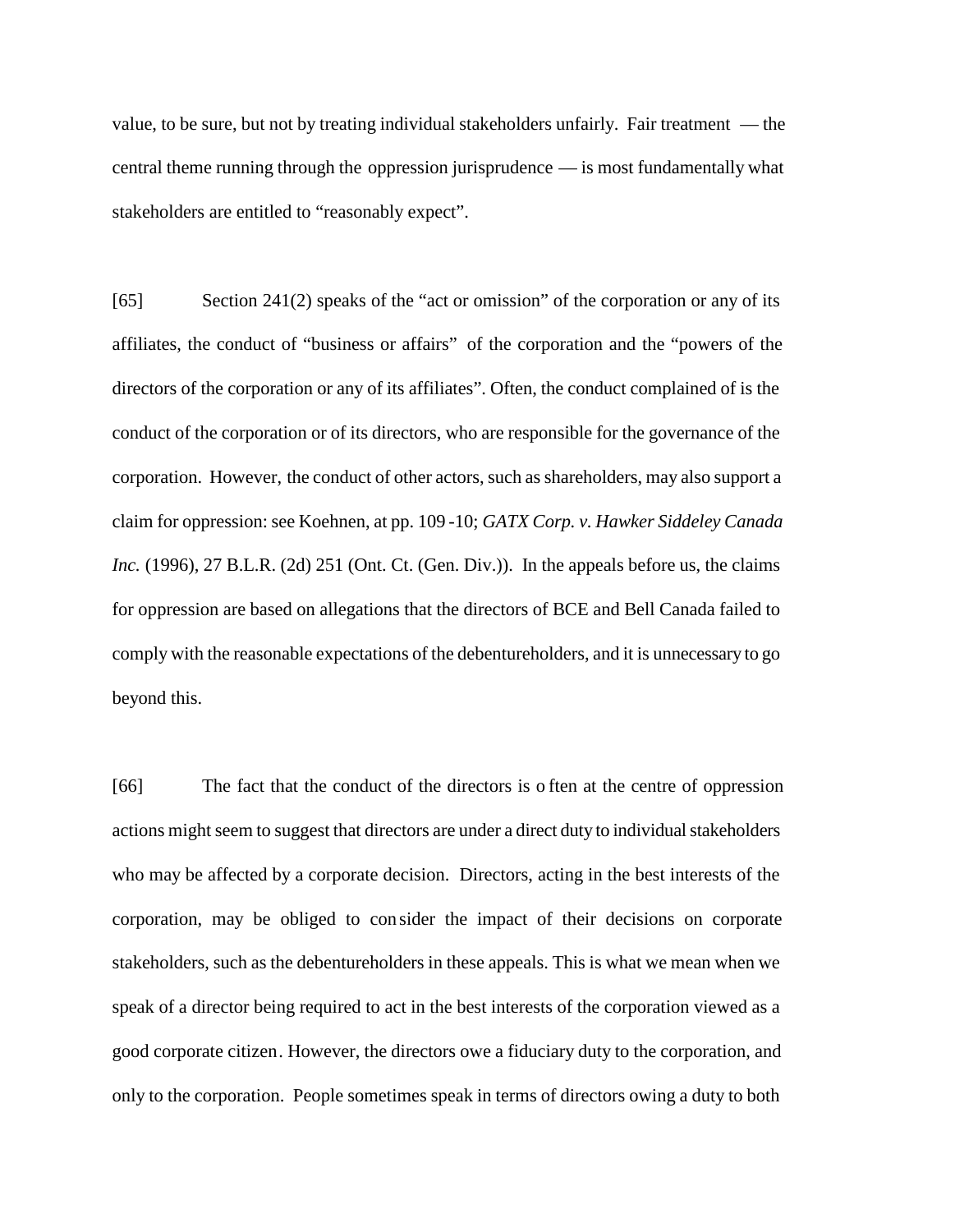the corporation and to stakeholders. Usually this is harmless, since the reasonable expectations of the stakeholder in a particular outcome often coincides with what is in the best interests of the corporation. However, cases (such as these appeals) may arise where these interests do not coincide. In such cases, it is important to be clear that t he directors owe their duty to the corporation, not to stakeholders, and that the reasonable expectation of stakeholders is simply that the directors act in the best interests of the corporation.

[67] Having discussed the concept of reasonable e xpectations that underlies the oppression remedy, we arrive at the second prong of the s. 241 oppression remedy. Even if reasonable, not every unmet expectation gives rise to claim under s. 241. The section requires that the conduct complained of amount to "oppression", "unfair prejudice" or "unfair disregard" of relevant interests. "Oppression" carries the sense of conduct that is coercive and abusive, and suggests bad faith. "Unfair prejudice" may admit of a less culpable state of mind, that neverthele ss has unfair consequences. Finally, "unfair disregard" of interests extends the remedy to ignoring an interest as being of no importance, contrary to the stakeholders' reasonable expectations: see Koehnen, at pp. 81 -88. The phrases describe, in adjectival terms, ways in which corporate actors may fail to meet the reasonable expectations of stakeholders.

[68] In summary, the foregoing discussion suggests conducting two related inquiries in a claim for oppression: (1) Does the evidence support the reasonable expectation asserted by the claimant? and (2) Does the evidence establish that the reasonable expectation was violated by conduct falling within the terms "oppression", "unfair prejudice" or "unfair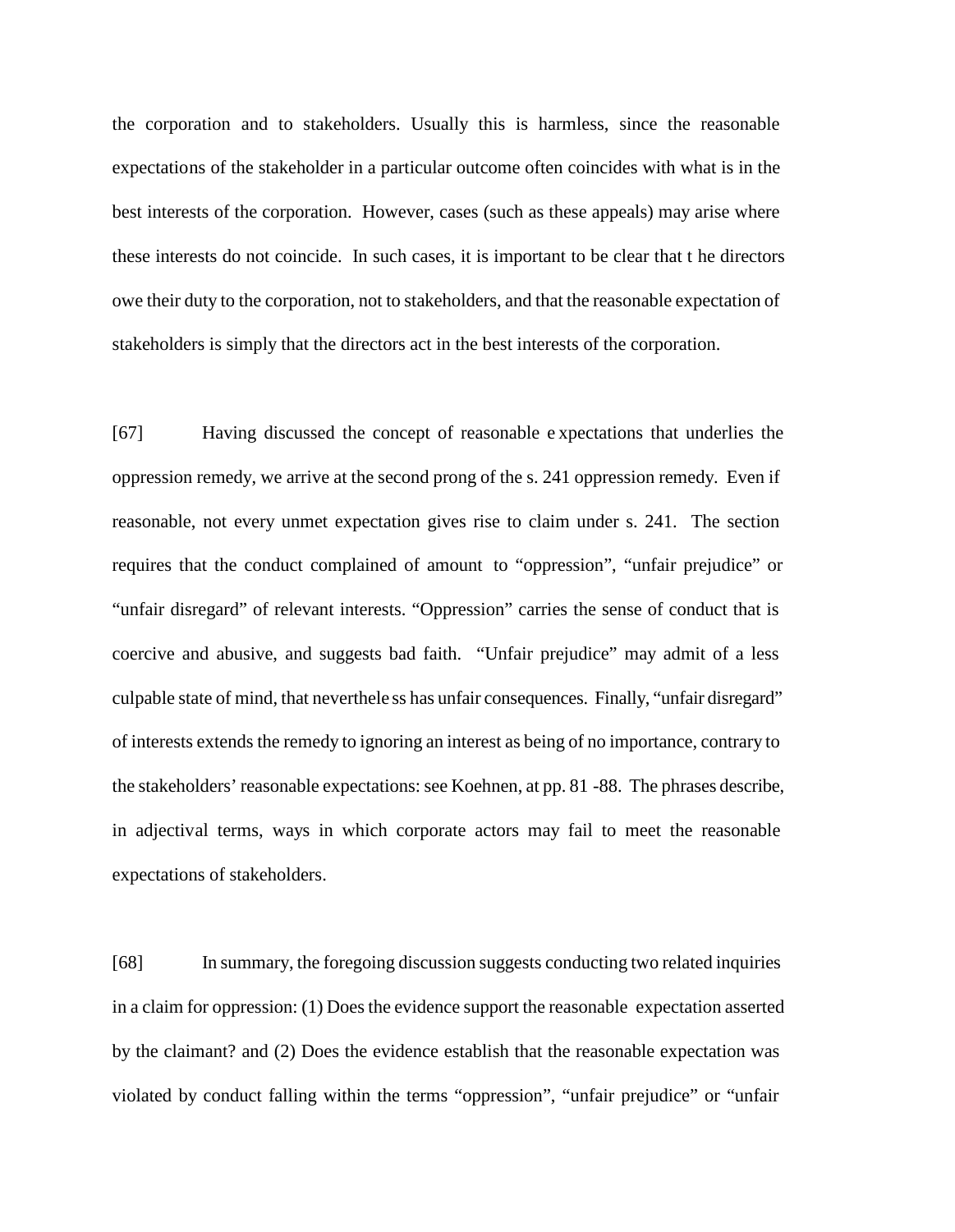[69] Against the background of this overview, we turn to a more detailed discussion of these inquiries.

#### (a) *Proof of a Claimant's Reasonable Expectations*

[70] At the outset, the claimant must identify the expectations that he or she claims have been violated by the conduct at issue and establish that the expectations were reasonably held. As stated above, it may be readily inferred that a stakeholder has a reasonable expectation of fair treatment. However, oppression, as discussed, generally turns on particular expectations arising in particular situations. The question becomes whether the claimant stakeholder reasonably held the particular expectation. Evid ence of an expectation may take many forms depending on the facts of the case.

[71] It is impossible to catalogue exhaustively situations where a reasonable expectation may arise due to their fact-specific nature. A few generalizations, howeve r, may be ventured. Actual unlawfulness is not required to invoke s. 241; the provision applies "where the impugned conduct is wrongful, even if it is not actually unlawful": Dickerson Committee (R. W. V. Dickerson, J. L. Howard and L. Getz), *Proposals for a New Business Corporations Law for Canada* (1971), vol. 1, at p. 163. The remedy is focused on concepts of fairness and equity rather than on legal rights. In determining whether there is a reasonable expectation or interest to be considered, the court looks beyond legality to what is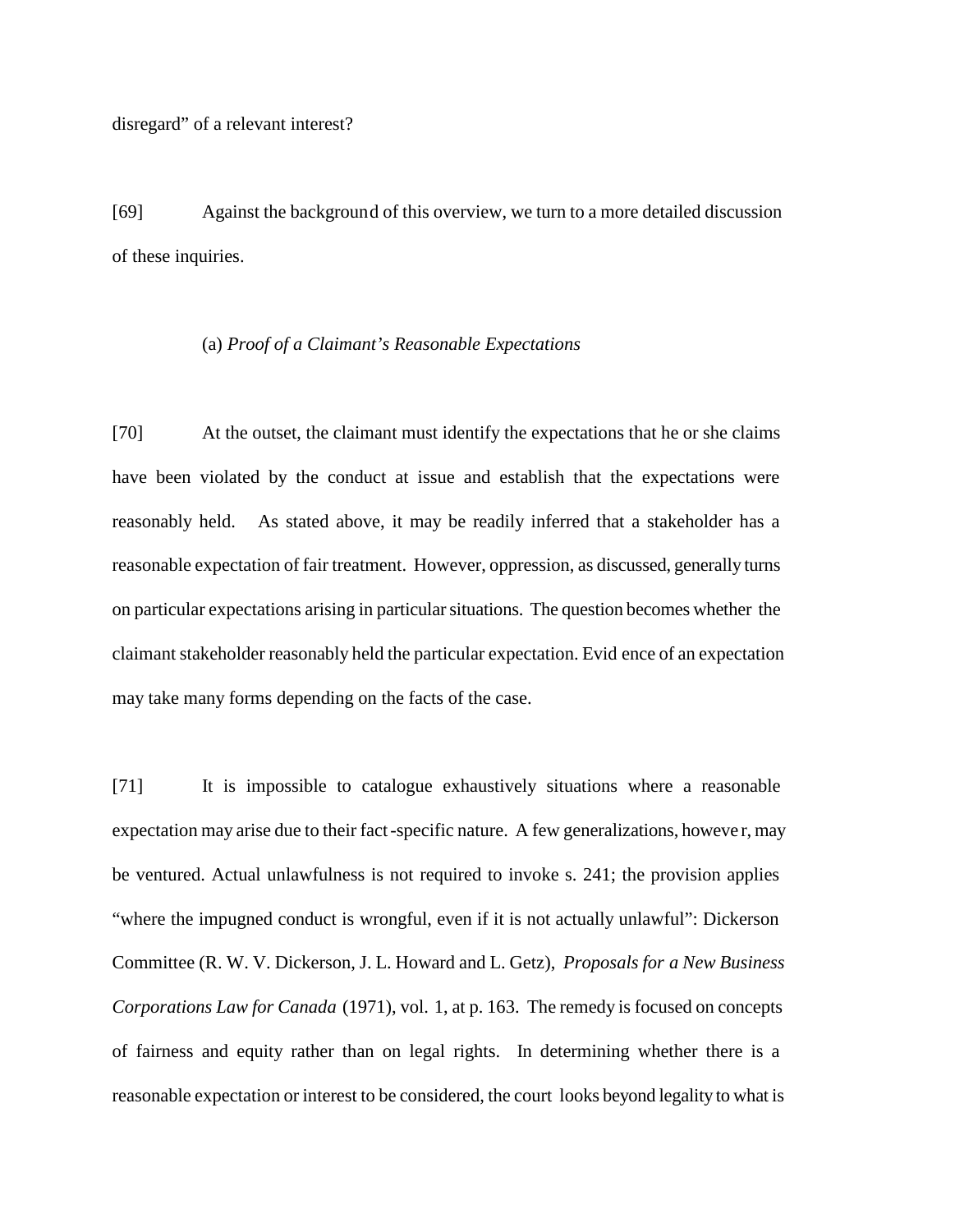fair, given all of the interests at play: *Re Keho Holdings Ltd. and Noble* . It follows that not all conduct that is harmful to a stakeholder will give rise to a remedy for oppression as against the corporation.

[72] Factors that emerge from the case law that are useful in determining whether a reasonable expectation exists include: general commercial practice; the nature of the corporation; the relationship between the parties; past practice; steps the claimant could have taken to protect itself; representations and agreements; and the fair resolution of conflicting interests between corporate stakeholders.

### (i) Commercial Practice

[73] Commercial practice plays a significant role in forming the reasonable expectations of the parties. A departure from normal business practices that has the effect of undermining or frustrating the complainant's exercise of his or her legal rights will generally (although not inevitably) give rise to a remedy: *Adecco Canada Inc. v. J. Ward Broome Ltd.* (2001), 12 B.L.R. (3d) 275 (Ont. S.C.J.); *SCI Systems Inc. v. Gornitzki Thompson & Little Co.*, (1997), 147 D.L.R. (4th) 300 (Ont. Ct. (Gen. Div.)), var'd (1998), 110 O.A.C. 160 (Div. Ct.); *Downtown Eatery (1993) Ltd. v. Ontario* (2001), 200 D.L.R. (4th) 289, leave to appeal refused, [2002] 2 S.C.R. vi.

## (ii) The Nature of the Corporation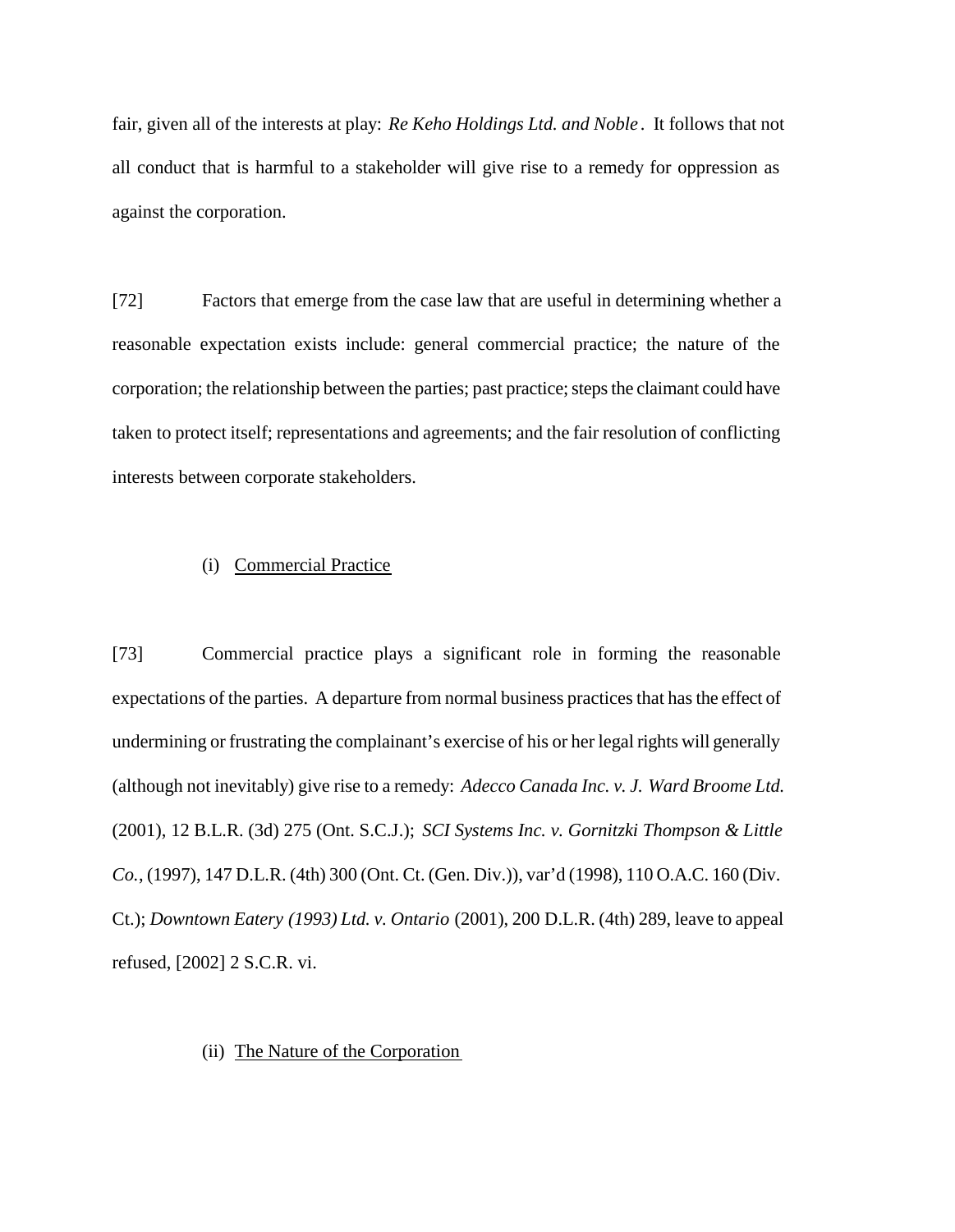[74] The size, nature and structure of the corporation are relevant factors in assessing reasonable expectations: *First Edmonton Place*; G. Shapira, "Minority Shareholders' Protection — Recent Developments" (1982), 10 *N.Z. Univ. L. Rev.* 134, at pp. 138 and 145- 46. Courts may accord more latitude to the directors of a small, closely held corporation to deviate from strict formalities than to the directors of a larg er public company.

### (iii) Relationships

[75] Reasonable expectations may emerge from the personal relationships between the claimant and other corporate actors. Relationships between shareholders based on ties of family or friendship may be governed by different standards than relationships between a rm's length shareholders in a widely held corporation. As noted in *Re Ferguson and Imax Systems Corp*., (1983), 150 D.L.R. (3d) 718 (Ont. C.A.), "when dealing with a close corporation, the court may consider the relationship between the shareholders and not simply legal rights as such" (p. 727).

## (iv) Past Practice

[76] Past practice may create reasonable expectations, especially among shareholders of a closely held corporation on matters relating to participation of shareholders in the corporation's profits and governance: *Gibbons v. Medical Carriers Ltd.* (2001), 17 B.L.R. (3d) 280, 2001 MBQB 229; *820099 Ontario*. For instance, in *Gibbons*, the court found that the shareholders had a legitimate expectation that all monies paid out of the corpo ration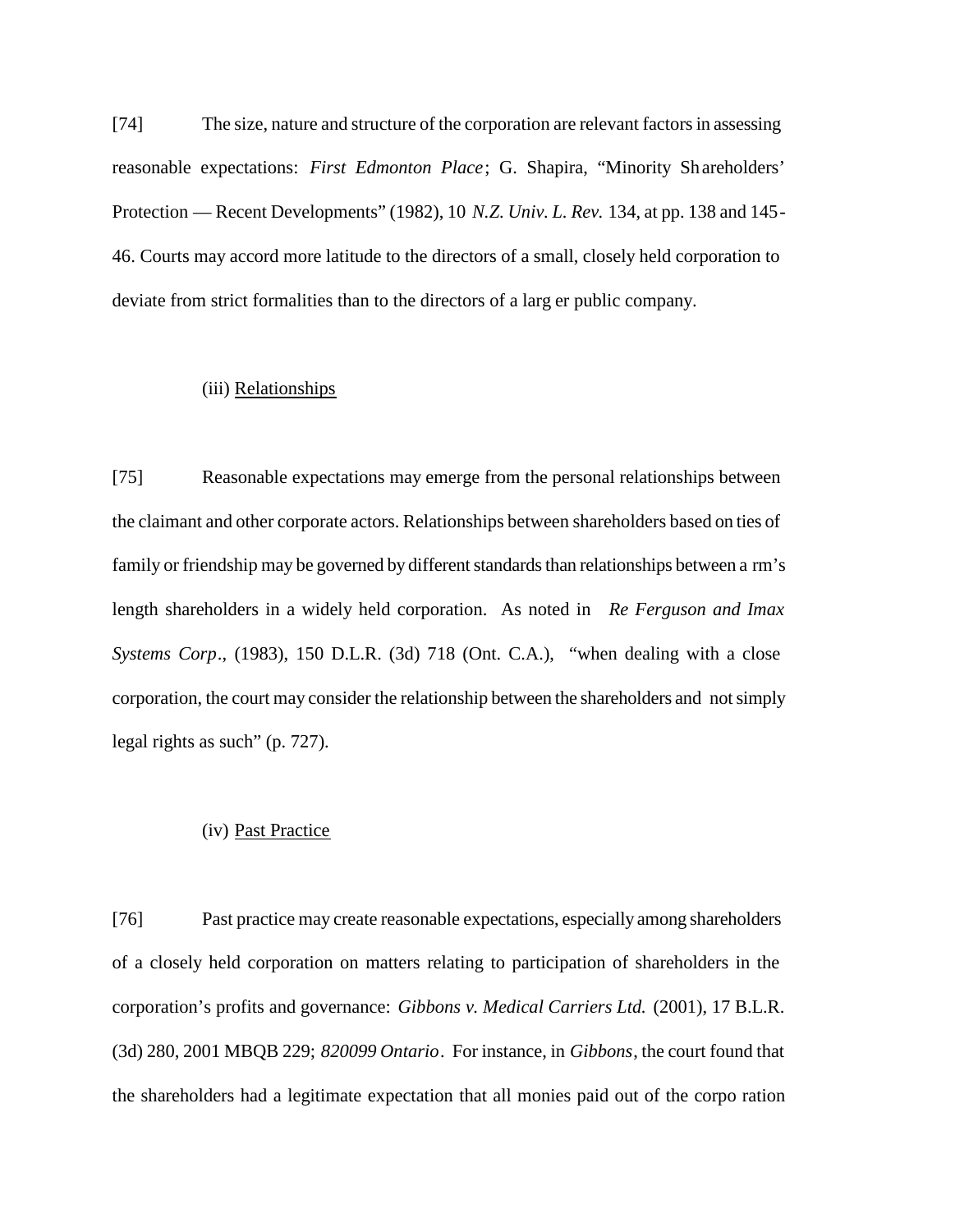would be paid to shareholders in proportion to the percentage of shares they held. The authorization by the new directors to pay fees to themselves, for which the shareholders would not receive any comparable payments, was in breach of those expect ations.

[77] It is important to note that practices and expectations can change over time. Where valid commercial reasons exist for the change and the change does not undermine the complainant's rights, there can be no reasonable expectation that directors wi ll resist a departure from past practice: *Alberta Treasury Branches v. SevenWay Capital Corp.* (1999), 50 B.L.R. (2d) 294 (Alta. Q.B.), aff'd (2000), 8 B.L.R. (3d) 1, 2000 ABCA 194.

# (v) Preventive Steps

[78] In determining whether a stakeholder expectation is reasonable, the court may consider whether the claimant could have taken steps to protect itself against the prejudice it claims to have suffered. Thus it may be relevant to inquire whether a secured creditor claiming oppressive conduct could have negotiated protections against the prejudice suffered: *First Edmonton Place*; *SCI Systems*.

#### (vi) Representations and Agreements

[79] Shareholder agreements may be viewed as reflecting the reasonable expectations of the parties: *Main*; *Lyall v. 147250 Canada Ltd.* (1993), 106 D.L.R. (4th) 304 (B.C.C.A.).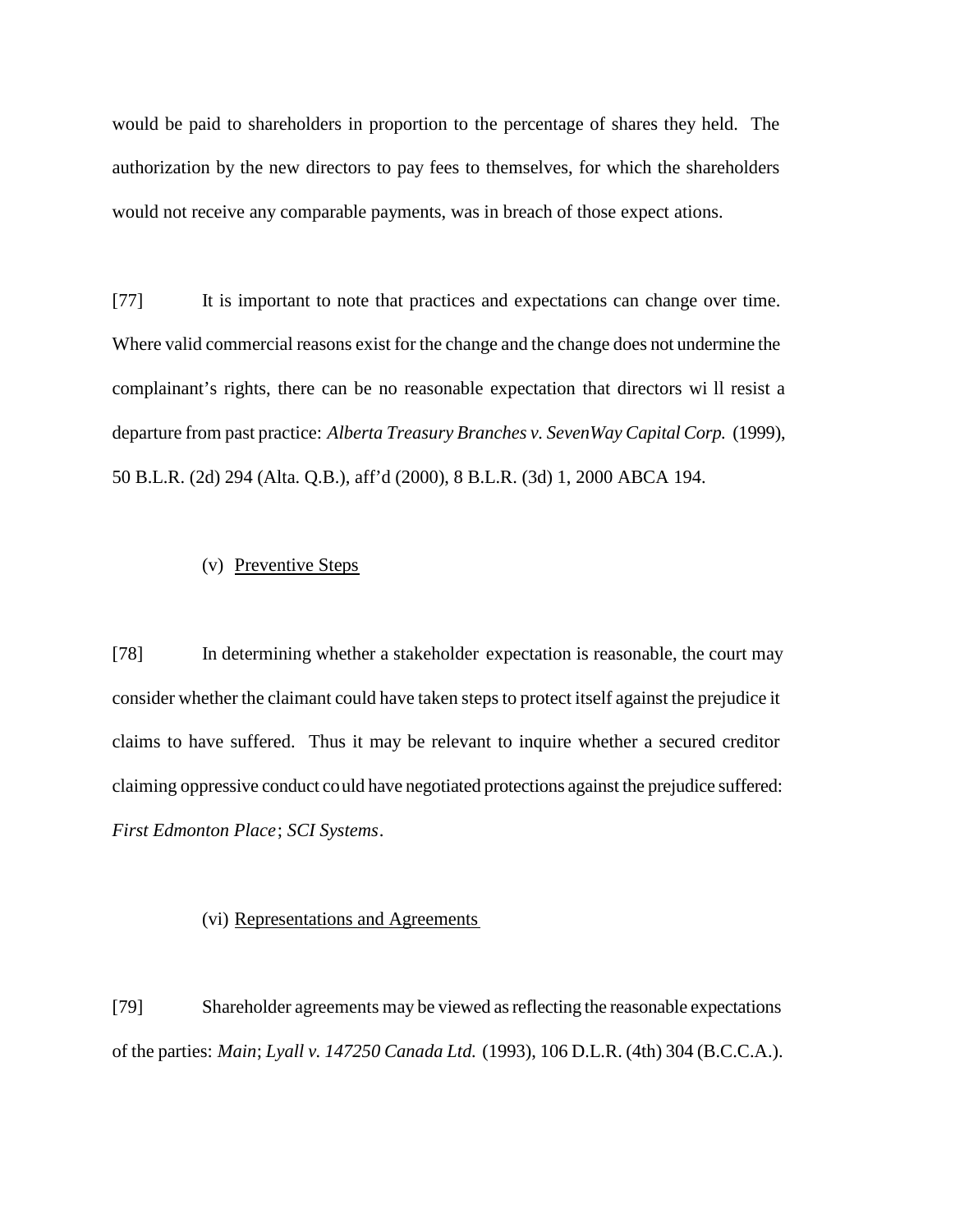[80] Reasonable expectations may also be affected by representations made to stakeholders or to the public in promotional material, prospectuses, offering circulars and other communications: *Tsui v. International Capital Corp* ., [1993] 4 W.W.R. 613 (Sask. Q.B.), aff'd (1993), 113 Sask. R. 3 (C.A.); *Deutsche Bank Canada v. Oxford Properties Group Inc.* (1998), 40 B.L.R. (2d) 302 (Ont. Ct. (Gen. Div.)); *Themadel Foundation v. Third Canadian Investment Trust Ltd.* (1995), 23 O.R. (3d) 7 (Gen. Div.), var'd (1998), 38 O.R. (3d) 749 (C.A.).

## (vii)Fair Resolution of Conflicting Interests

[81] As discussed, conflicts may arise between the interests of corporate stakeholders *inter se* and between stakeholders and the corporation. Where the conflict involves the interests of the corporation, it falls to the directors of the corporation to resolve them in accordance with their fiduciary duty to act in the best interests of the corporation, viewed as a good corporate citizen.

[82] The cases on oppression, taken as a whole, confirm that the duty of the directors to act in the best interests of the corporation comprehends a duty to treat individual stakeholders affected by corporate actions equitably and fairly. There are no absolute rules. In each case, the question is whether, in all the circumstances, the directors acted in the best interests of the corporation, having regard to all relevant considerations, including, but not confined to, the need to treat affected stakeholders in a fair manner, commensurate with the corporation's duties as a responsible corporate citizen.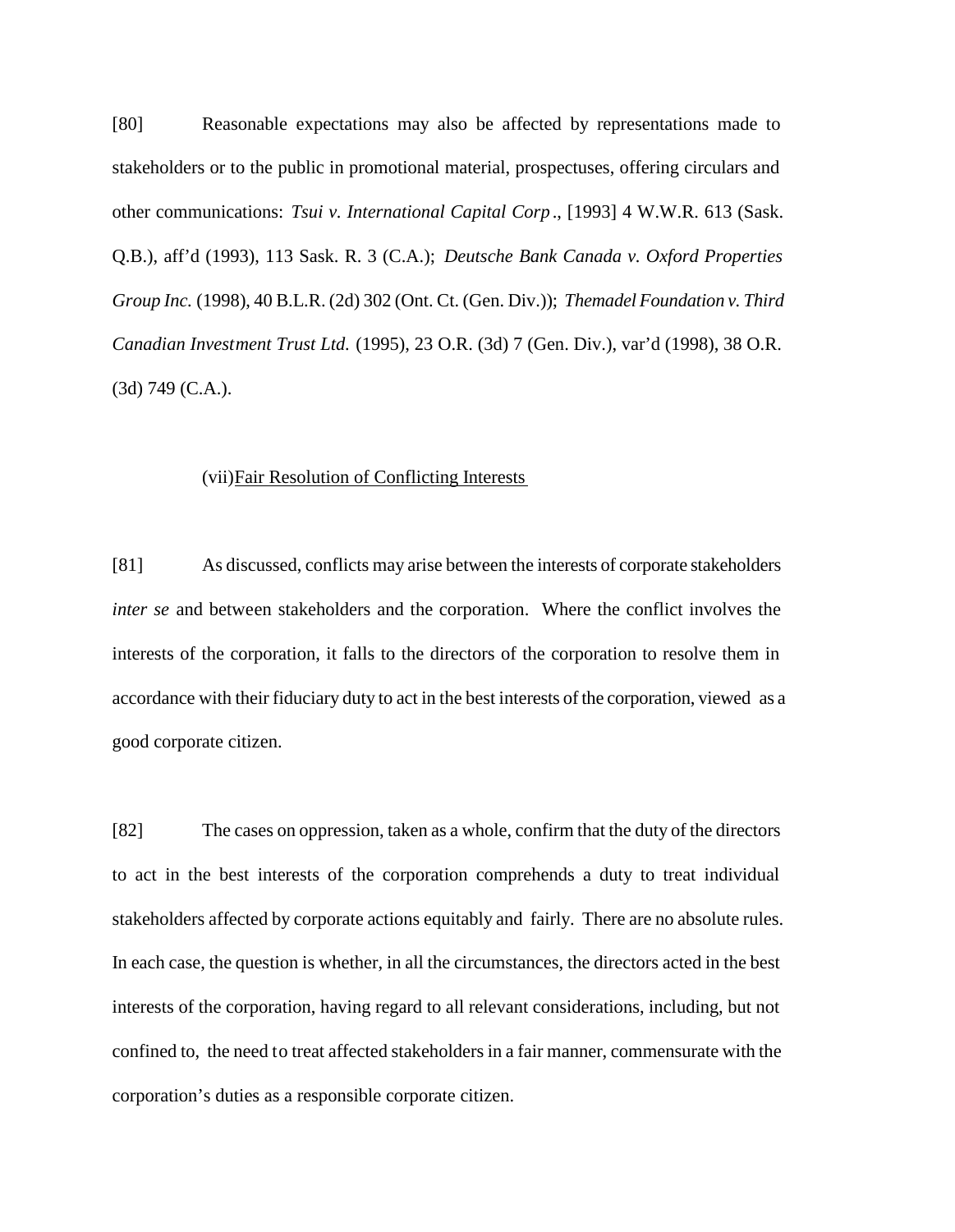[83] Directors may find themselves in a situation where it is impossible to please all stakeholders. The "fact that alternative tra nsactions were rejected by the directors is irrelevant unless it can be shown that a particular alternative was definitely available and clearly more beneficial to the company than the chosen transaction": *Maple Leaf Foods*, *per* Weiler J.A., at p. 192.

[84] There is no principle that one set of interests — for example the interests of shareholders — should prevail over another set of interests. Everything depends on the particular situation faced by the directors and whether, having regard to that situation, t hey exercised business judgment in a responsible way.

[85] On these appeals, it was suggested on behalf of the corporations that the " *Revlon* line" of cases from Delaware support the principle that where the interests of shareholders conflict with the interests of creditors, the interests of shareholders should prevail.

[86] The "*Revlon* line" refers to a series of Delaware corporate takeover cases, t he two most important of which are *Revlon Inc. v. MacAndrews & Forbes Holdings Inc.* , 506 A.2d 173 (Del. 1985), and *Unocal Corp. v. Mesa Petroleum Co.* , 493 A.2d 946 (Del. 1985). In both cases, the issue was how directors should react to a hostile takeover bid. *Revlon* suggests that in such circumstances, shareholder interests should prevail over those of other stakeholders, such as creditors. *Unocal* tied this approach to situations where the corporation will not continue as a going concern, holding that al though a board facing a hostile takeover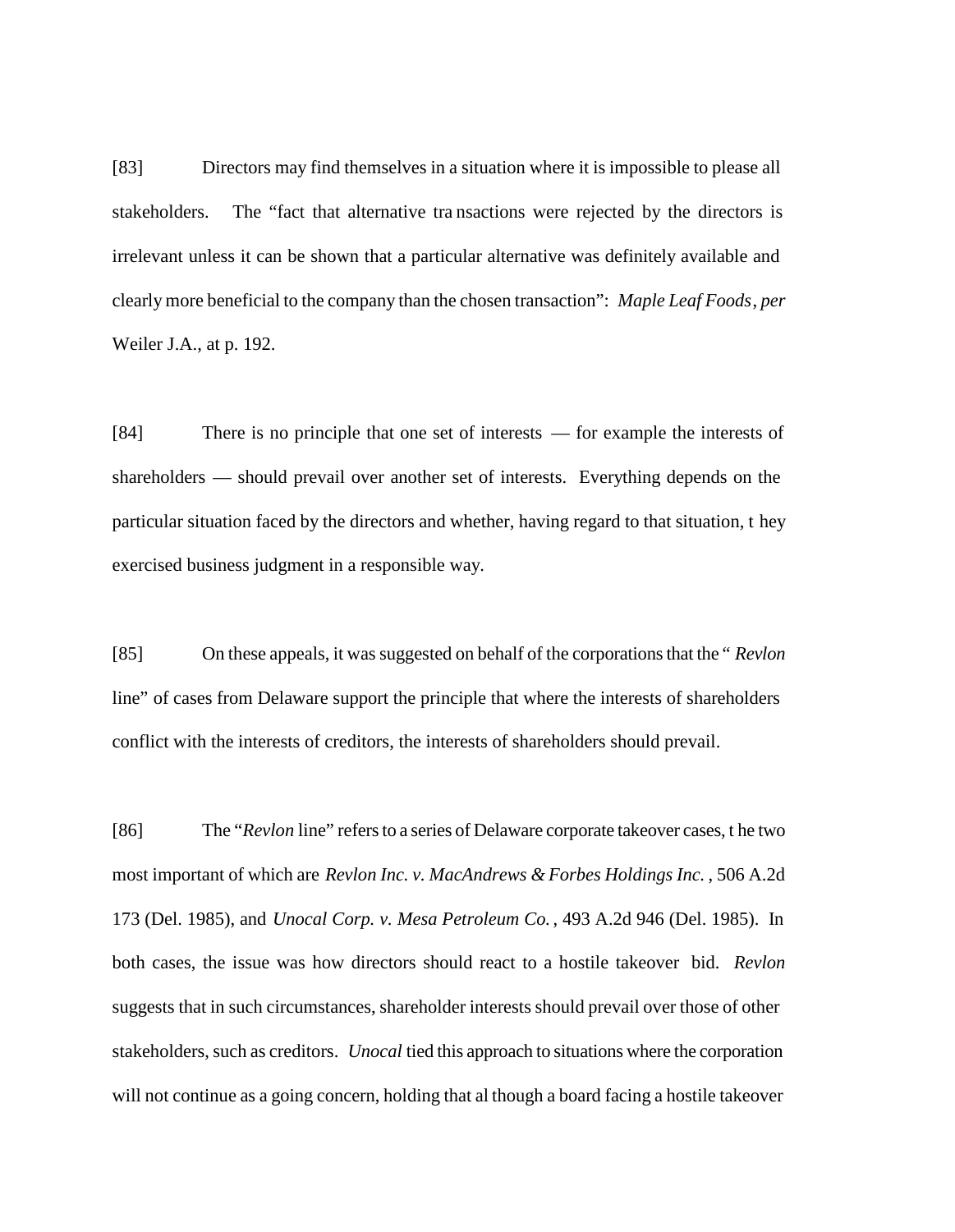"may have regard for various constituencies in discharging its responsibilities, ... such concern for non-stockholder interests is inappropriate when . . . the object no longer is to protect or maintain the corporat e enterprise but to sell it to the highest bidder" (p. 182).

[87] What is clear is that the *Revlon* line of cases has not displaced the fundamental rule that the duty of the directors cannot be confined to particular priority rules, but is rather a function of business judgment of what is in the best interests of the corporation, in the particular situation it faces. In a review of trends in Delaware corporate jurisprudence, former Delaware Supreme Court Chief Justice E. Norman Veasey put it this way:

> [It] is important to keep in mind the precise content of this "best interests" concept — that is, to whom this duty is owed and when. Naturally, one often thinks that directors owe this duty to both the corporation and the stockholders. That formulation is harmless in most instances because of the confluence of interests, in that what is good for the corporate entity is usually derivatively good for the stockholders. There are times, of course, when the focus is directly on the interests of the stockholders [i.e., as in *Revlon*]. But, in general, the directors owe fiduciary duties to the *corporation*, not to the stockholders. [Emphasis in original.]

> (E. Norman Veasey with Christine T. Di Guglielmo, "What Happened in Delaware Corporate Law and Governance from 1992-2004? A Retrospective on Some Key Developments" (2005), 153 *U. Pa. L. Rev.* 1399, at p. 1431)

[88] Nor does this Court's decision in *Peoples Department Stores* suggest a fixed rule that the interests of creditors must prevail. In *Peoples Department Stores*, the Court had to consider whether, in the case of a corporation under threat of bankruptcy, creditors deserved special consideration (para. 46). The Court held that the fiduciary duty to the corporation did not change in the period prec eding the bankruptcy, but that if the directors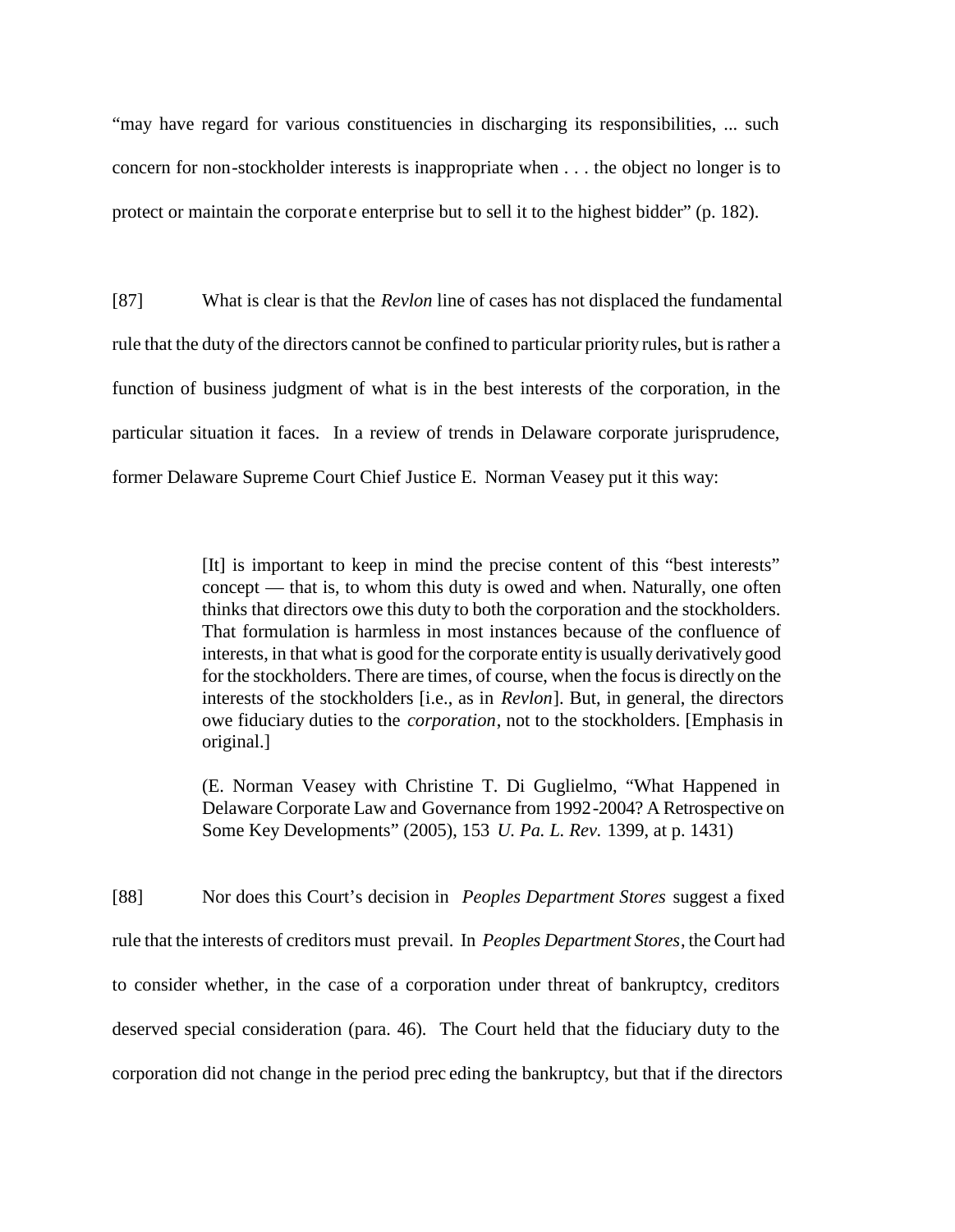breach their duty of care to a stakeholder under s. 122(1)(*b*) of the *CBCA*, such a stakeholder may act upon it (para. 66).

# (b) *Conduct which is Oppressive, is Unfairly Prejudicial or Unfairly Disregards the Claimant's Relevant Interests*

[89] Thus far we have discussed how a claimant establishes the first element of an action for oppression — a reasonable expectation that he or she would be treated in a certain way. However, to complete a claim for oppression, the claimant must show that the failure to meet this expectation involved unfair conduct and prejudicial consequences within s. 241 of the *CBCA*. Not every failure to meet a reasonable expectation will give rise to the equitable considerations that ground actions for oppression. The court must be satisfied that the conduct falls within the concepts of "oppression", "unfair prejudice" or "unfair disregard" of the claimant's interest, within the meaning of s. 241 of the *CBCA*. Viewed in this way, the reasonable expectations analysis that is the theoretical foundation of the oppression remedy, and the particular types of conduct described in s. 241, may be seen as complementary, rather than representing alternative approaches to the oppression r emedy, as has sometimes been supposed. Together, they offer a complete picture of conduct that is unjust and inequitable, to return to the language of *Ebrahimi.*

[90] In most cases, proof of a reasonable expectation will be tied up with one or more of the concepts of oppression, unfair prejudice, or unfair disregard of interests set out in s. 241, and the two prongs will in fact merge. Nevertheless, it is worth stating that as in any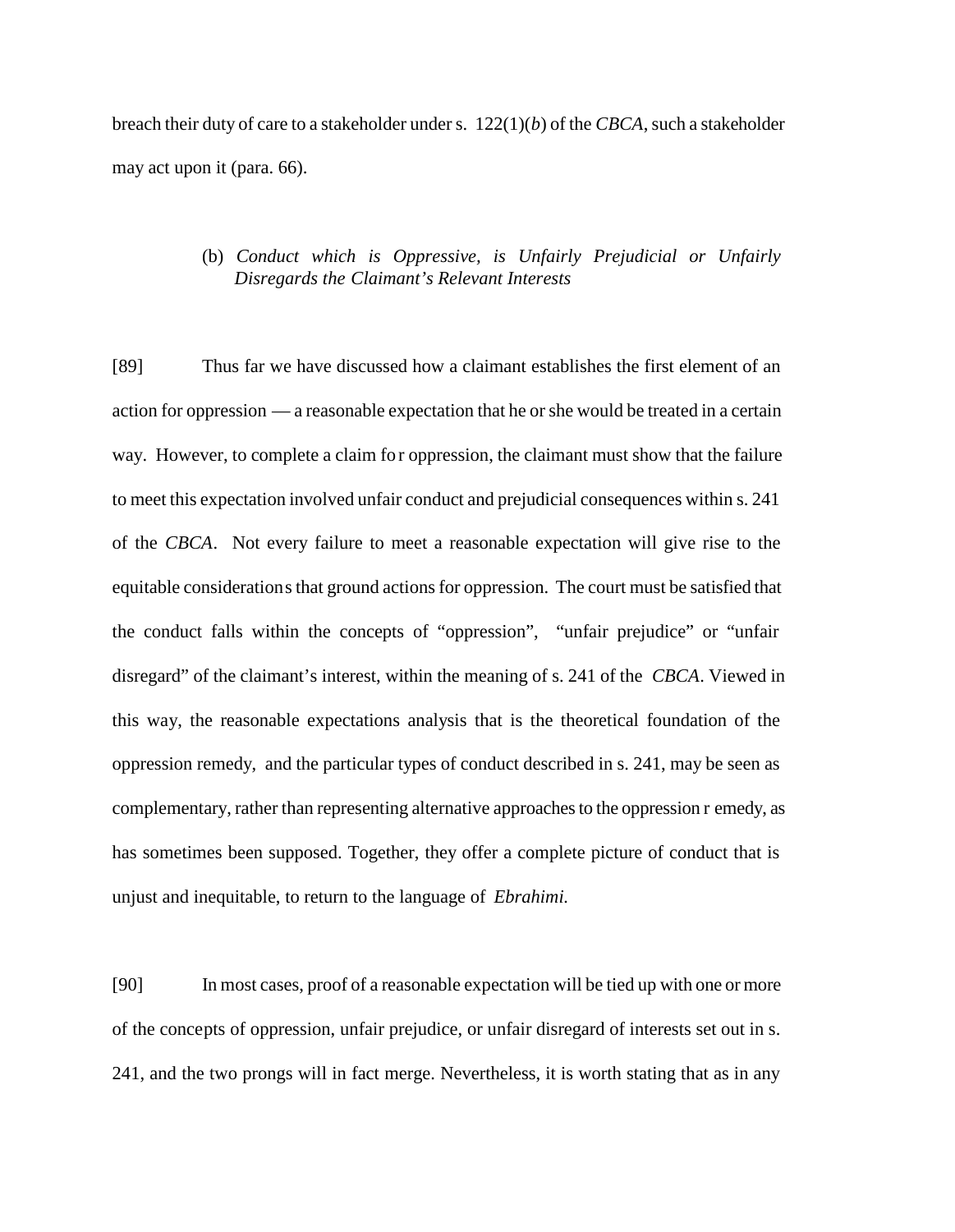action in equity, wrongful conduct, causation and compensable injury must be es tablished in a claim for oppression.

[91] The concepts of oppression, unfair prejudice and unfairly disregarding relevant interests are adjectival. They indicate the type of wrong or conduct that the oppression remedy of s. 241 of the *CBCA* is aimed at. However, they do not represent watertight compartments, and often overlap and intermingle.

[92] The original wrong recognized in the cases was described simply as oppression, and was generally associated with conduct that has va riously been described as "burdensome, harsh and wrongful", "a visible departure from standards of fair dealing", and an "abuse of power" going to the probity of how the corporation's affairs are being conducted: see Koehnen, at p. 81. It is this wrong that gave the remedy its name, which now is generally used to cover all s. 241 claims. However, the term also operates to connote a particular type of injury within the modern rubric of oppression generally  $-$  a wrong of the most serious sort.

[93] The *CBCA* has added "unfair prejudice" and "unfair disregard" of interests to the original common law concept, making it clear that wrongs falling short of the harsh and abusive conduct connoted by "oppression" may fall within s. 241. "[U]nfair prejudice" is generally seen as involving conduct less offensive than "oppression". Examples include squeezing out a minority shareholder, failing to disclose related party transactions, changing corporate structure to drastically alter debt ratios, adopting a "poison pill" to pr event a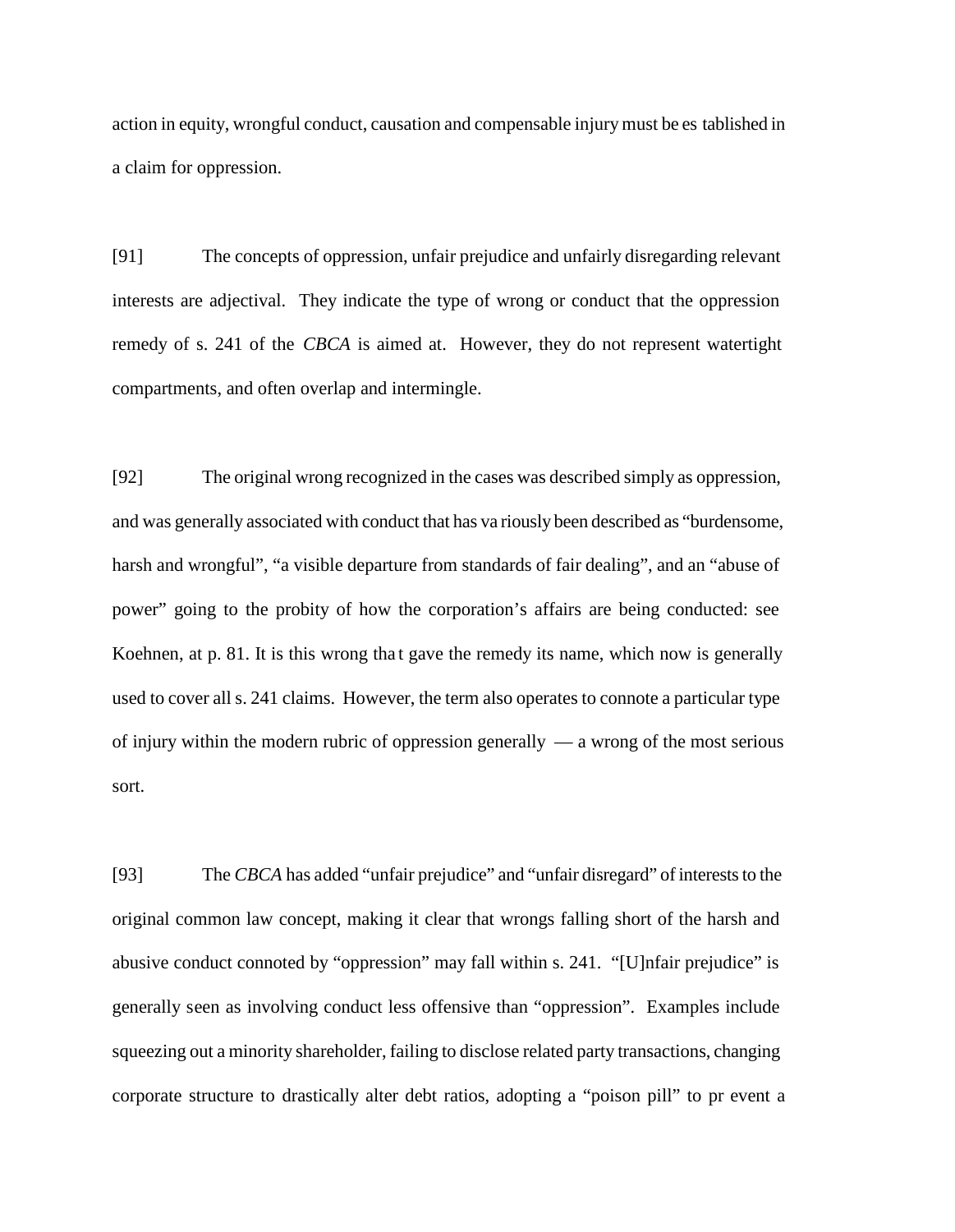takeover bid, paying dividends without a formal declaration, preferring some shareholders with management fees and paying directors' fees higher than the industry norm: see Koehnen, at pp. 82-83.

[94] "[U]nfair disregard" is viewed as the least serious of the three injuries, or wrongs, mentioned in s. 241. Examples include favouring a director by failing to properly prosecute claims, improperly reducing a shareholder's dividend, or failing to deliver property belonging to the claimant: see Koehnen, at p p. 83-84.

#### (2) Application to these Appeals

[95] As discussed above (at para. 68), in assessing a claim for oppression a court must answer two questions: (1) Does the evidence support the reasonable expectation the claimant asserts? and (2) Does the evidence establish that the reasonable expectation was violated by conduct falling within the terms "oppression", "unfair prejudice" or "unfair disregard" of a relevant interest?

[96] The debentureholders in this case assert two alternative expectations . Their highest position is that they had a reasonable expectation that the directors of BCE would protect their economic interests as debentureholders in Bell Canada by putting forward a plan of arrangement that would maintain the investment grade tradin g value of their debentures. Before this Court, however, they argued a softer alternative — a reasonable expectation that the directors would consider their economic interests in maintaining the trading value of the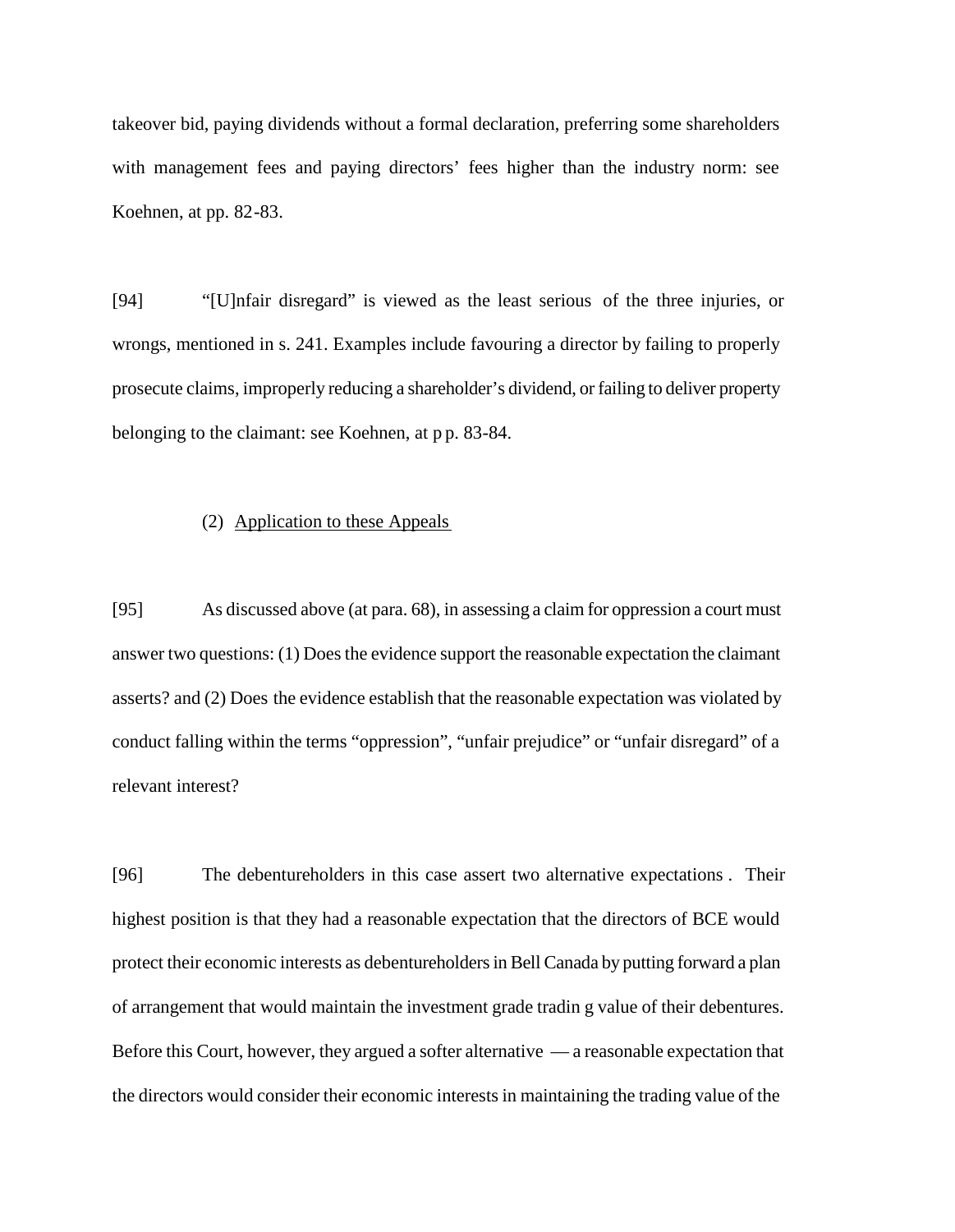debentures.

[97] As summarized above (at para. 25), the trial judge proceeded on the debentureholders' alleged expectation that the directors would act in a way that would preserve the investment grade status of their debentures. He concluded that this expectation was not made out on the evidence , since the statements by Bell Canada suggesting a commitment to retaining investment grade ratings were accompanied by warnings that explicitly precluded investors from reasonably forming such expectations, and the warnings were included in the prospectus es pursuant to which the debentures were issued.

[98] The absence of a reasonable expectation that the investment grade of the debentures would be maintained was confirmed, in the trial judge's view, by the overall context of the relationship, the nature of the corporation, its situation as the target of a bidding war, as well as by the fact that the claimants could have protected themselves against reduction in market value by negotiating appropriate contractual terms.

[99] The trial judge situated his consideration of the relevant factors in the appropriate legal context. He recognized that the directors had a fiduciary duty to act in the best interests of the corporation and that the content of this duty was affected by the various interests at stake in the context of the auction process that BCE was undergoing. He emphasized that the directors, faced with conflicting interests, might have no choice but to approve transactions that, while in the best interests of the corpor ation, would benefit some groups at the expense of others. He held that the fact that the shareholders stood to benefit from the transaction and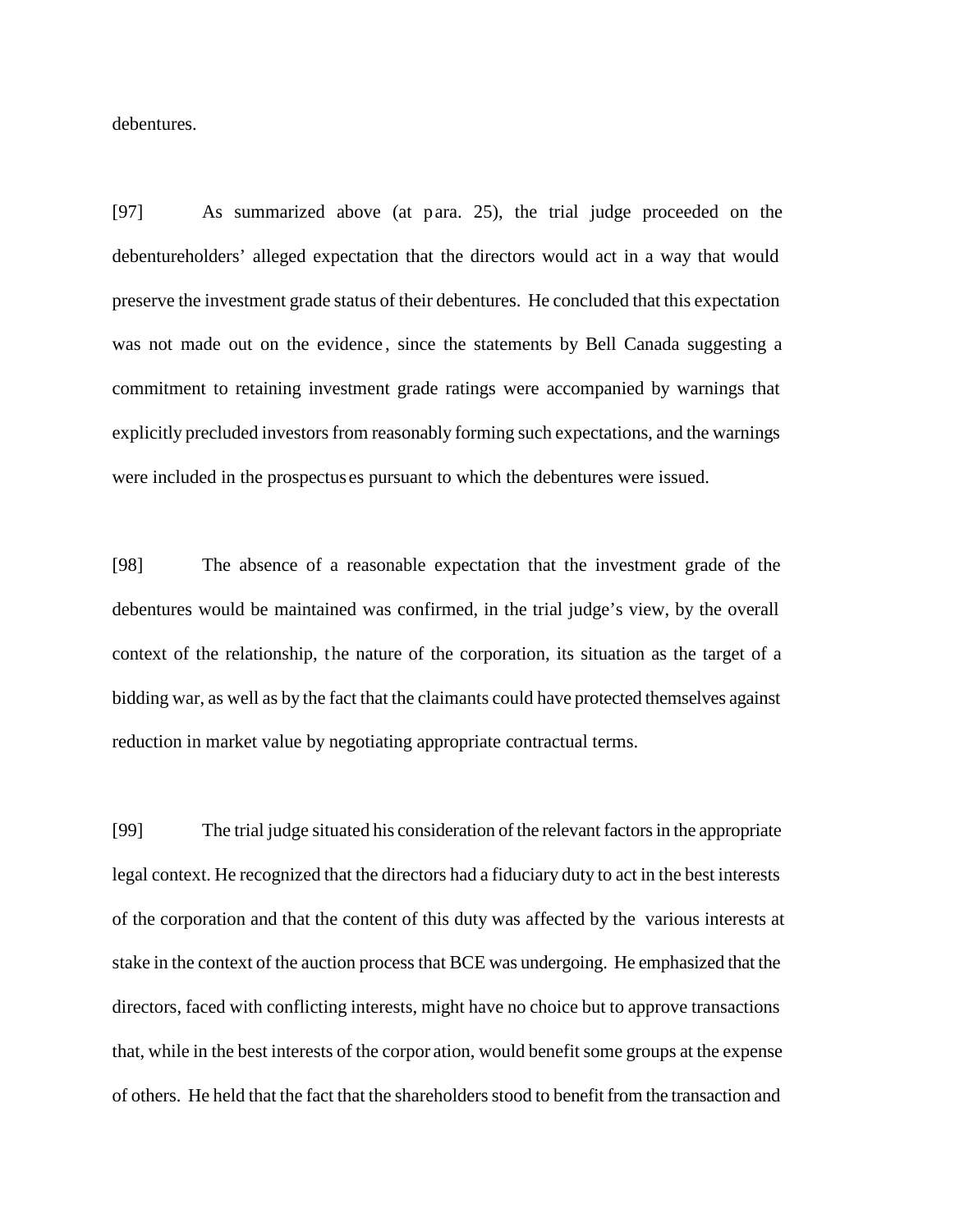that the debentureholders were prejudiced did not in itself give rise to a conclusion that the directors had breached their fiduciary duty to the corporation. All three competing bids required Bell Canada to assume additional debt, and there was no evidence that bidders were prepared to accept less leveraged debt. Under the business judgment rule, deference shoul d be accorded to business decisions of directors taken in good faith and in the performance of the functions they were elected to perform by the shareholders.

[100] We see no error in the principles applied by the trial judge nor in his finding s of fact, which were amply supported by the evidence. We accordingly agree that the first expectation advanced in this case — that the investment grade status of the debentures would be maintained — was not established.

[101] The alternative, softer, expectation advanced is that the directors would consider the interests of the bondholders in maintaining the trading value of the debentures. The Court of Appeal, albeit in the context of its reasons on the s. 192 application, accepted this as a reasonable expectation. It held that the representations made over the years, while not legally binding, created expectations beyond contractual rights. It went on to state that in these circumstances, the directors were under a duty, not simply to accept the best offer, but to consider whether the arrangement could be restructured in a way that provided a satisfactory price to the shareholders while avoiding an adverse effect on debentureholders.

[102] The evidence, objectively viewed, supports a reasonable expectation that t he directors would consider the position of the debentureholders in making their decisions on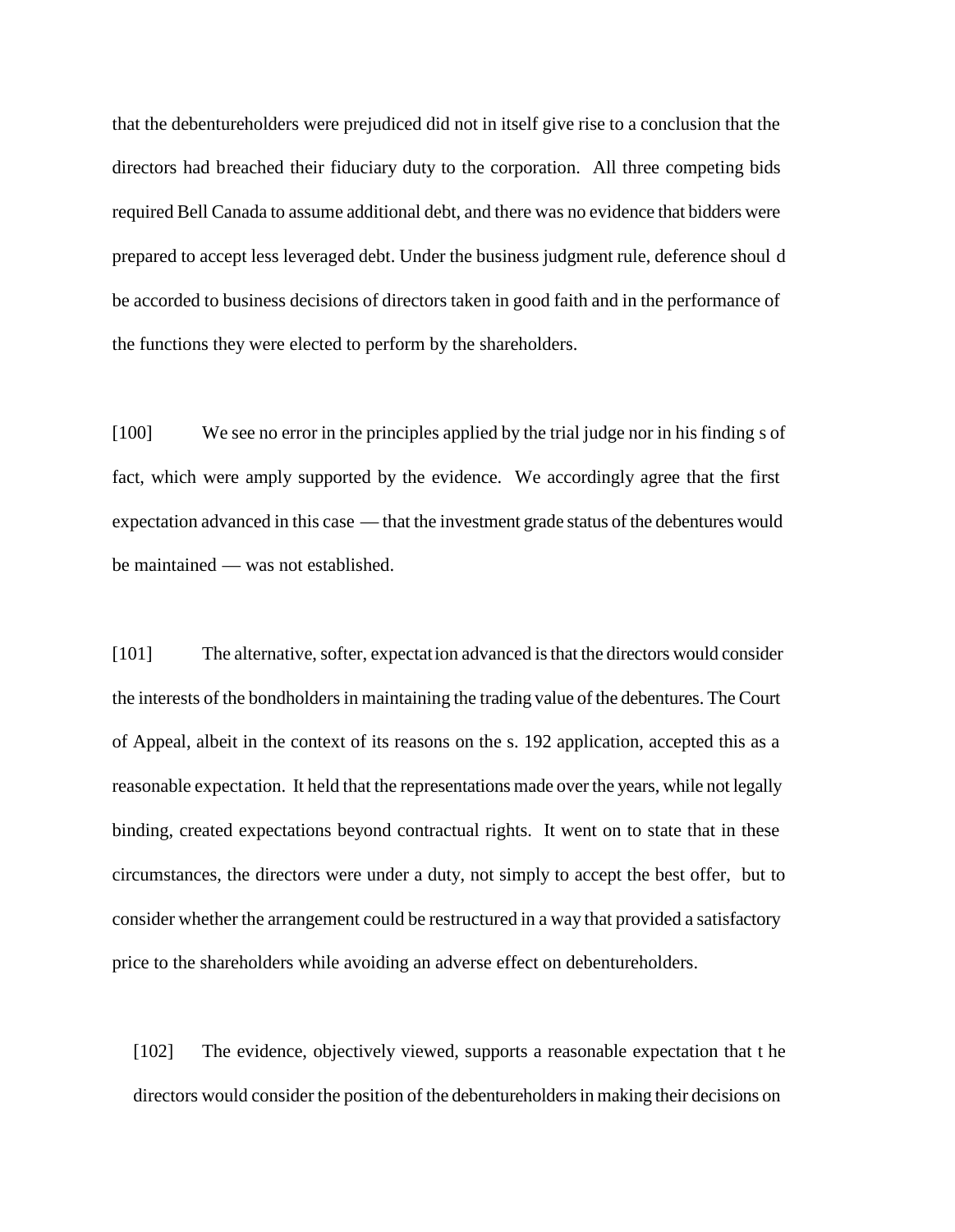the various offers under consideration. As discussed above, reasonable expectations for the purpose of a claim of oppression are not confined to legal interests. Given the potential impact on the debentureholders of the transactions under consideration, one would expect the directors, acting in the best interests of the corporation, to consider their short and long-term interests in the course of making their ult imate decision.

[103] Indeed, the evidence shows that the directors did consider the interests of the debentureholders. A number of debentureholders sent letters to the Board, expressing concern about the proposed leveraged buyout and seeking assurances that their interests would be considered. One of the directors, Mr. Pattison, met with Phillips, Hager  $\&$ North, representatives of the debentureholders. The directors' response to these overtures was that the contractual terms of the debentures would be met, but no additional assurances were given.

[104] It is apparent that the directors considered the interests of the debentureholders and, having done so, concluded that while the contractual terms of the debentures would be honoured, no further commitments could be made. This fulfilled the duty of the directors to consider the debentureholders' interests. It did not amount to "unfair disregard" of the interests of the debentureholders. As discussed above, it may be impossible to satisfy all stakeholders in a given situation. In this case, the Board considered the interests of the claimant stakeholders. Having done so, and having considered its options in the difficult circumstances it faced, it made its decision, acting in what it perceived to be the best interests of the corporation.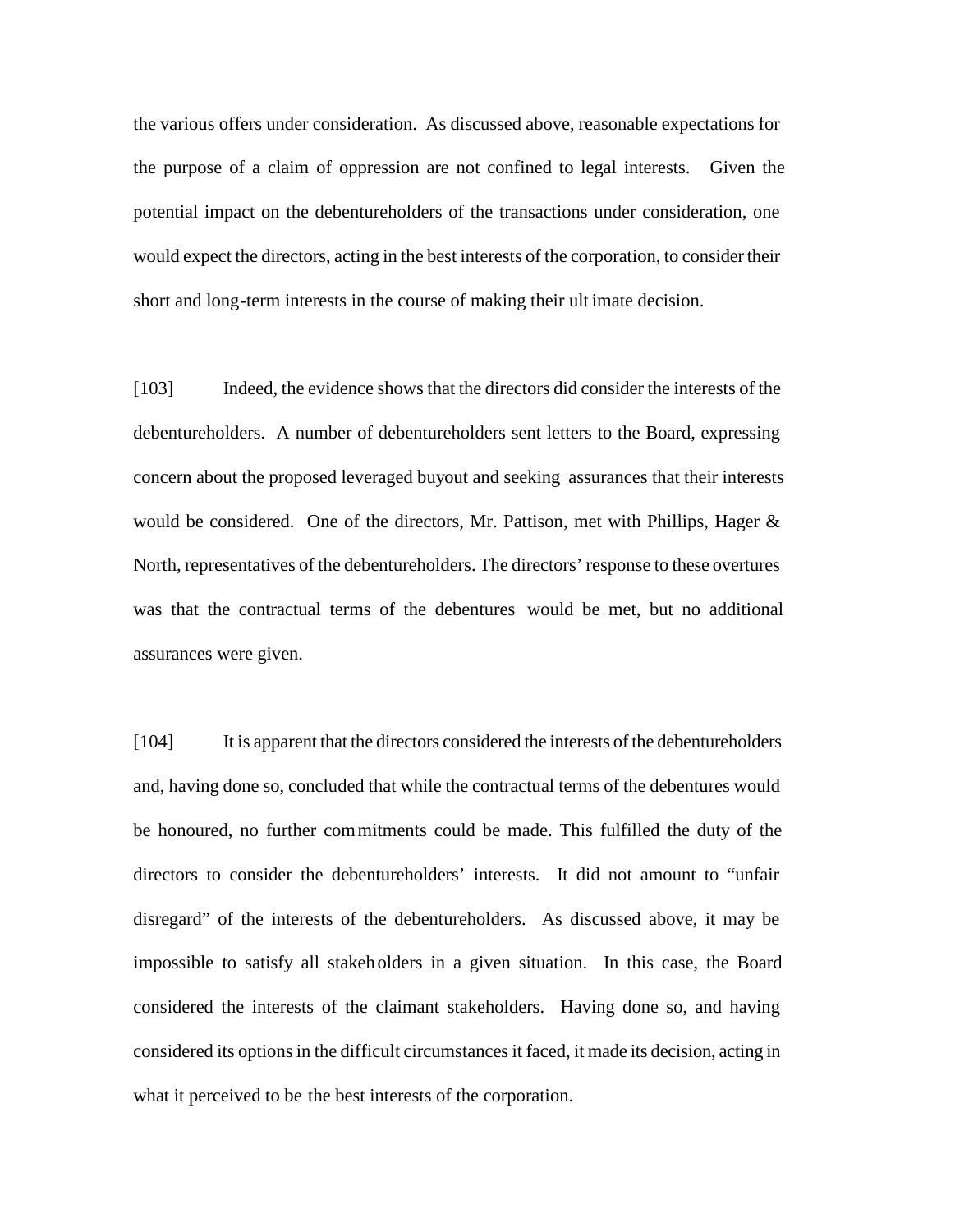[105] What the claimants contend for on this appeal, in reality, is not merely an expectation that their interests be considered, but an expectation that the Board would take further positive steps to restructure the purc hase in a way that would provide a satisfactory purchase price to the shareholders and preserve the high market value of the debentures. At this point, the second, softer expectation asserted approaches the first alleged expectation of maintaining the investment grade rating of the debentures.

[106] The difficulty with this proposition is that there is no evidence that it was reasonable to suppose it could have been achieved. BCE, facing certain takeover, acted reasonably to create a competitive bidding process. The process attracted three bids. All of the bids were leveraged, involving a substantial increase in Bell Canada's debt. It was this factor that posed the risk to the trading value of the debentures. There is no evidence that BCE could have done anything to avoid that risk. Indeed, the evidence is to the contrary.

[107] We earlier discussed the factors to consider in determining whether an expectation is reasonable on a s. 241 oppression claim. These include commercial practice; the size, nature and structure of the corporation; the relationship between the parties; past practice; the failure to negotiate protections; agreements and representations; and the fair resolution of conflicting interests. In our vie w, all these factors weigh against finding an expectation beyond honouring the contractual obligations of the debentures in this particular case.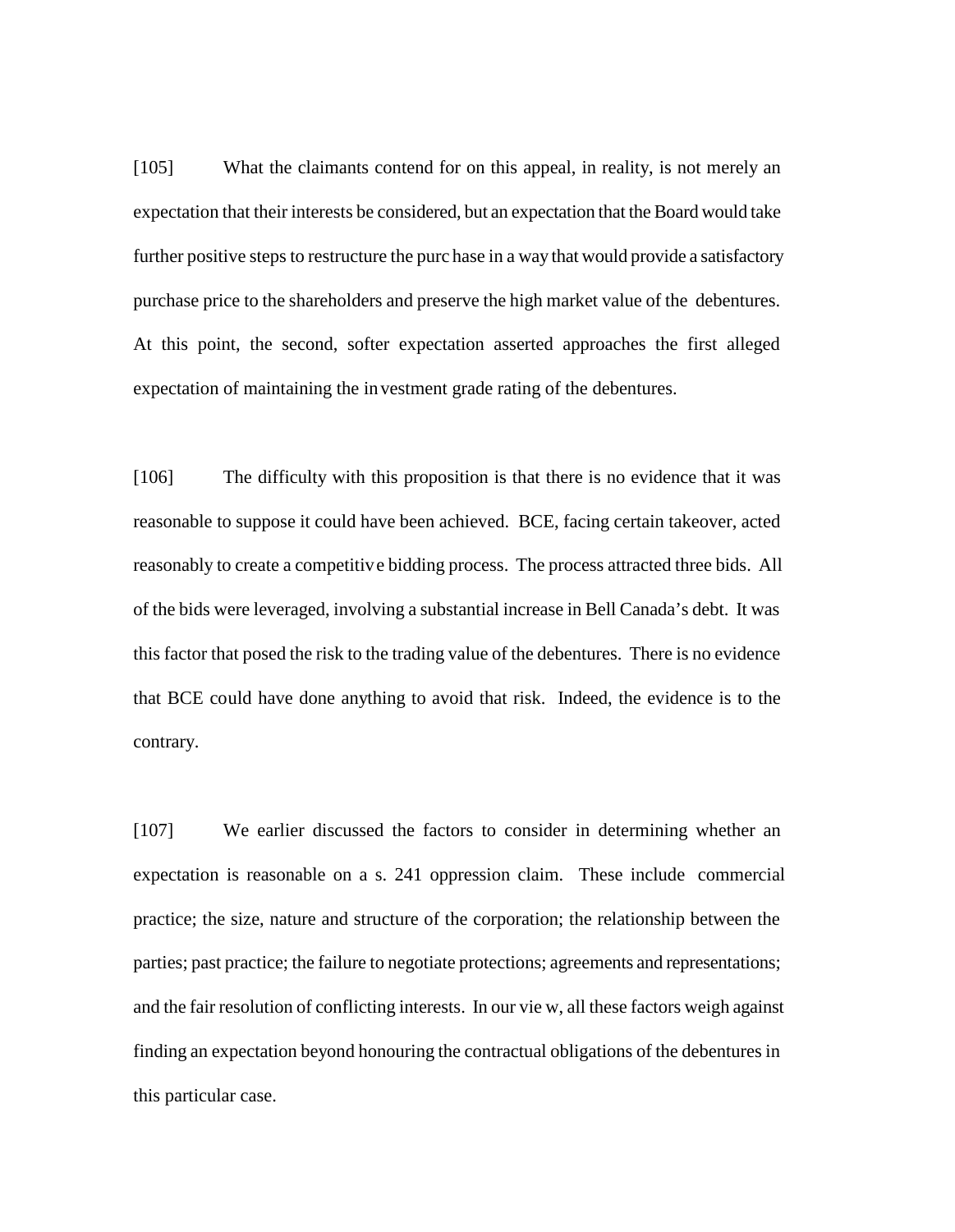[108] Commercial practice — indeed commercial reality — undermines the claim that a way could have been found to preserve the trading position of the debentures in the context of the leveraged buyout. This reality must have been appreciated by reasonable debentureholders. More broadly, two considerations are germane to the influence of general commercial practice on the reasonableness of the debentureholders' expectations. First, leveraged buyouts of this kind are not unusual or unforeseeable, although the transaction at issue in this case is noteworthy for its magnitude. Second, trust indentures can include change of control and credit rating covenants where those protections have been negotiated. Protections of that type would have assured debentureholders a right to vote, potentially through their trustee, on the leveraged buyout, as the trial judge p ointed out. This failure to negotiate protections was significant where the debentureholders, it may be noted, generally represent some of Canada's largest and most reputable financial institutions, pension funds and insurance companies.

[109] The nature and size of the corporation also undermine the reasonableness of any expectation that the directors would reject the offers that had been presented and seek an arrangement that preserved the investment grade rating of the debentures. As discussed above (at para. 74), courts may accord greater latitude to the reasonableness of expectations formed in the context of a small, closely held corporation, rather than those relating to interests in a large, public corporation. Bell Canada had become a wholly owned subsidiary of BCE in 1983, pursuant to a plan of arrangement which saw the shareholders of Bell Canada surrender their shares in exchange for shares of BCE. Based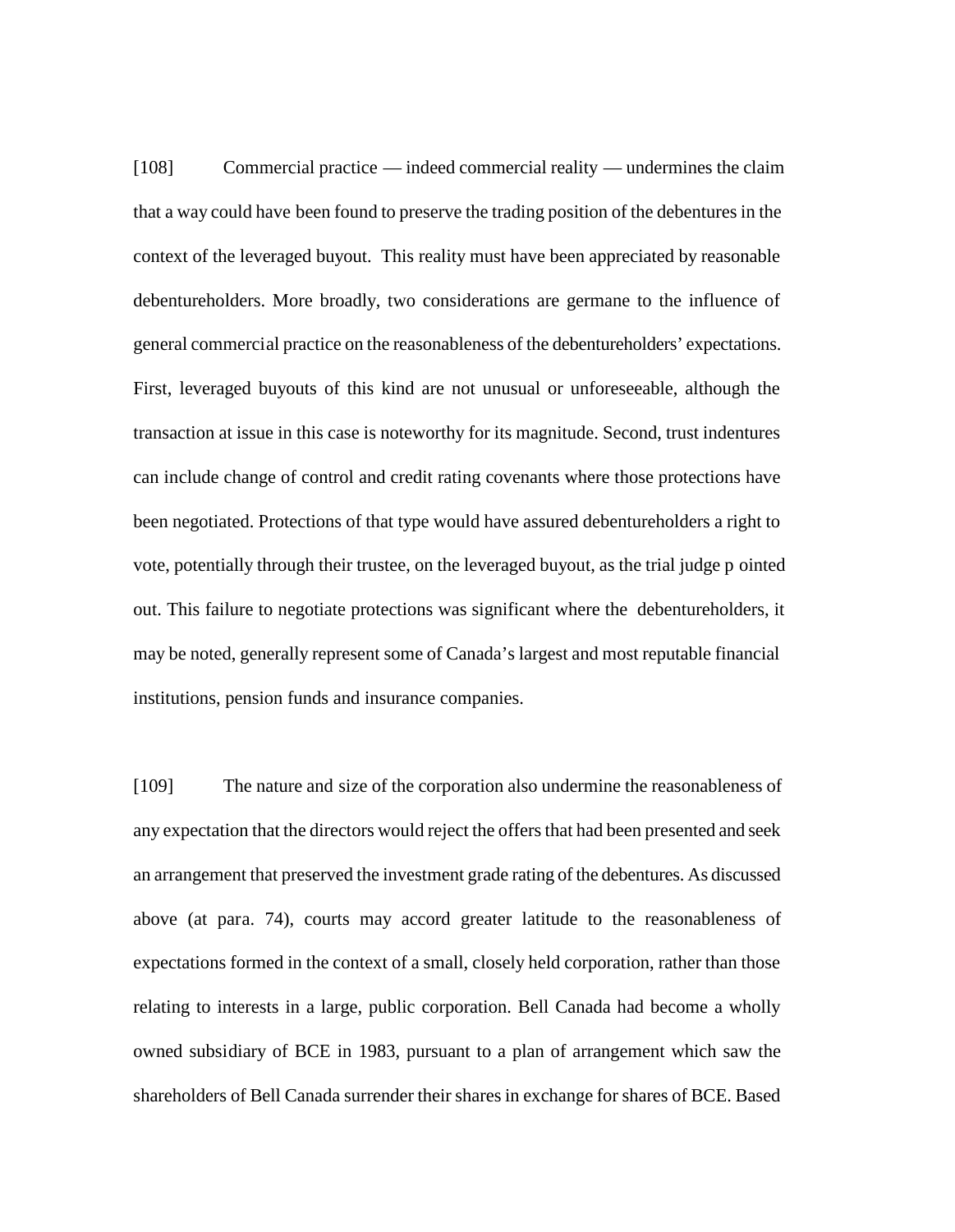upon the history of the relationship, it should not have been outside the contemplation of debentureholders acquiring debentures of Bell Canada under the 1996 and 1997 trust indentures, that arrangements of this type had occurred and could occur in the future.

[110] The debentureholders rely on past practice, suggesting that investment grade ratings had always been maintained. However, as noted, reasonable practices may reflect changing economic and market realities. The events that precipitated the leveraged buyout transaction were such realities. Nor did the trial judge find in this case t hat representations had been made to debentureholders upon which they could have reasonably relied.

[111] Finally, the claim must be considered from the perspective of the duty on the directors to resolve conflicts between the interests of corporate stakeholder s in a fair manner that reflected the best interests of the corporation.

[112] The best interests of the corporation arguably favoured acceptance of the offer at the time. BCE had been put in play, and the momentum of the market made a buyout inevitable. The evidence, accepted by the trial judge, was that Bell Canada needed to undertake significant changes to continue to be successful, and that privatization would provide greater freedom to achieve its long -term goals by removing the pressure on short-term public financial reporting, and bringing in equity from sophisticated investors motivated to improve the corporation's performance. Provided that, as here, the directors' decision is found to have been within the range of reasonable choices that they could ha ve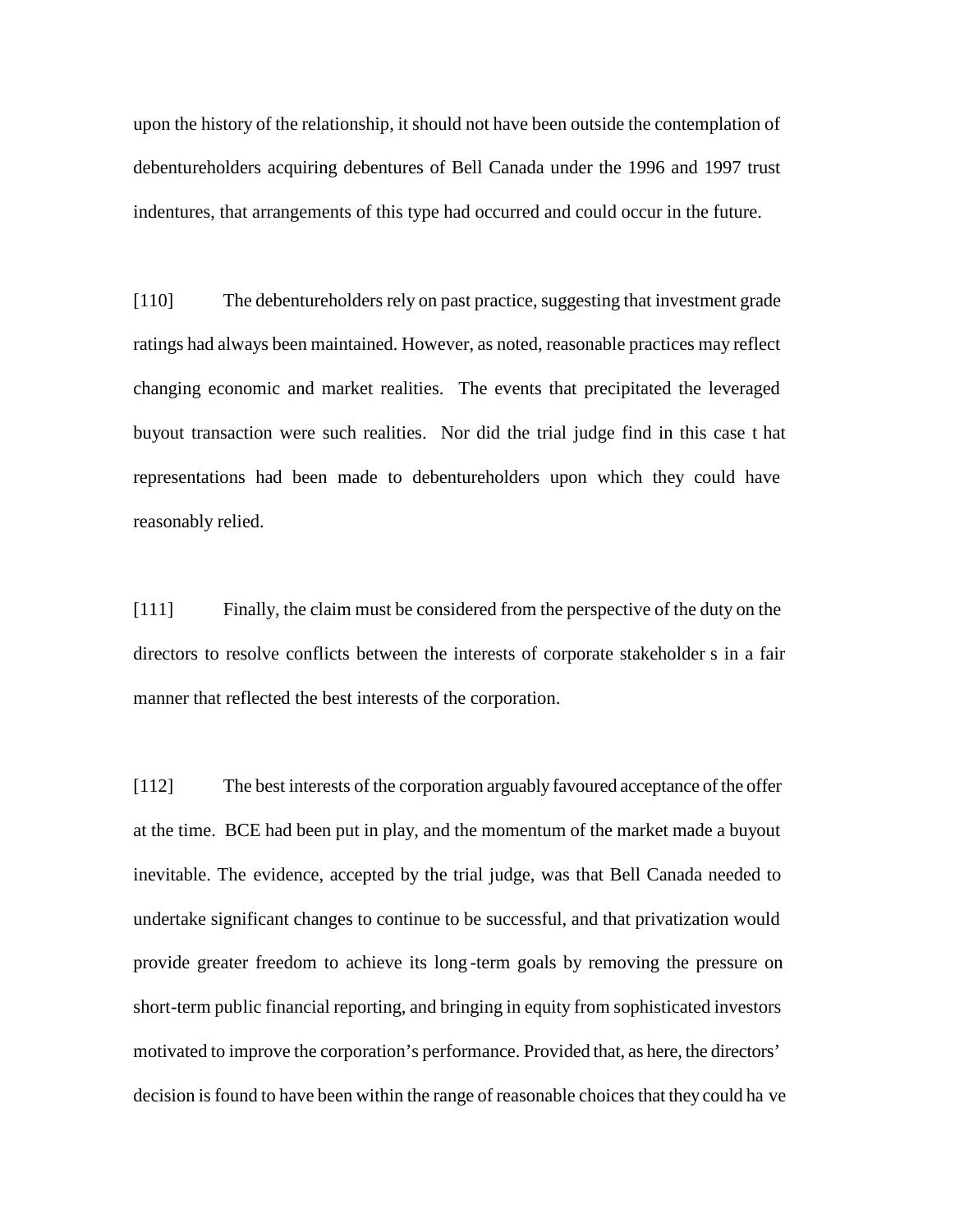made in weighing conflicting interests, the court will not go on to determine whether their decision was the perfect one.

[113] Considering all the relevant factors, we conclude that the debentureholders have failed to establish a reasonable e xpectation that could give rise to a claim for oppression. As found by the trial judge, the alleged expectation that the investment grade of the debentures would be maintained is not supported by the evidence. A reasonable expectation that the debentureholders' interests would be considered is established, but was fulfilled. The evidence does not support a further expectation that a better arrangement could be negotiated that would meet the exigencies that the corporation was facing, while better preserving the trading value of the debentures.

[114] Given that the debentureholders have failed to establish that the expectations they assert were reasonable, or that they were not fulfilled, it is unnecessary to consider in detail whether conduct complained of was oppressive, unfairly prejudicial, or unfairly disregarded the debentureholders' interests within the terms of s. 241 of the *CBCA*. Suffice it to say that "oppression" in the sense of bad faith and abuse was not alleged, much less proved. At best, the cla im was for "unfair disregard" of the interests of the debentureholders. As discussed, the evidence does not support this claim.

### C. *The Section 192 Approval Process*

[115] The second remedy relied on by the debentureholders is the approval pro cess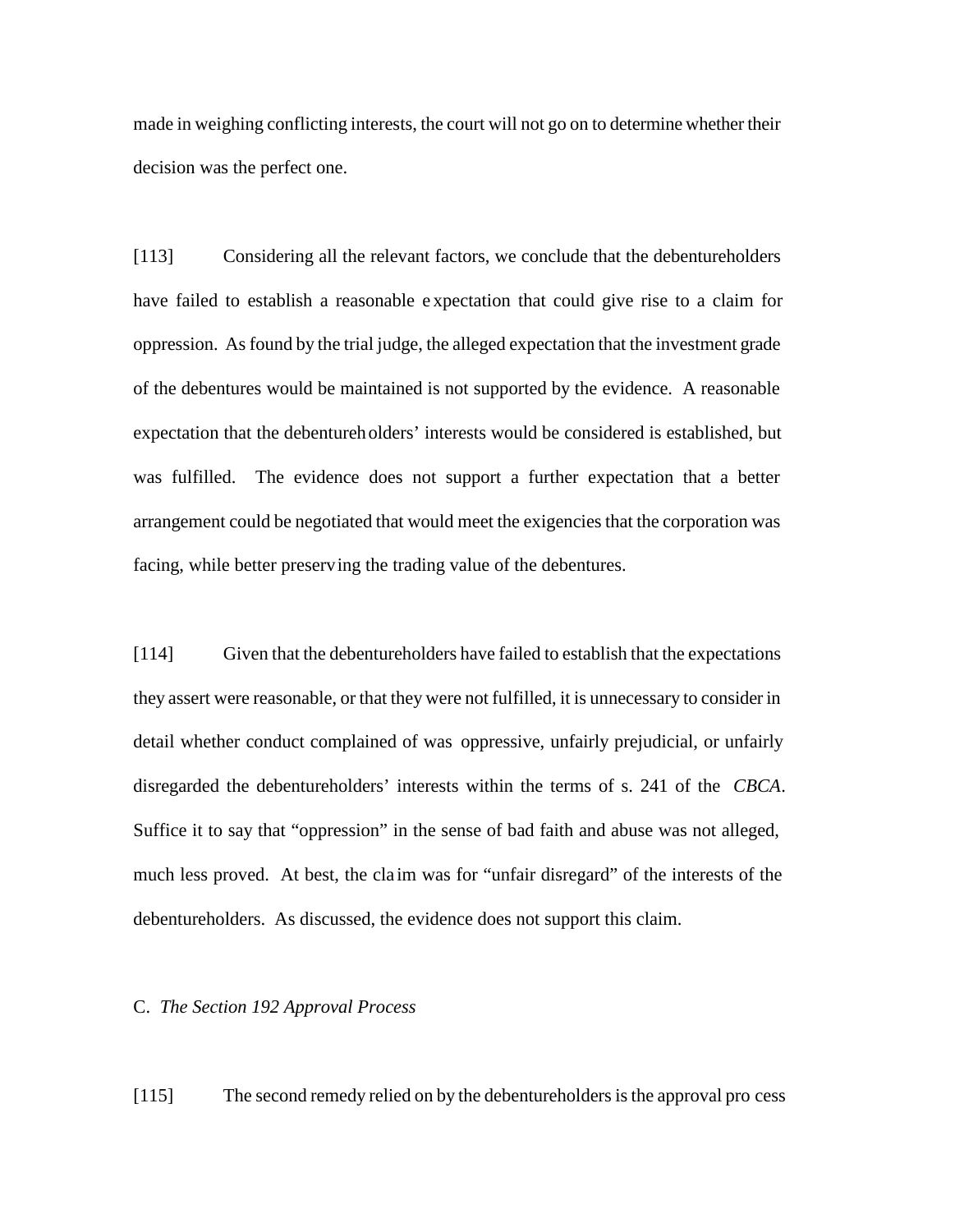for complex corporate arrangements set out under s. 192 of the *CBCA.* BCE brought a petition for court approval of the plan under s. 192. At trial, the debentureholders were granted standing to contest such approval. The trial judge concluded that " [i]t seemed "only logical and 'fair' to conduct this analysis having regard to the interests of BCE and those of its shareholders and other stakeholders, if any, whose interests are being arranged or affected" ((2008), 43 B.L.R. (4th) 1, 2008 QCCS 905, at para. 151). On the basis of Corporations Canada's *Policy concerning Arrangements under Section 192 of the CBCA* , November 2003 ("Policy Statement 15.1"), the trial judge held that the s. 192 approval did not require the Board to afford the debentureholders the right to vote. He nonetheless considered their interests in assessing the fairness of the arrangement. After a full hearing, he approved the arrangement as "fair and reasonable", despite the debentureholders' objections that the arrangement would adv ersely affect the trading value of their securities.

[116] The Court of Appeal reversed this decision, essentially on the ground that the directors had not given adequate consideration to the debentureholders' reasonable expectations. These expectations, in its view, extended beyond the debentureholders' legal rights and required the directors to consider whether the adverse impact on the debentureholders' economic interests could be alleviated or attenuated. The court held that the corporation had failed to discharge the burden of showing that it was impossible to structure the sale in a manner that avoided the adverse economic effect on debentureholdings, and consequently had failed to establish that the proposed plan of arrangement was fair and reasonable.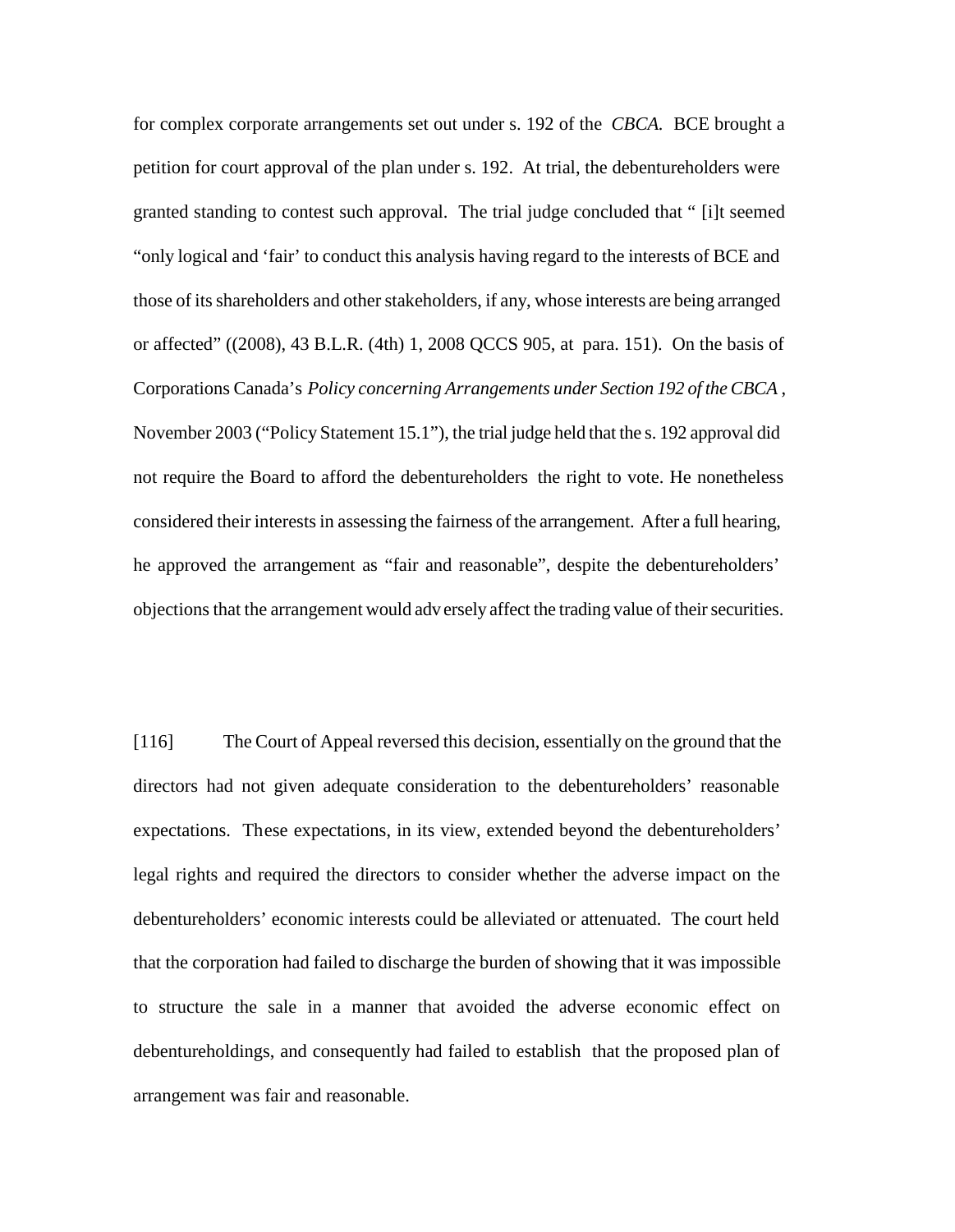[117] Before considering what must be shown to obtain approval of an arrangement under s. 192, it may be helpful to briefly return to the differences between an action for oppression under s. 241 of the *CBCA* and a motion for approval of an arrangement under s. 192 of the *CBCA* alluded to earlier.

[118] As we have discussed (at para. 47), the reasoning of the Court of Appeal effectively incorporated the s. 241 oppression claim into the s. 192 approval proceeding, converting it into an inquiry based on reasonable expectations.

[119] As we view the matter, the s. 241 oppression remedy and the s. 192 approval process are different proceedings, with different requirements. While a conclusion that the proposed arrangement has an oppressive result may support the conclusion that the arrangement is not fair and reasonable under s. 192, it is important to keep in mind the differences between the two remedies. The oppression remedy is a broad and equitable remedy that focuses on the reasona ble expectations of stakeholders, while the s. 192 approval process focuses on whether the arrangement, objectively viewed, is fair and reasonable and looks primarily to the interests of the parties whose legal rights are being arranged. Moreover, in an oppression proceeding, the onus is on the claimant to establish oppression or unfairness, while in a s. 192 proceeding, the onus is on the corporation to establish that the arrangement is "fair and reasonable".

[120] These differences suggest that it is possible that a claimant might fail to show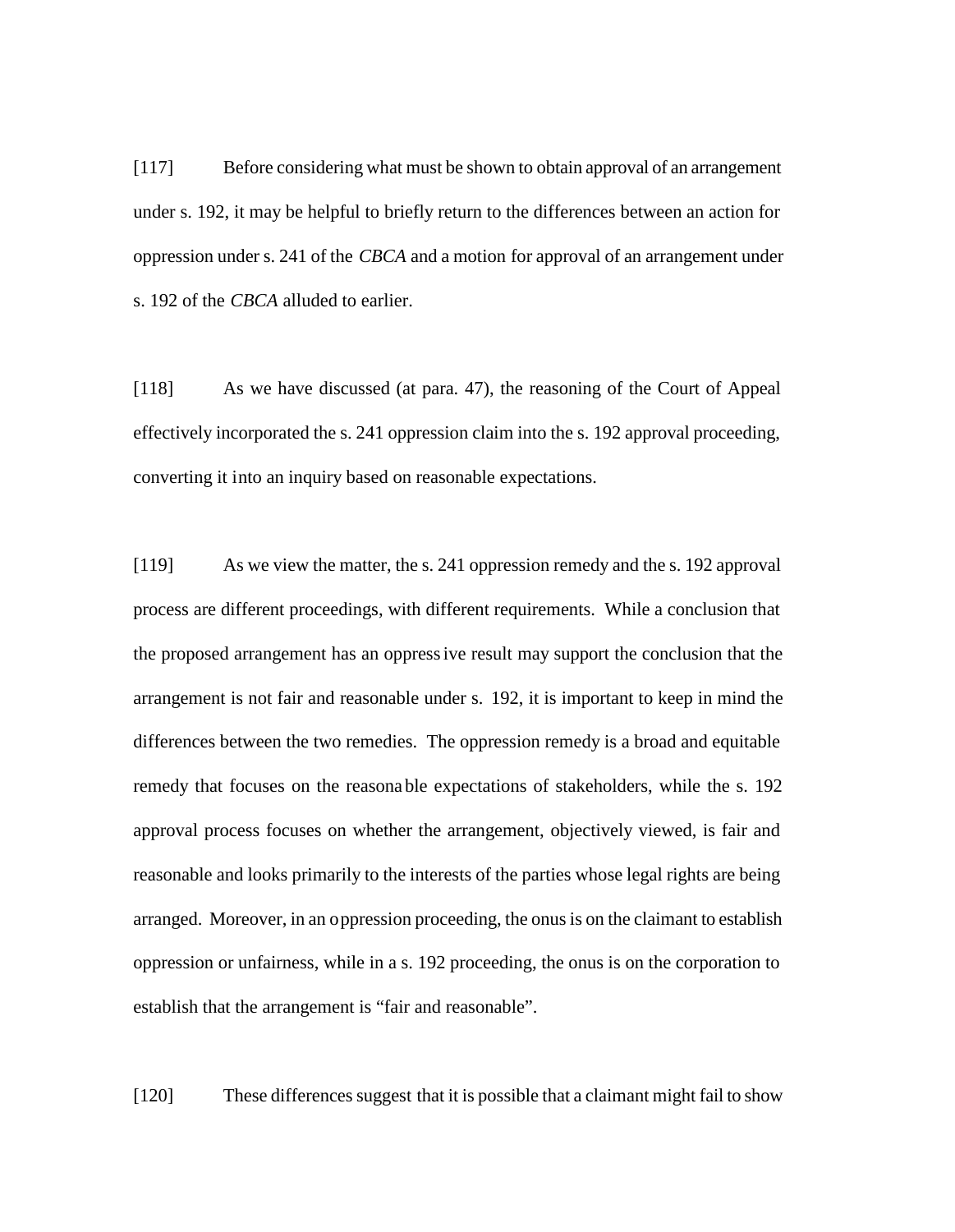oppression under s. 241, but might succeed under s. 192 by establishing that the corporation has not discharged its onus of showing that the arrangement in question is fair and reasonable. For this reason, it is necessary to consider the debentureholders' s. 192 claim on these appeals, notwithstanding our earlier conclusion that the debentureholders have not established oppression.

[121] Whether the converse is true is not at issue in these proceedings and need not detain us. It might be argued that in theory, a finding of s. 241 oppression could be coupled with approval of an arrangement as fair and reasonable under s. 192, given the different allocations of burden of proof in the two actions and the diff erent perspectives from which the assessment is made. On the other hand, common sense suggests, as did the Court of Appeal, that a finding of oppression sits ill with the conclusion that the arrangement involved is fair and reasonable. We leave this inte resting question to a case where it arises.

# (1) The Requirements for Approval under Section 192

[122] We will first describe the nature and purpose of the s. 192 approval process. We will then consider the philosophy that underlies s. 192 approval; the inter ests at play in the process; and the criteria to be applied by the judge on a s. 192 proceeding.

## (a) *The Nature and Purpose of the Section 192 Procedure*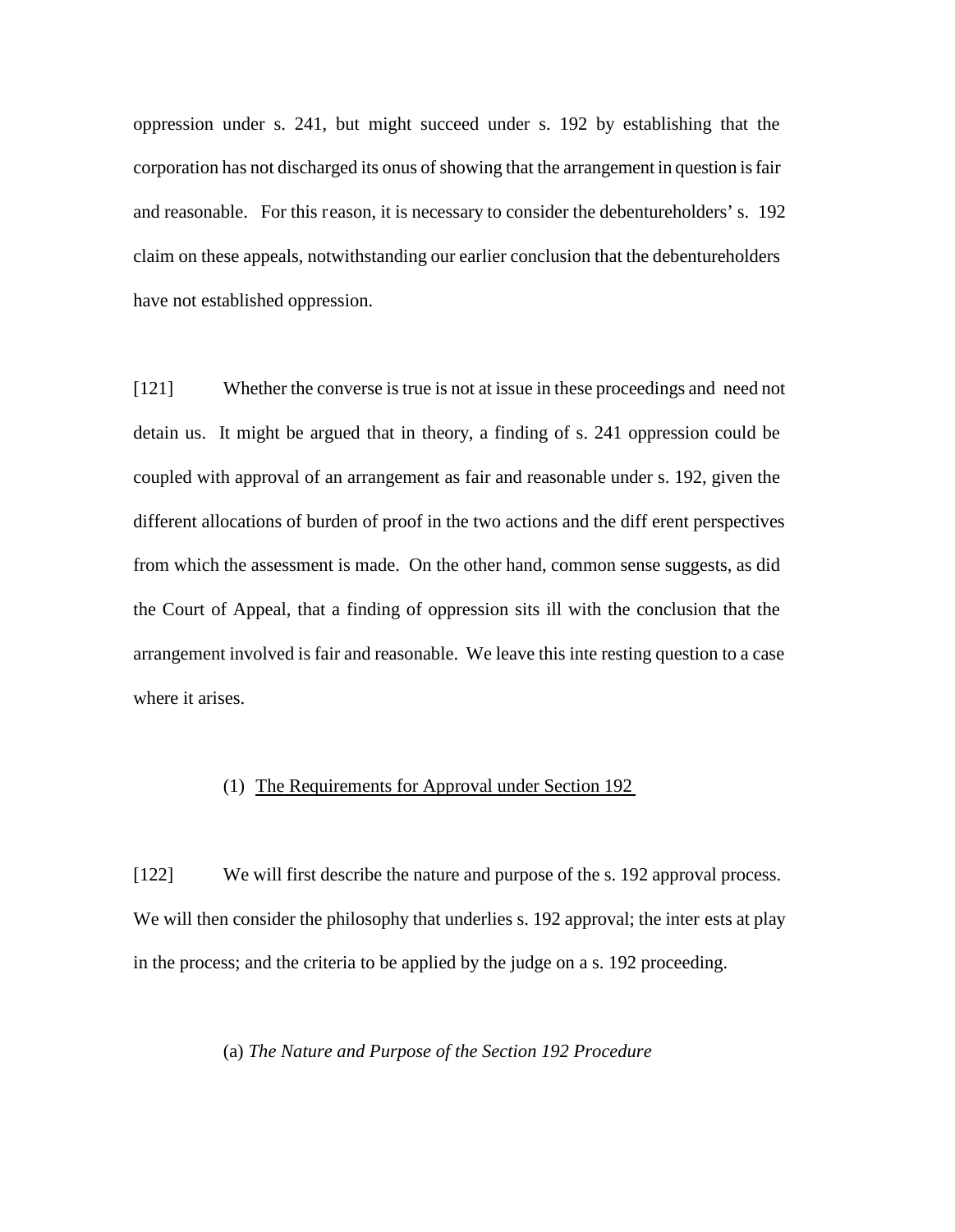[123] The s. 192 approval process has its genesis in 1923 legislation designed to permit corporations to modify their share capital: *Companies Act Amending Act, 1923*, S.C. 1923, c. 39, s. 4. The legislation's concern was to permit changes to shareholders' rights, while offering shareholders protection. In 1974, plans of arrangements were omitted from the *CBCA* because Parliament considered them superfluous and feared that they could be used to squeeze out minority shareholders *.* Upon realizing that arrangements were a practical and flexible way to effect complicated transactions, an arrangement provision was reintroduced in the *CBCA* in 1978: Consumer and Corporate Affairs Canada, *Detailed background paper for an Act to amend the Canada Business Corporations Act* (1977), p. 5 ("Detailed Background Paper").

*[124]* In light of the flexibility it affords, the provision has been broadened to deal not only with reorganization of share capital, but corporate reorganization more generally. Section 192(1) of the present legislation defines an arrangement under the provision as including amendments to articles, amalgamation of two or more corporations, division of the business carried on by a corporation, privatization or "squeeze-out" transactions, liquidation or dissolution, or any combination of these.

[125] This list of transactions is not exhaustive and has been interpreted broadly by courts. Increasingly, s. 192 has been used as a device for effecting changes of control because of advantages it offers the purchaser: C. C. N icholls, *Mergers, Acquisitions, and Other Changes of Corporate Control* (2007), at p. 76. One of these advantages is that it permits the purchaser to buy shares of the target company without the need to comply with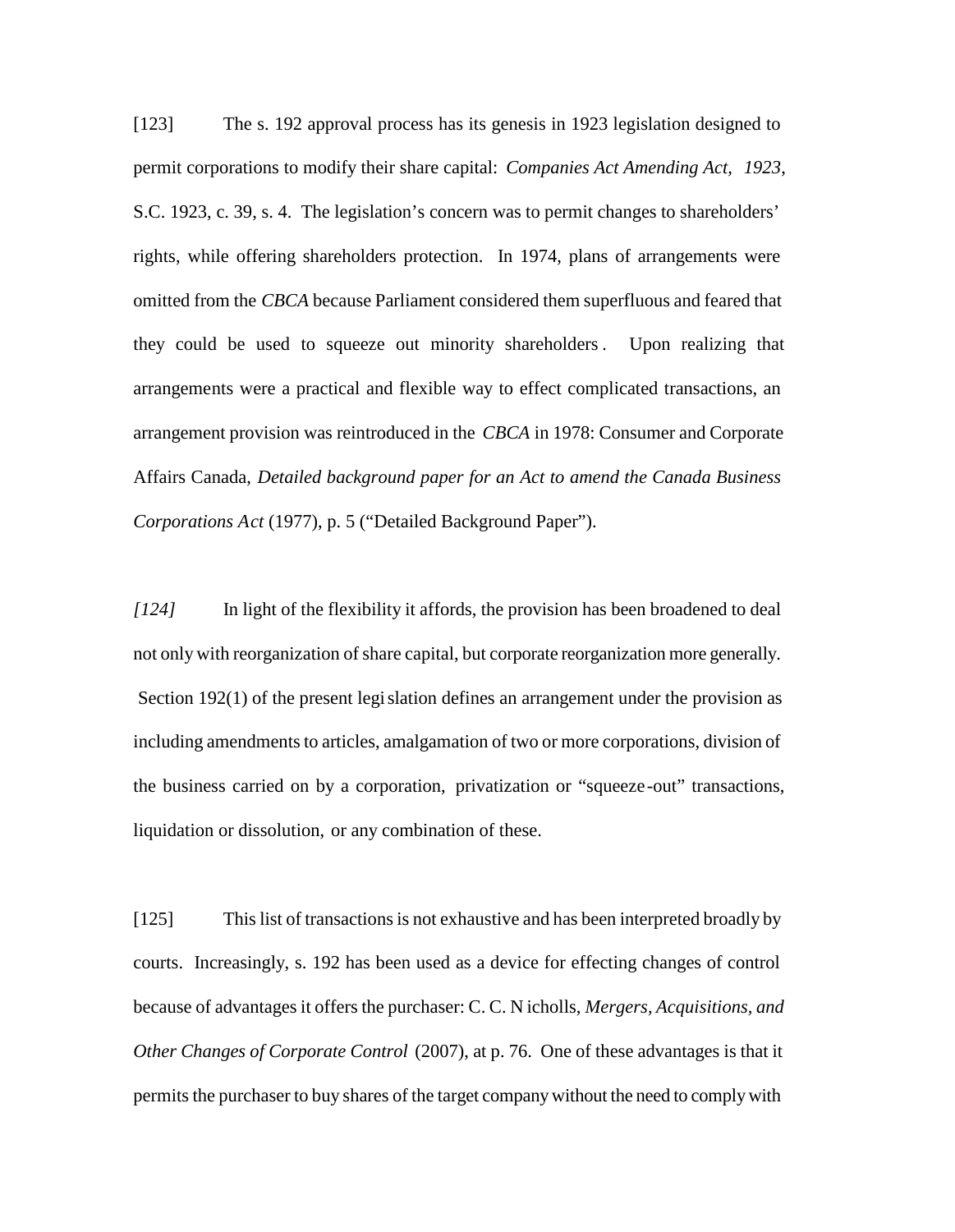provincial takeover bid rules.

[126] The s. 192 process is generally applicable to change of control transactions that share two characteristics: the arrangement is sponsored by the directors of the target company; and the goal of the arrangement is to require some or all of t he shareholders to surrender their shares to either the purchaser or the target company.

[127] Fundamentally, the s. 192 procedure rests on the proposition that where a corporate transaction will alter the rights of security holders, this impact takes the dec ision out of the scope of management of the corporation's affairs, which is the responsibility of the directors. Section 192 overcomes this impediment through two mechanisms. First, proposed arrangements generally can be submitted to security holders for approval. Although there is no explicit requirement for a security holder vote in s. 192, as will be discussed below, these votes are an important feature of the process for approval of plans of arrangement. Second, the plan of arrangement must receive court approval after a hearing in which parties whose rights are being affected may partake.

#### (b) *The Philosophy Underlying Section 192*

[128] The purpose of s. 192, as we have seen, is to permit major changes in corporate structure to be made, while ensuring that individuals and groups whose rights may be affected are treated fairly. In conducting the s. 192 inquiry, the judge must keep in mind the spirit of s. 192, which is to achieve a fair balance between conflicting interests.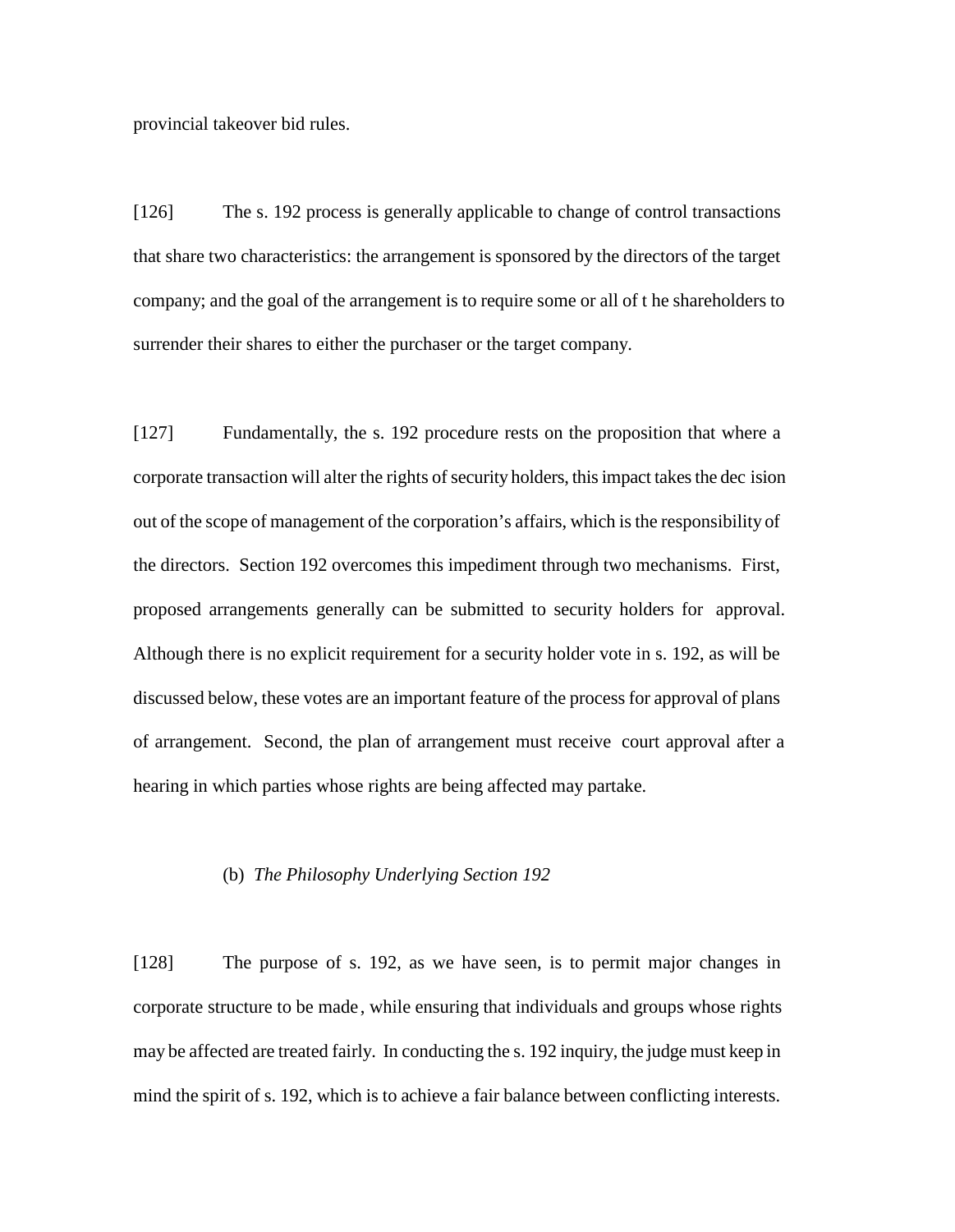In discussing the objective of the arrangement provision introduced into the *CBCA* in 1978, the Minister of Consumer and Corporate Affairs stated:

> ... the Bill seeks to achieve a fair balance between flexible management and equitable treatment of minority shareholders in a manner that is consonant with the other fundamental change institutions set out in Part XIV.

(Detailed Background Paper, at p. 6)

[129] Although s. 192 was initially conceived as permitting and has principally been used to permit useful restructuring while protecting minority shareholders against adverse effects, the goal of ensuring a fair balance between different constituencies appl ies with equal force when considering the interests of non -shareholder security holders recognized under s. 192. Section 192 recognizes that major changes may be appropriate, even where they have an adverse impact on the rights of particular individuals o r groups. It seeks to ensure that the interests of these rights holders are considered and treated fairly, and that in the end the arrangement is one that should proceed.

## (c) *Interests Protected by Section 192*

[130] The s. 192 procedure originally was aimed at protecting shareholders affected by corporate restructuring. That remains a fundamental concern. However, this aim has been subsequently broadened to protect other security holders in some circumstances.

[131] Section 192 clearly contempla tes the participation of security holders in certain situations. Section  $192(1)(f)$  specifies that an arrangement may include an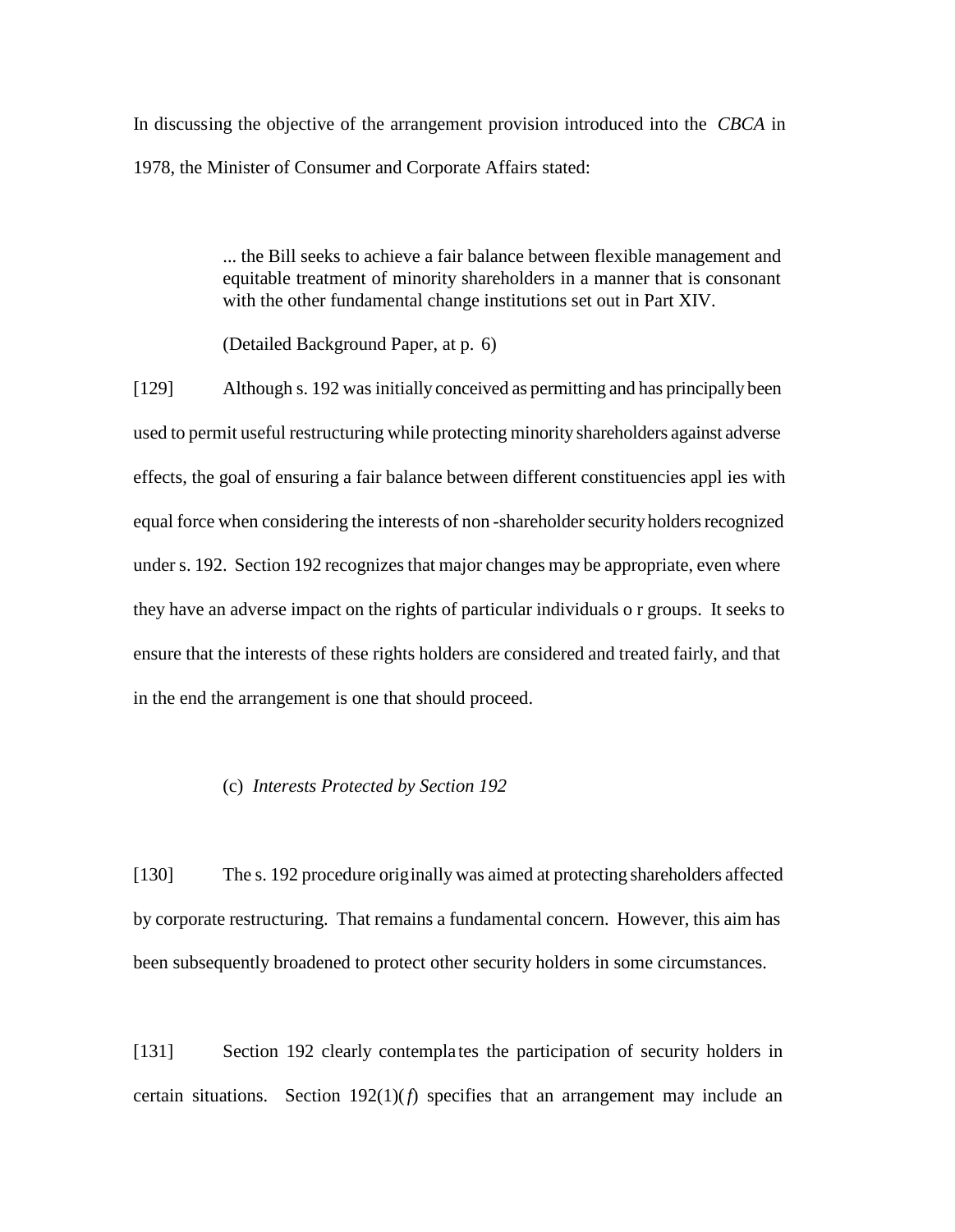exchange of securities for property. Section  $192(4)(c)$  provides that a court can make an interim order "requiring a corporatio n to call, hold and conduct a meeting of holders of securities ...". The Director appointed under the *CBCA* takes the view that, at a minimum, all security holders whose legal rights stand to be affected by the transaction should be permitted to vote on the arrangement: Policy Statement 15.1, s. 3.08.

[132] A difficult question is whether s. 192 applies only to security holders whose *legal rights* stand to be affected by the proposal, or whether it applies to security holders whose legal rights remain intact but whose *economic interests* may be prejudiced.

[133] The purpose of s. 192, discussed above, suggests that only security holders whose legal rights stand to be affected by the proposal are envisioned. As we have seen, the s. 192 procedure was conceived and has traditionally been viewed as aimed at permitting a corporation to make changes that affect the *rights* of the parties. It is the fact that rights are being altered that places the matter beyond the power of the directors and creates the need for shareholder and court approval. The distinction between the focus on legal rights under arrangement approval and reasonable expectations under the opp ression remedy is a crucial one. The oppression remedy is grounded in unfair treatment of stakeholders, rather than on legal rights in their strict sense.

[134] This general rule, however, does not preclude the possibility that in some circumstances, for example threat of insolvency or claims by certain minority shareholders, interests that are not strictly legal should be considered: see Policy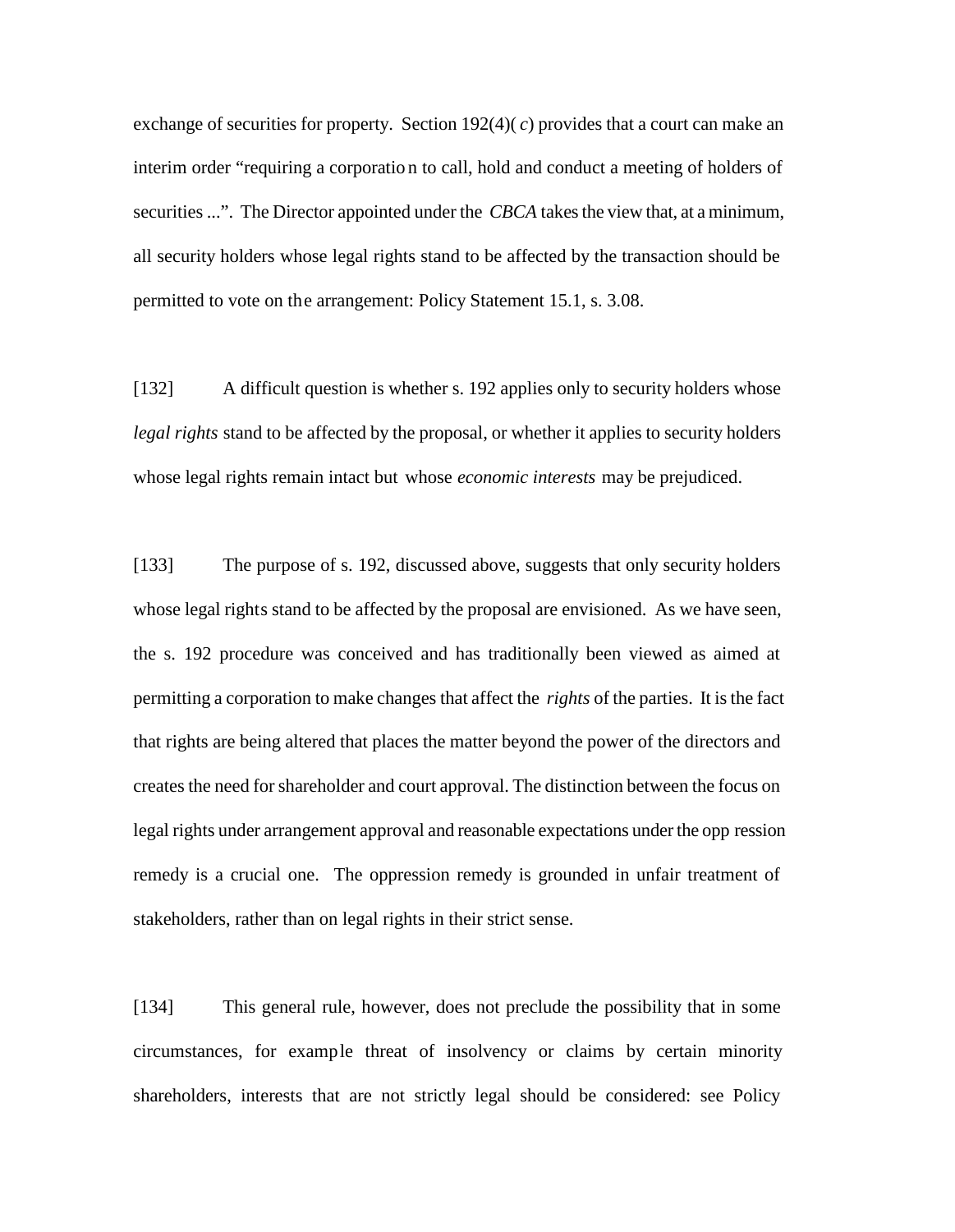Statement 15.1, s. 3.08, referring to "extraordinary circumstances".

[135] It is not necessary to decide on these appeals precisely what would amount to "extraordinary circumstances" permitting consideration of non -legal interests on a s. 192 application. In our view, the fact that a group whose legal rights are left intact faces a reduction in the trading value of its securities would generally not, without more, constitute such a circumstance.

## (d) *Criteria for Court Approval*

[136] Section 192(3) specifies that the corporation must obtain court approval of the plan. In determining whether a plan of arrangement should be approv ed, the court must focus on the terms and impact of the arrangement itself, rather than on the process by which it was reached. What is required is that the arrangement itself, viewed substantively and objectively, be suitable for approval.

[137] In seeking approval of an arrangement, the corporation bears the onus of satisfying the court that:  $(1)$  the statutory procedures have been met;  $(2)$  the application has been put forward in good faith; and (3) the arrangement is fair and reaso nable: see *Trizec Corp., Re* (1994), 21 Alta. L.R. (3d) 435 (Q.B.), at p. 444. This may be contrasted with the s. 241 oppression action, where the onus is on the claimant to establish its case. On these appeals, it is conceded that the corporation satisfie d the first two requirements. The only question is whether the arrangement is fair and reasonable.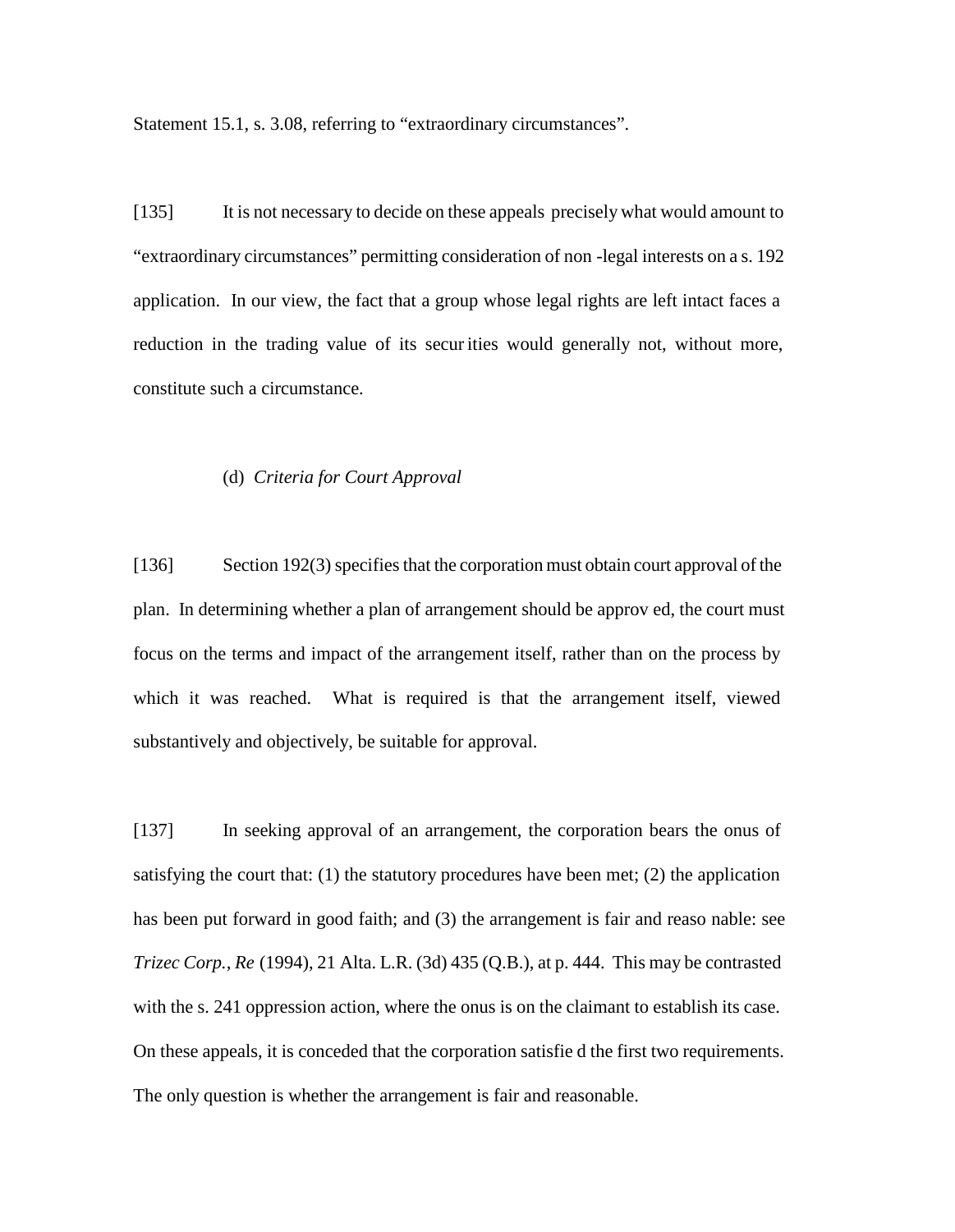[138] In reviewing the directors' decision on the proposed arrangement to determine if it is fair and reasonable under s. 192, courts must be satisfied that (a) the arrangement has a valid business purpose, and (b) the objections of those whose legal rights are being arranged are being resolved in a fair and balanced way. It is through this two -pronged framework that courts can determine whether a plan is fair a nd reasonable.

[139] In the past, some courts have answered the question of whether an arrangement is fair and reasonable by applying what is referred to as the business judgment test, that is whether an intelligent and honest business person, as a member of the voting class concerned and acting in his or her own interest would reasonably approve the arrangement: see *Trizec*, at p. 444; *Pacifica Papers Inc. v. Johnstone* (2001), 15 B.L.R. (3d) 249, 2001 BCSC 1069. However, while this consideration may be import ant, it does not constitute a useful or complete statement of what must be considered on a s. 192 application.

[140] First, the fact that the business judgment test referred to here and the business judgment rule discussed above (at para. 40) a re so similarly named leads to confusion. The business judgment *rule* expresses the need for deference to the business judgment of directors as to the best interests of the corporation. The business judgment *test* under s. 192, by contrast, is aimed at det ermining whether the proposed arrangement is fair and reasonable, having regard to the corporation and relevant stakeholders. The two inquiries are quite different. Yet the use of the same terminology has given rise to confusion.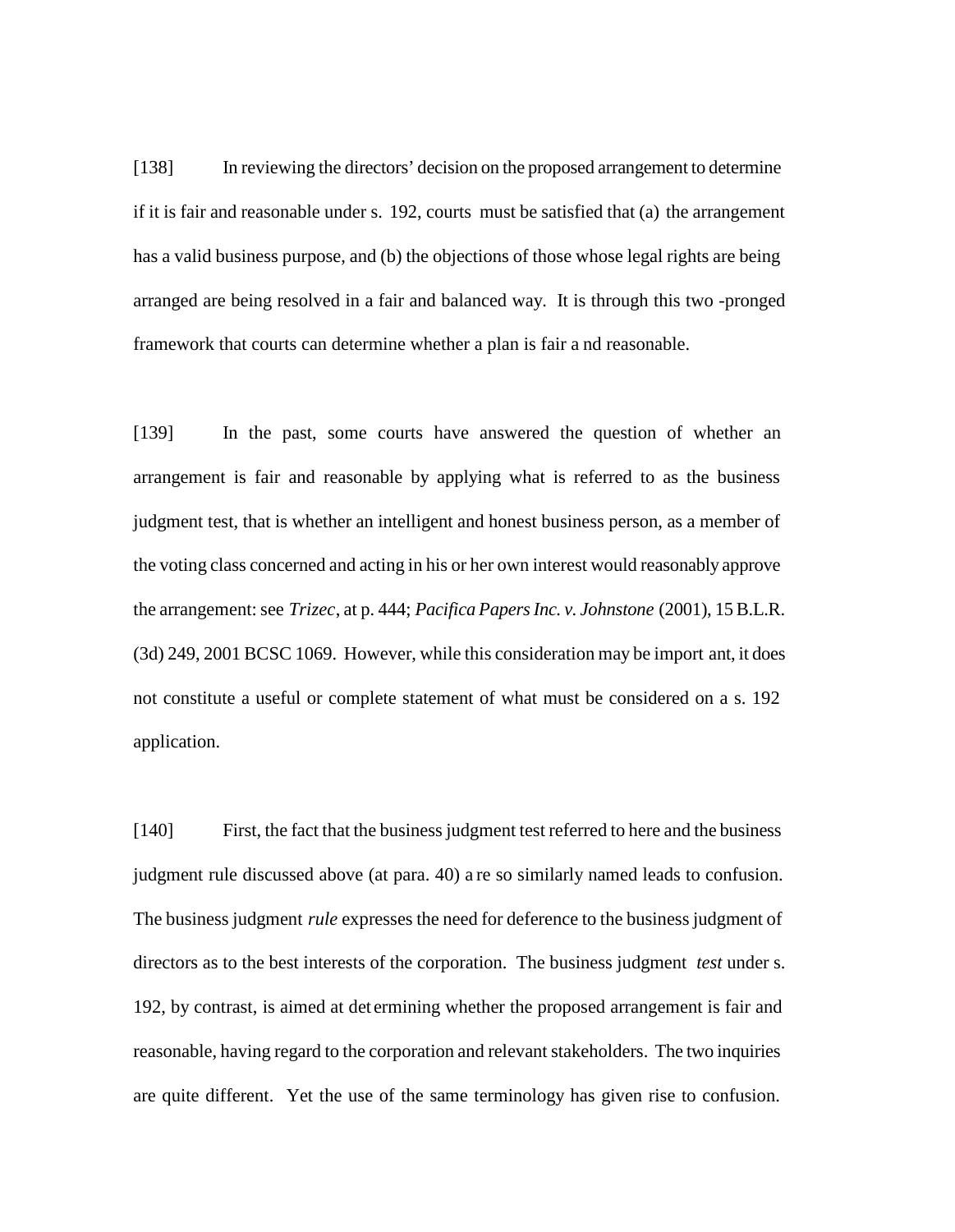Thus, courts have on occasion cited the business judgment test while saying that it stands for the principle that arrangements do not have to be perfect, i.e. as a deference principle: see *Abitibi-Consolidated Inc. (Arrangement relatif à)*, [2007] Q.J. No. 16158 (QL), 2007 QCCS 6830. To conflate the business judgment test and the business judgment rule leads to difficulties in understanding what "fair and reasonable" means and how an arrangement may satisfy this threshold.

[141] Second, in instances where affected security holders have voted on a plan of arrangement, it seems redundant to ask what an intelligent and honest business person, as a member of the voting class concerned and acting in his or her own interest, would do. As will be discussed below (at para. 150), votes on arrangements are an important indicator of whether a plan is fair and reasonable. However, the business judgment test does not provide any more information than does the outcome of a vote. Section 192 makes it clear that the reviewing judge must delve beyond whether a reasonable business person would approve of a plan to determine whether an arrangement is fair and reasonable. Insofar as the business judgment test suggests that the judge need only consider the perspective of the majority group, it is incomplete.

[142] In summary, we conclude that the business judgment test is not useful in the context of a s. 192 application, and indeed may lead to confusion.

[143] The framework proposed in these reasons reformulates the s. 192 test for what is fair and reasonable in a way that reflects the logic of s. 192 and the authorities.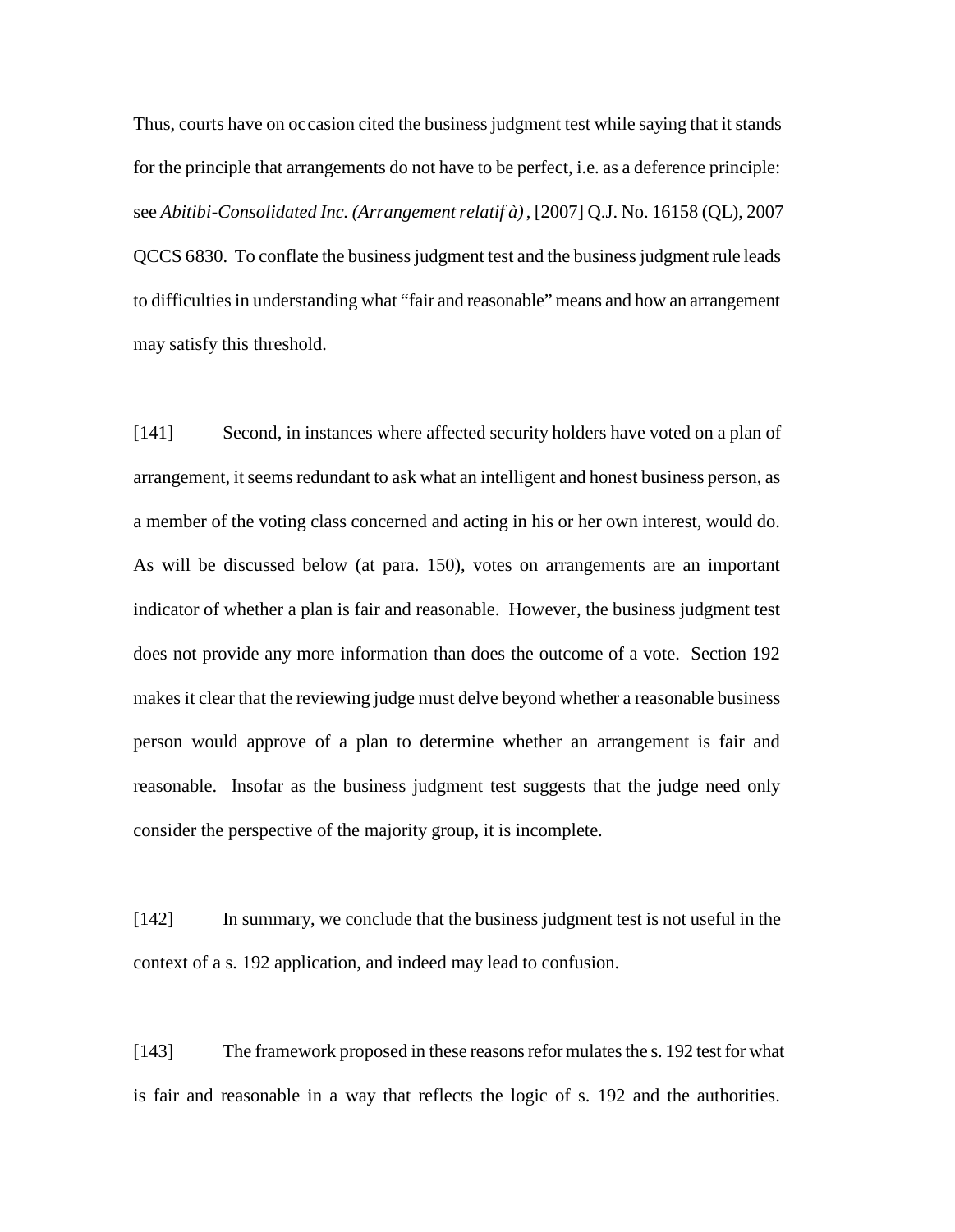Determining what is fair and reasonable involves two inquiries: first, whether the arrangement has a valid business purpose; and second , whether it resolves the objections of those whose rights are being arranged in a fair and balanced way. In approving plans of arrangement, courts have frequently pointed to factors that answer these two questions as discussed more fully below: *Canadian Pacific Ltd. (Re)* (1990), 73 O.R. (2d) 212 (H.C.); *Cinar Corp. v. Shareholders of Cinar Corp.* (2004), 4 C.B.R. (5th) 163 (Que. Sup. Ct.); *PetroKazakhstan Inc. v. Lukoil Overseas Kumkol B.V.* (2005), 12 B.L.R. (4th) 128, 2005 ABQB 789.

[144] We now turn to a more detailed discussion of the two prongs.

[145] The valid business purpose prong of the fair and reasonable analysis recognizes the fact that there must be a positive value to the corporation to offset the fact that rights are being altered. In o ther words, courts must be satisfied that the burden imposed by the arrangement on security holders is justified by the interests of the corporation. The proposed plan of arrangement must further the interests of the corporation as an ongoing concern. In this sense, it may be narrower than the "best interests of the corporation" test that defines the fiduciary duty of directors under s. 122 of the *CBCA* (see paras. 38-40).

[146] The valid purpose inquiry is invariably fact-specific. Thus, the nature and extent of evidence needed to satisfy this requirement will depend on the circumstances. An important factor for courts to consider when determining if the plan of arrangement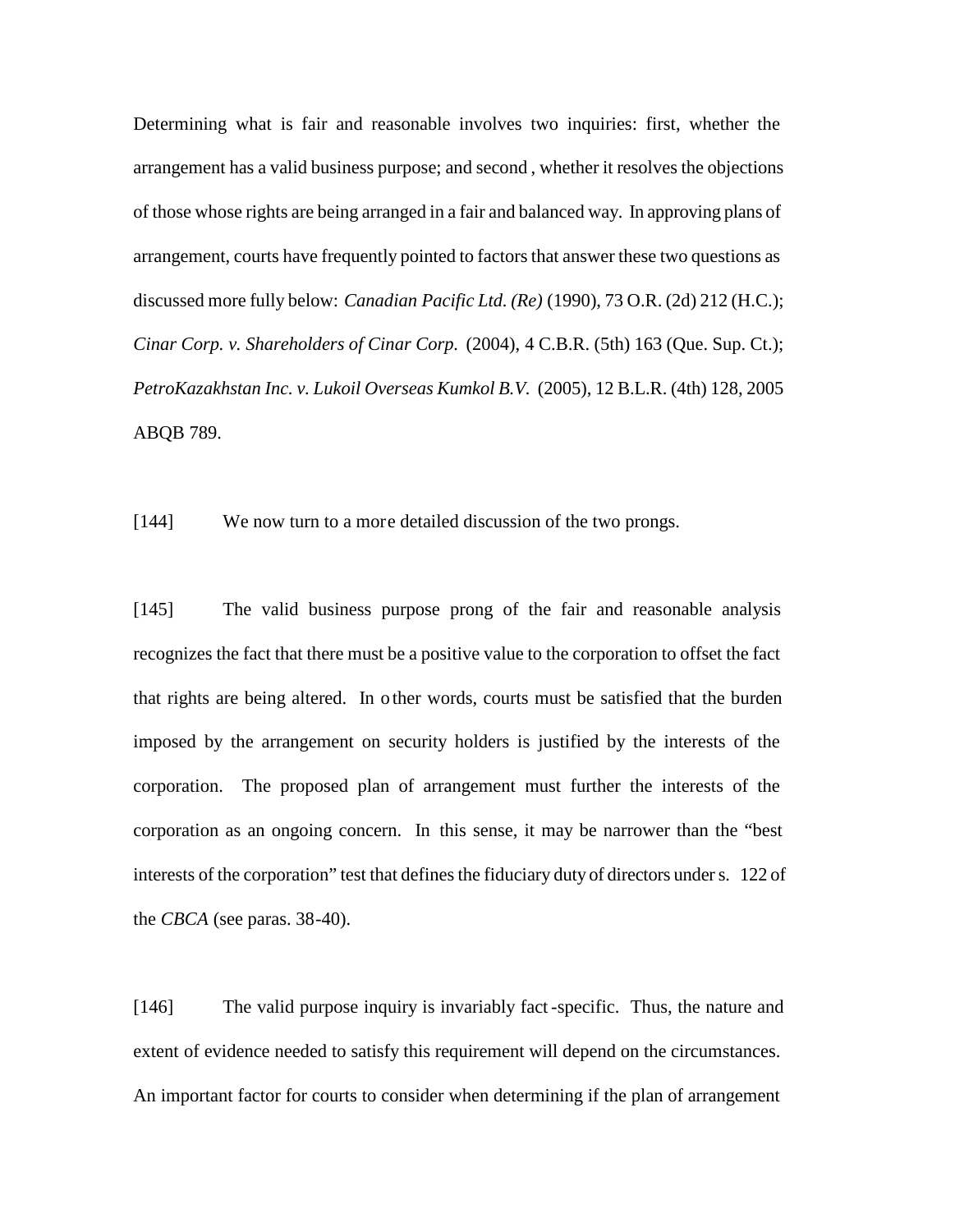serves a valid business purpose is the necessity of the arrangement to the continued operations of the corporation. Necessity is driven by the market conditions that a corporation faces, including technological, regulatory and competitive conditions. Indicia of necessity include the existence of alternatives and market reaction to the plan . The degree of necessity of the arrangement has a direct impact on the court's level of scrutiny. Austin J. in *Canadian Pacific* concluded that

> while courts are prepared to assume jurisdiction notwithstanding a lack of necessity on the part of the company, the lower the degree of necessity, the higher the degree of scrutiny that should be applied. [Emphasis added; p. 223.]

If the plan of arrangement is necessary for the corporation's continued existence, courts will more willingly approve it despite its prejudicial effect on some security holders. Conversely, if the arrangement is not mandated by the corporation's financial or commercial situation, courts are more cautious and will undertake a careful analysis to ensure that it was not in the sole interest of a particular stakeholder. Thus, the relative necessity of the arrangement may justify negative impact on the interests of affected security holders.

[147] The second prong of the fair and reasonable analysis focuses on whether the objections of those whose rights are being arranged are being resolved in a fair and balanced way.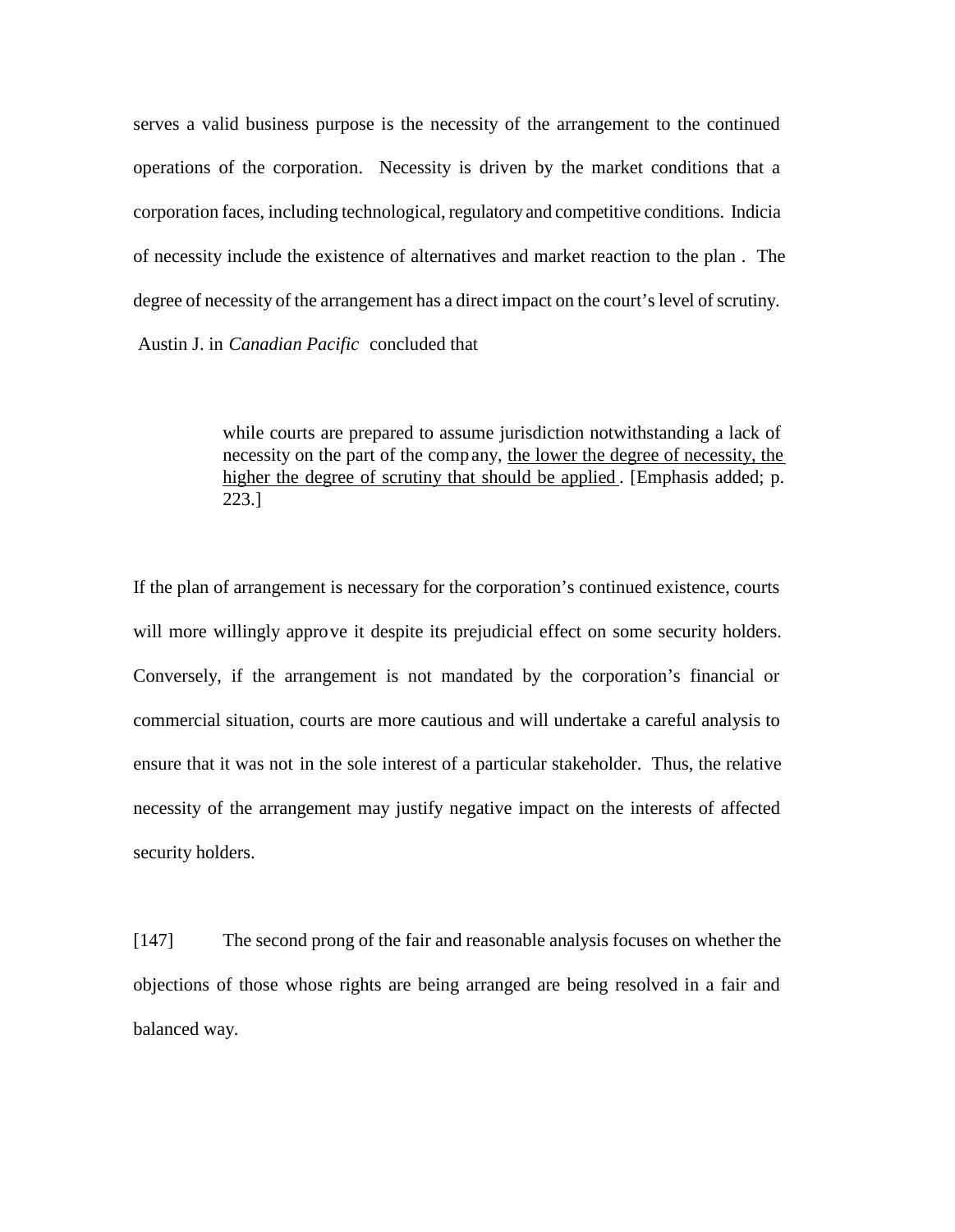[148] An objection to a plan of arrangement may arise where there is tension between the interests of the corporation and those of a security holder, or there are conflicting interests between different groups of affected rights holders. The judge must be satisfied that the arrangement strikes a fair balance, having regard to the ongoin g interests of the corporation and the circumstances of the case. Often this will involve complex balancing, whereby courts determine whether appropriate accommodations and protections have been afforded to the concerned parties. However, as noted by For syth J. in *Trizec*, at para. 36:

> [T]he court must be careful not to cater to the special needs of one particular group but must strive to be fair to all involved in the transaction depending on the circumstances that exist. The overall fairness of any arra ngement must be considered as well as fairness to various individual stakeholders.

[149] The question is whether the plan, viewed in this light, is fair and reasonable. In answering this question, courts have considered a variety of factors, d epending on the nature of the case at hand. None of these alone is conclusive, and the relevance of particular factors varies from case to case. Nevertheless, they offer guidance.

[150] An important factor is whether a majority of security holders has voted t o approve the arrangement. Where the majority is absent or slim, doubts may arise as to whether the arrangement is fair and reasonable; however, a large majority suggests the converse. Although the outcome of a vote by security holders is not determinati ve of whether the plan should receive the approval of the court, courts have placed considerable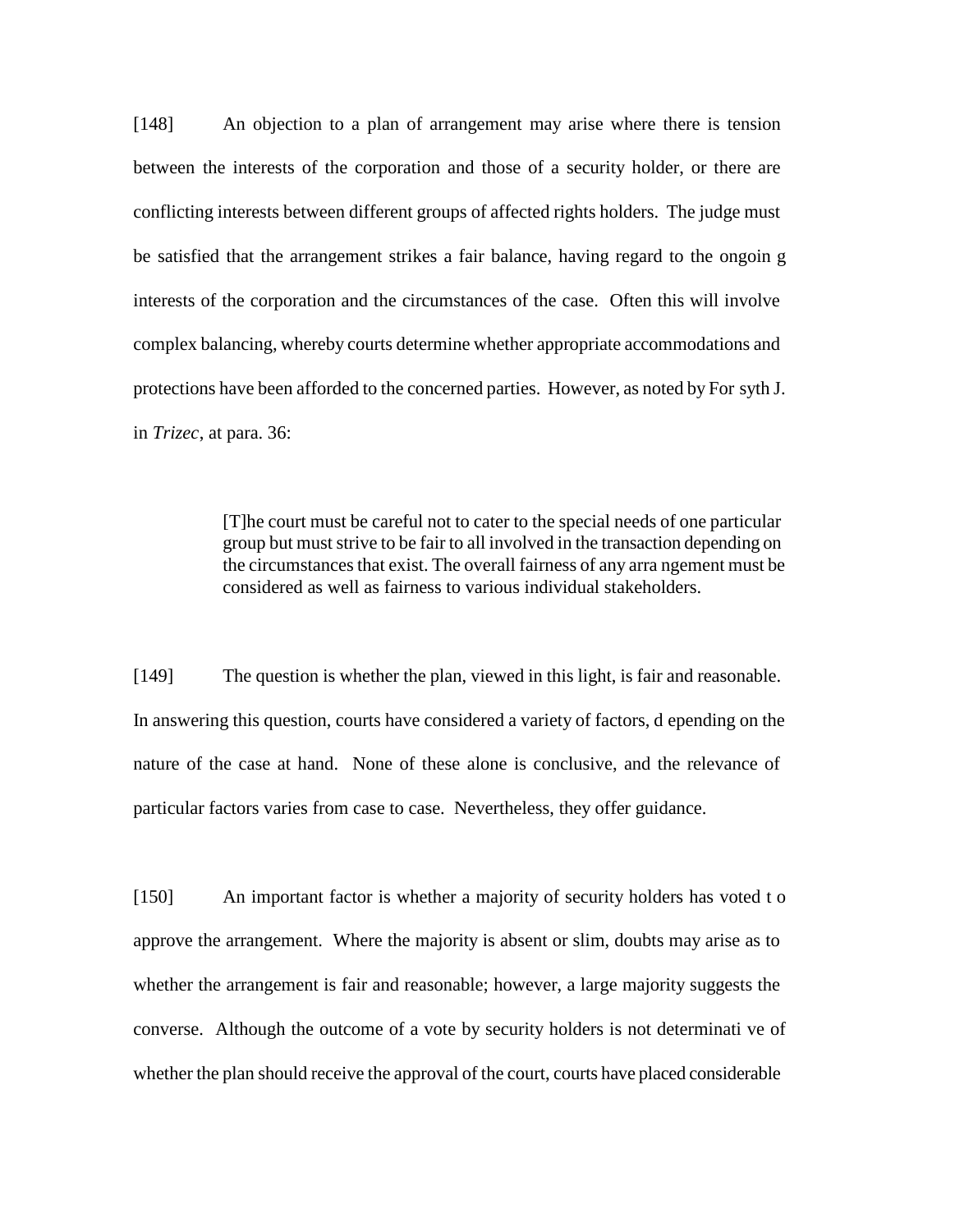weight on this factor. Voting results offer a key indication of whether those affected by the plan consider it to be fair and reasonable: *St. Lawrence & Hudson Railway Co. (Re)*, [1998] O.J. No. 3934 (QL) (Ont. Ct. (Gen. Div.)).

[151] Where there has been no vote, courts may consider whether an intelligent and honest business person, as a member of the class concerned and acting in his or her own interest, might reasonably approve of the plan: *Re Alabama, New Orleans, Texas and Pacific Junction Railway Co.*, [1891] 1 Ch. 213 (C.A.); *Trizec.*

[152] Other indicia of fairness are the proportionality of the compromise between various security holders, the securit y holders' position before and after the arrangement and the impact on various security holders' rights: see *Canadian Pacific*; *Trizec*. The court may also consider the repute of the directors and advisors who endorse the arrangement and the arrangement's t erms. Thus, courts have considered whether the plan has been approved by a special committee of independent directors; the presence of a fairness opinion from a reputable expert; and the access of shareholders to dissent and appraisal remedies: see *Stelco Inc. (Re)* (2006), 18 C.B.R. (5th) 173 (Ont. S.C.J.); *Cinar*; *St. Lawrence & Hudson Railway* ; *Trizec*; *Pacifica Papers*; *Canadian Pacific.*

[153] This review of factors represents considerations that have figured in s. 192 cases to date. It is not meant to be exhaustive, but simply to provide an overview of some factors considered by courts in determining if a plan has reasonably addressed the objections and conflicts between different constituencies. Many of these fac tors will also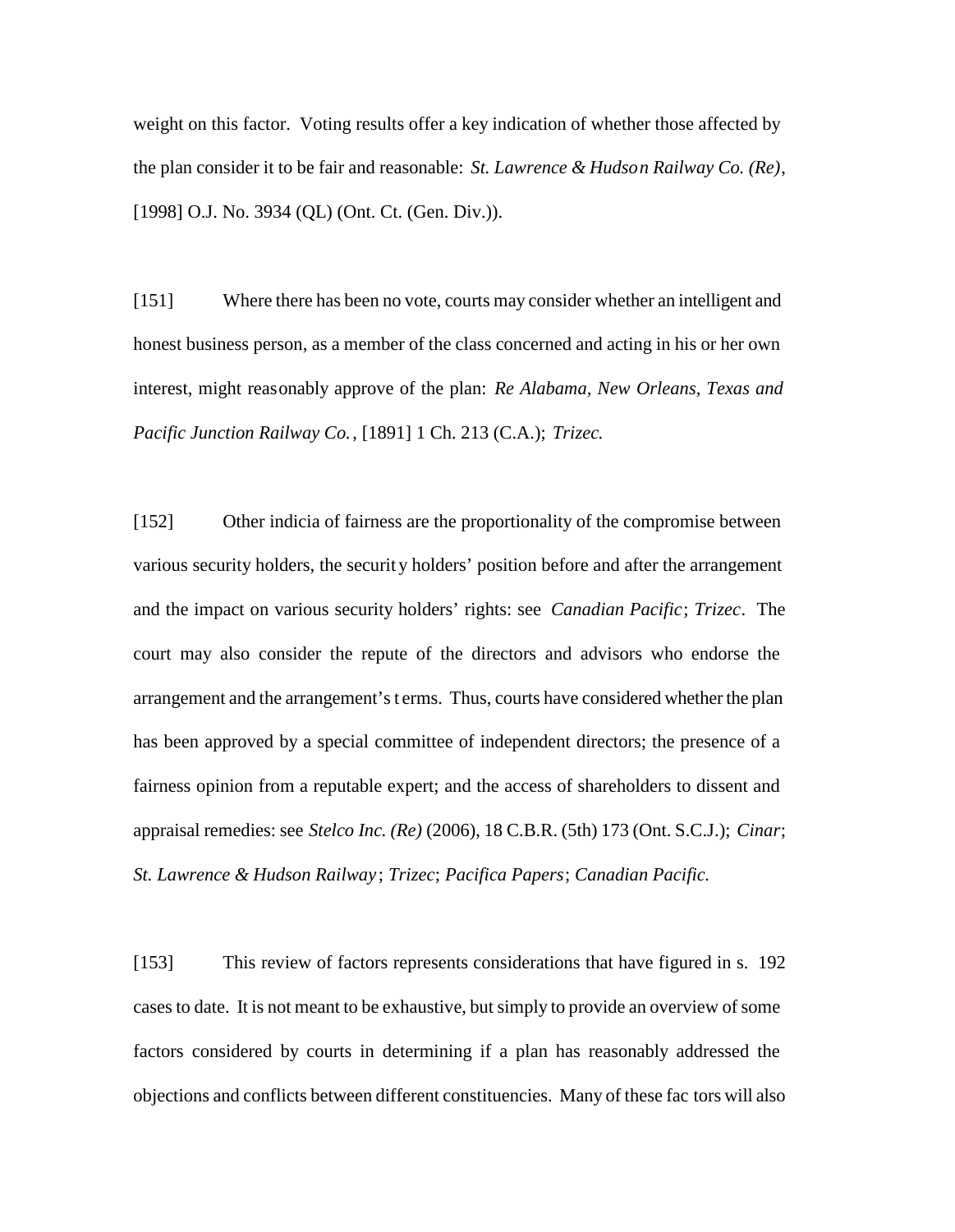indicate whether the plan serves a valid business purpose. The overall determination of whether an arrangement is fair and reasonable is fact -specific and may require the assessment of different factors in different situations.

[154] We arrive then at this conclusion: in determining whether a plan of arrangement is fair and reasonable, the judge must be satisfied that the plan serves a valid business purpose and that it adequately responds to the objections and conflicts between different affected parties. Whether these requirements are met is determined by taking into account a variety of relevant factors, including the necessity of the arrangement to the corporation's continued existence, the approval, if any, of a majority of shareh olders and other security holders entitled to vote, and the proportionality of the impact on affected groups.

[155] As has frequently been stated, there is no such thing as a perfect arrangement. What is required is a reasonable decision in light of the specific circumstances of each case, not a perfect decision: *Trizec*; *Maple Leaf Foods*. The court on a s. 192 application should refrain from substituting their views of what they consider the "best" arrangement. At the same time, the court should not surrender their duty to scrutinize the arrangement. Because s. 192 facilitates the alteration of legal rights, the Court must conduct a careful review of the proposed transactions. As Lax J. stated in *UPM-Kymmene Corp. v. UPM-Kymmene Miramichi Inc.* (2002), 214 D.L.R. (4th) 496 (Ont. S.C.J.), at para. 153: "Although Board decisions are not subject to microscopic examination with the perfect vision of hindsight, they are subject to examination."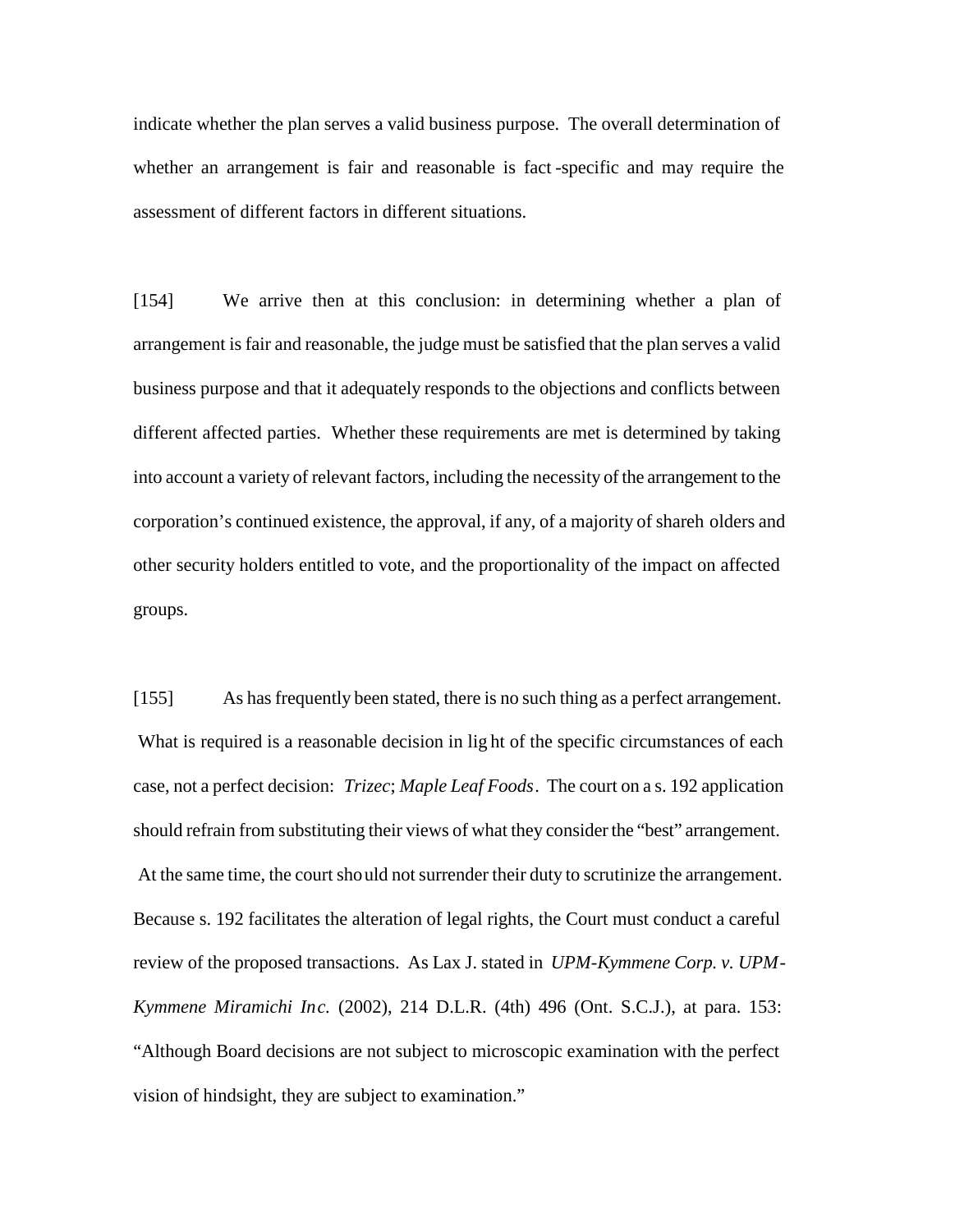## (2) Application to these Appeals

[156] As discussed above (at paras. 137-38), the corporation on a s. 192 application must satisfy the court that: (1) the statutory procedures are met; (2) the application is put forward in good faith; and (3) the arrangement is fair and reasonable, in the sense that: (a) the arrangement has a valid business purpose; and (b) the objections of those whose rights are being arranged are resolved in a fair and balanced way.

[157] The first and second requirements are clearly satisfied in this case. On the third element, the debentureholders no longer argue that the arrangement lacks a valid business purpose. The debate before this Court focuses on whether the objections of those whose rights are being arranged were resolved in a fair and balanced way.

[158] The debentureholders argue that the arrangement does not address their rights in a fair and balanced way. Their main contention is that the process adopted by the directors in negotiating and concluding the arrangement failed to consider their interests adequately, in particular the fact that the arrangement, while upholding their contractual rights, would reduce the trading value of their debentures and in some cases downgrade them to below investment grade rating.

[159] The first question that arises is whether the debenturehol ders' economic interest in preserving the trading value of their bonds was an interest that the directors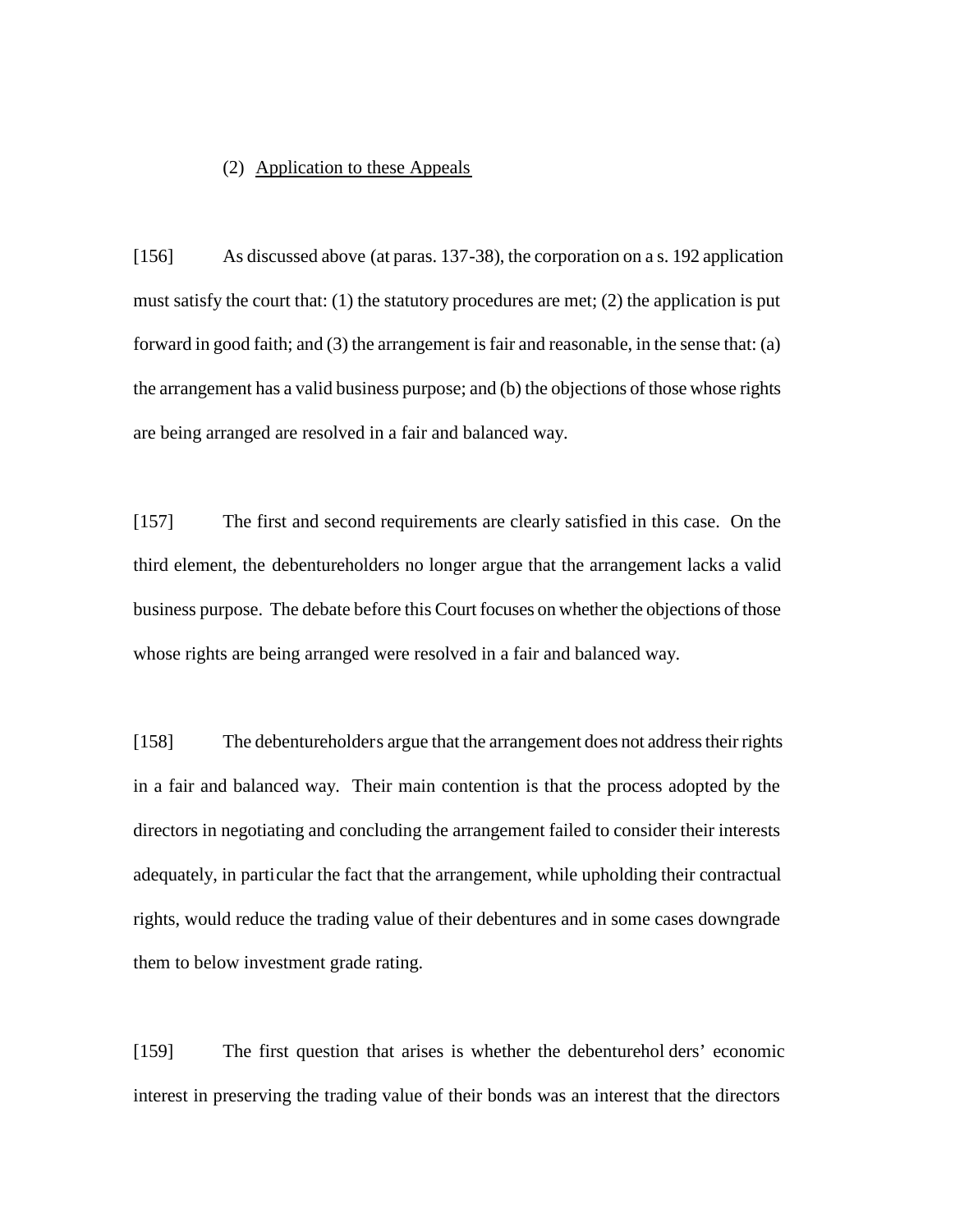were required to consider on the s. 192 application. We earlier concluded that authority and principle suggest that s. 192 is generally concerned wit h legal rights, absent exceptional circumstances. We further suggested that the fact that a group whose legal rights are left intact faces a reduction in the trading value of its securities would generally not constitute such a circumstance.

[160] Relying on Policy Statement 15.1, the trial judge in these proceedings concluded that the debentureholders were not entitled to vote on the plan of arrangement because their legal rights were not being arranged; "[t]o do so would unjustly gi ve [them] a veto over a transaction with an aggregate common equity value of approximately \$35 billion that was approved by over 97% of the shareholders" (para. 166). Nevertheless, the trial judge went on to consider the debentureholders' perspective.

[161] We find no error in the trial judge's conclusions on this point. Since only their economic interests were affected by the proposed transaction, not their legal rights, and since they did not fall within an exceptional situation where non -legal interests should be considered under s. 192, the debentureholders did not constitute an affected class under s. 192. The trial judge was thus correct in concluding that they should not be permitted to veto almost 98 percent of the shareholders simply because the tradi ng value of their securities would be affected. Although not required, it remained open to the trial judge to consider the debentureholders' economic interests in his assessment of whether the arrangement was fair and reasonable under s. 192, as he did.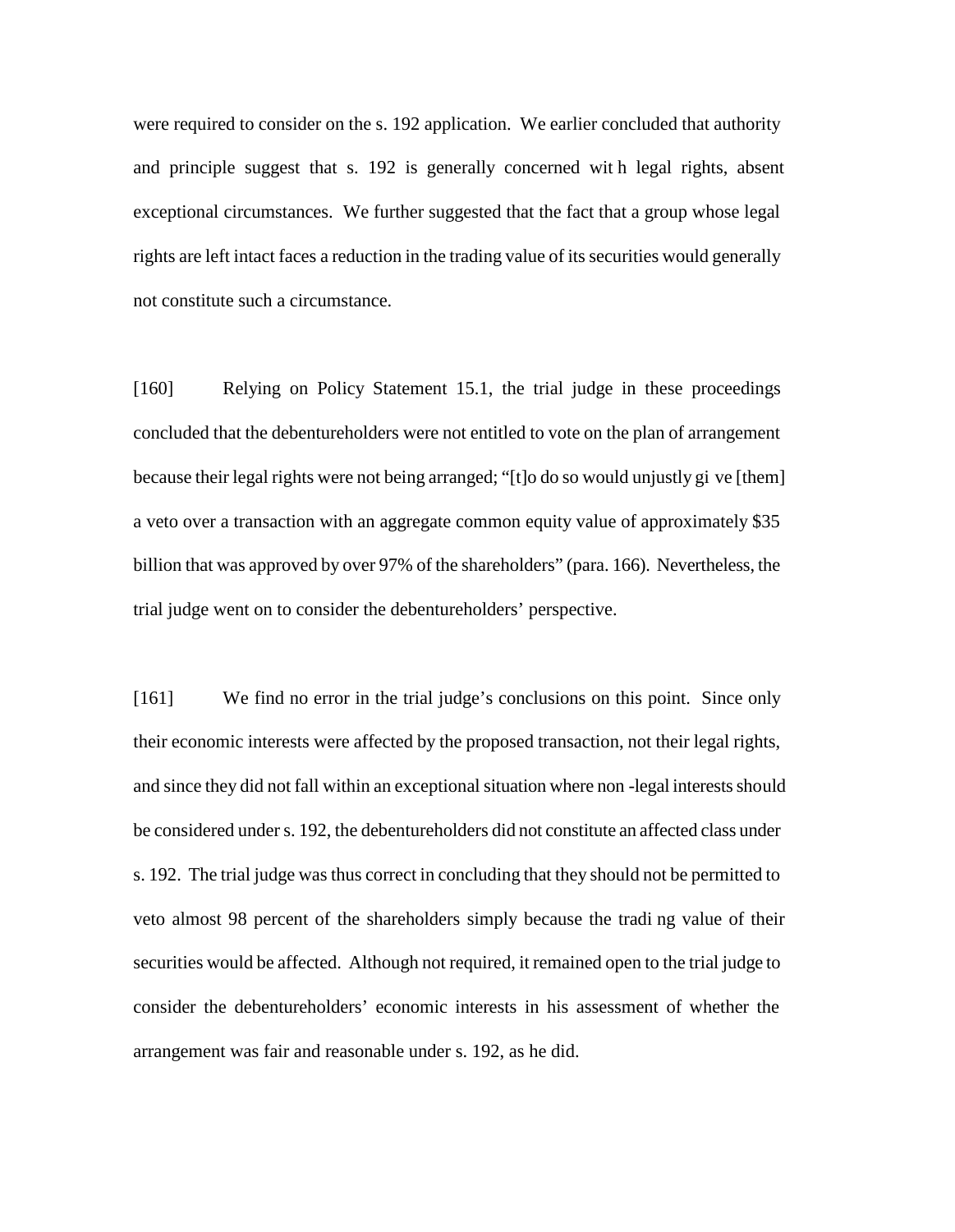[162] The next question is whether the trial judge erred in concluding that the arrangement addressed the debentureholders' interests in a fair and balanced way. The trial judge emphasized that the arrangement preserved the contractual rights of the debentureholders as negotiated. He noted that it was open to the debentureholders to negotiate protections against increased debt load or the risks of changes in corporate structure, had they wished to do so. He went on to state:

> ... the evidence discloses that [the debentureholders'] rights were in fact considered and evaluated. The Board concluded, justly so, that the terms of the 1976, 1996 and 1997 Trust Indentures do not contain change of control provisions, that there was not a change of contr ol of Bell Canada contemplated and that, accordingly, the Contesting Debentureholders could not reasonably expect BCE to reject a transaction that maximized shareholder value, on the basis of any negative impact [on] them.

> ((2008), 43 B.L.R. (4th) 1, 2008 QCCS 905, at para. 162, quoting (2008), 43 B.L.R. (4th) 79, 2008 QCCS 907, at para. 199)

[163] We find no error in these conclusions. The arrangement does not fundamentally alter the debentureholders' rights. The investment and the return contracted for remain intact. Fluctuation in the trading value of debentures with alteration in debt load is a well-known commercial phenomenon. The debentureholders had not contracted against this contingency. The fact that the trading value of the debentures stood to diminish as a result of the arrangement involving new debt was a foreseeable risk, not an exceptional circumstance. It was clear to the judge that the continuance of the corporation required acceptance of an arrangement that would entail increased debt and debt guarantees by Bell Canada: necessity was established. No superior arrangement had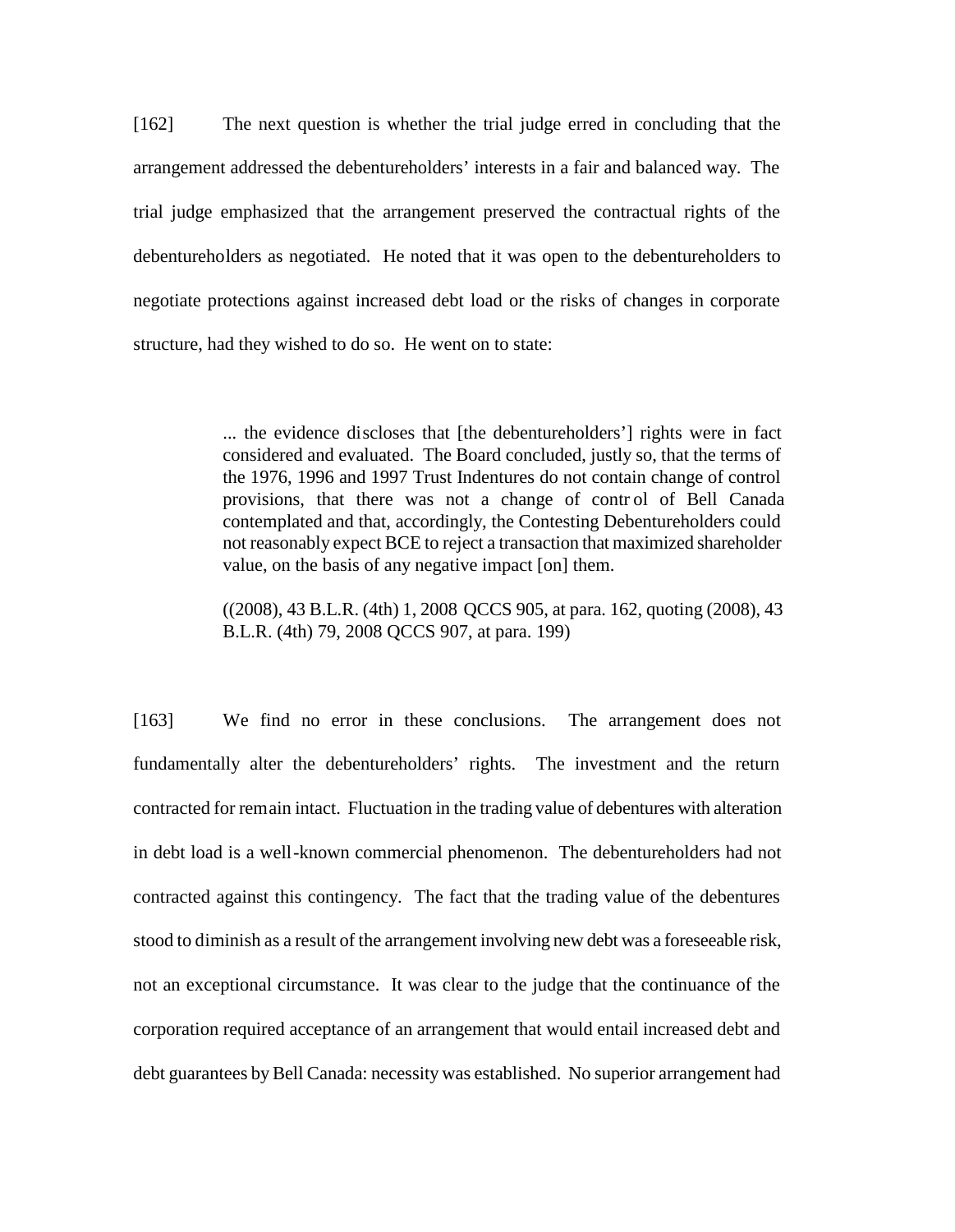been put forward, and BCE had been assisted throughout by expert legal and financial advisors, suggesting that the proposed arrangement had a valid business purpose.

[164] Based on these considerations, and recognizing that there is no such thing as a perfect arrangement, the trial judge concluded that the arrangement had been shown to be fair and reasonable. We see no error in this conclusion.

[165] The Court of Appeal's contrary conclusion rested, as suggested above, on an approach that incorporated the s. 241 oppression remedy with its emphasis on reasonable expectations into the s. 192 arrangement approval process. Having found that the debentureholders' reasonable expectations (that their interests would be considered by the Board) were not met, the court went on to combine that finding with the s. 192 onus on the corporation. The result was to combine the substance of the oppression action with the onus of the s. 192 approval process. From this hybrid flowed the conclusion that the corporation had failed to discharge its burden of showing that it could not have met the alleged reasonable expectations of the debentureholders. This result could not have obtained under s. 241, which places the burden of establishing oppression on the claimant. By combining s. 241's substance with the reversed onus of s. 192, the Court of Appeal arrived at a conclusion that could not have been sustained under either provision , read on its own terms.

## VI. Conclusion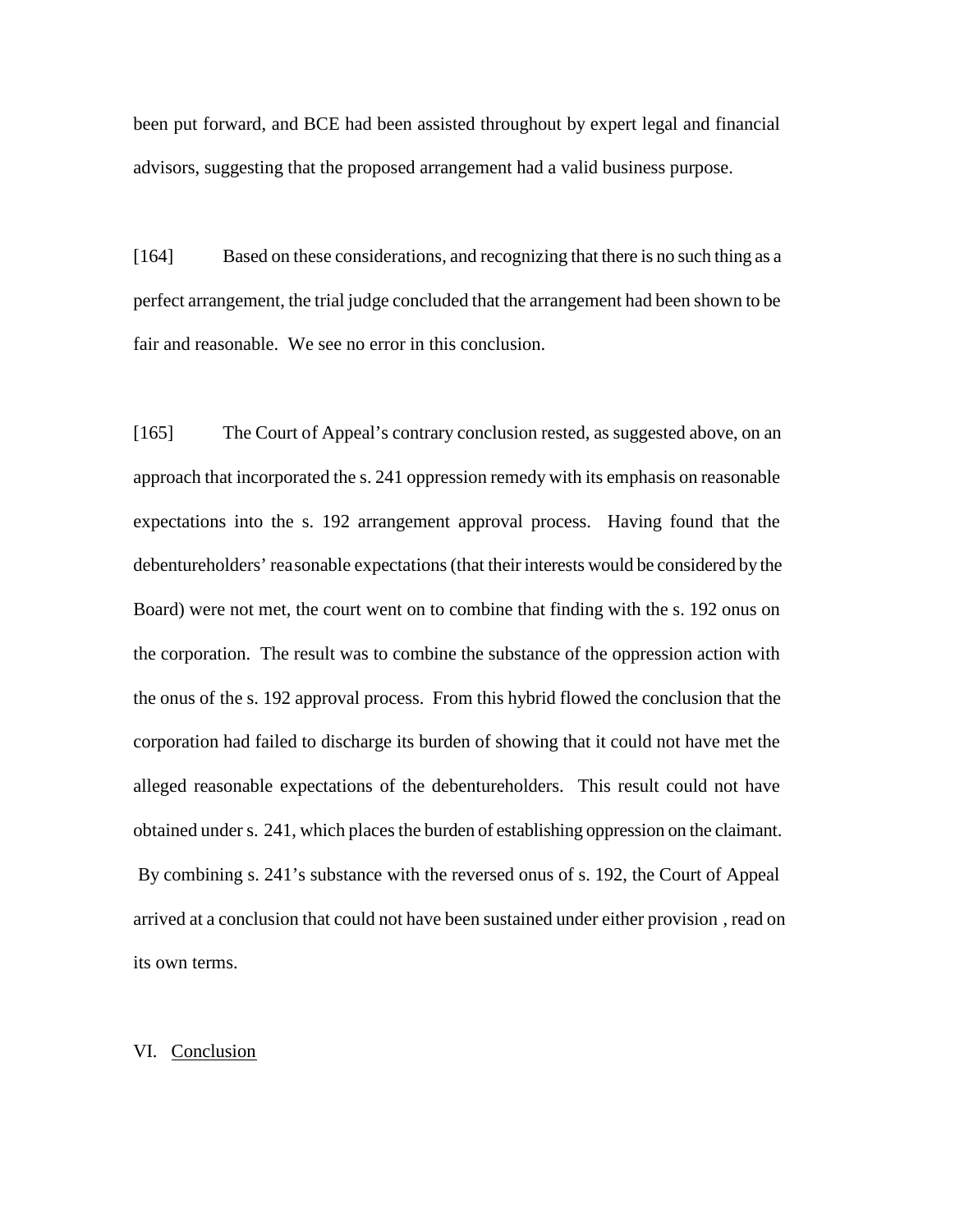[166] We conclude that the debentureholders have failed to establish either oppression under s. 241 of the *CBCA* or that the trial judge erred in approving the arrangement under s. 192 of the *CBCA*.

[167] For these reasons, the appeals are allowed, the decision of the Court of Appeal set aside, and the trial judge's approval of the plan of arrangement is affirmed with costs throughout. The cross-appeals are dismissed with costs throughout.

*Appeals allowed with costs. Cross-appeals dismissed with costs*

*Solicitors for the appellants/respondents on cross -appeals BCE and Bell Canada: Davies, Ward, Phillips & Vineberg, Montréal.*

*Solicitors for the appellant/respondent on cross-appeals 6796508 Canada Inc.: Woods & Partners, Montréal.*

*Solicitors for the respondents/appellants on cross -appeals Group of 1976 Debentureholders and Group of 1996 Debentureholders: Fishman, Flanz, Meland, Paquin, Montréal.*

Solicitors for the respondent/appellant on cross-appeals Group of 1997 *Debentureholders: McMillan, Binch, Mendelsohn, Toronto.*